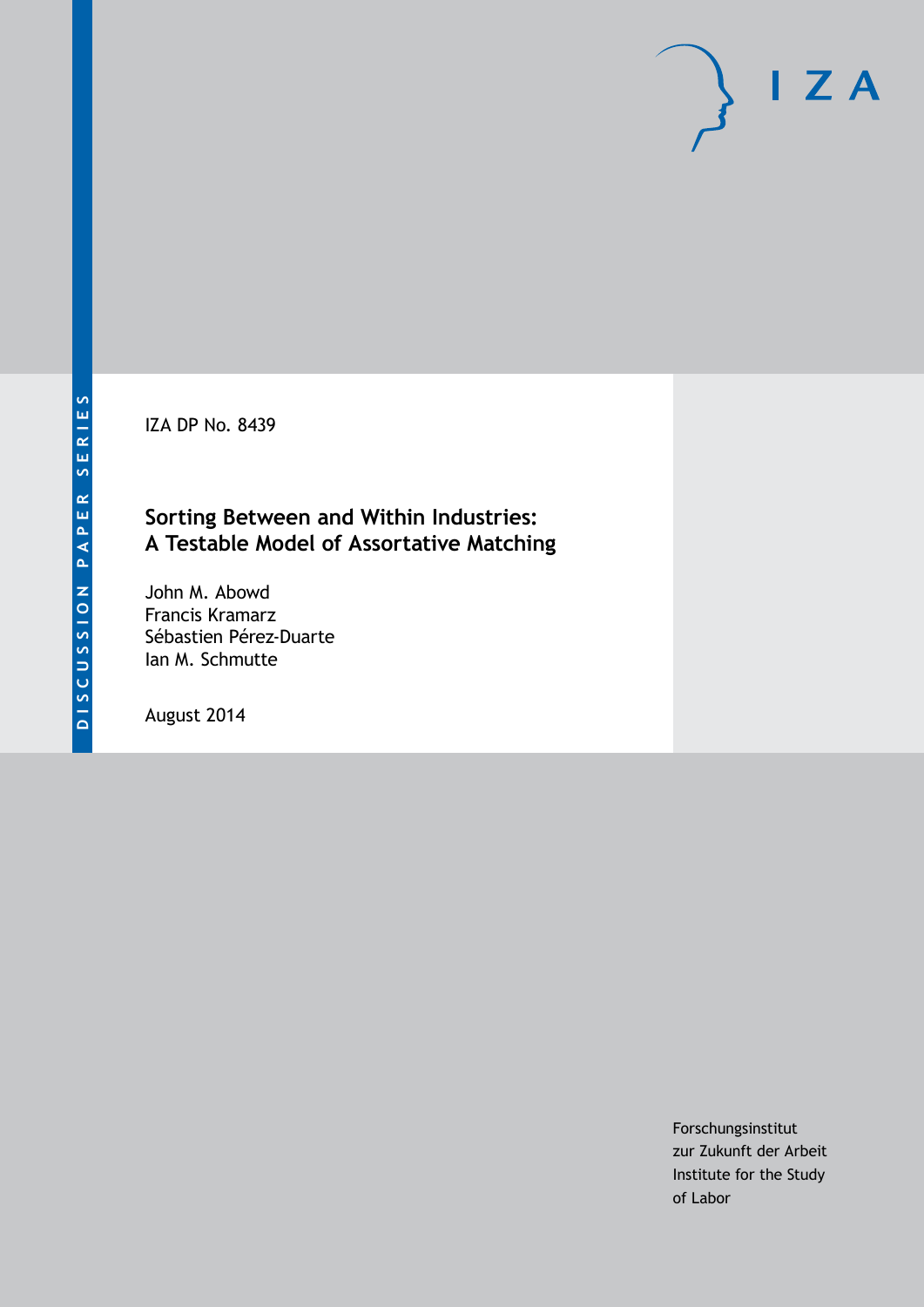# **Sorting Between and Within Industries: A Testable Model of Assortative Matching**

### **John M. Abowd**

*Cornell University, CES - U.S. Census Bureau, NBER, CREST and IZA*

### **Francis Kramarz**

*CREST (ENSAE) and IZA*

### **Sébastien Pérez-Duarte**

*European Central Bank*

### **Ian M. Schmutte**

*University of Georgia*

Discussion Paper No. 8439 August 2014

IZA

P.O. Box 7240 53072 Bonn Germany

Phone: +49-228-3894-0 Fax: +49-228-3894-180 E-mail: [iza@iza.org](mailto:iza@iza.org)

Any opinions expressed here are those of the author(s) and not those of IZA. Research published in this series may include views on policy, but the institute itself takes no institutional policy positions. The IZA research network is committed to the IZA Guiding Principles of Research Integrity.

The Institute for the Study of Labor (IZA) in Bonn is a local and virtual international research center and a place of communication between science, politics and business. IZA is an independent nonprofit organization supported by Deutsche Post Foundation. The center is associated with the University of Bonn and offers a stimulating research environment through its international network, workshops and conferences, data service, project support, research visits and doctoral program. IZA engages in (i) original and internationally competitive research in all fields of labor economics, (ii) development of policy concepts, and (iii) dissemination of research results and concepts to the interested public.

<span id="page-1-0"></span>IZA Discussion Papers often represent preliminary work and are circulated to encourage discussion. Citation of such a paper should account for its provisional character. A revised version may be available directly from the author.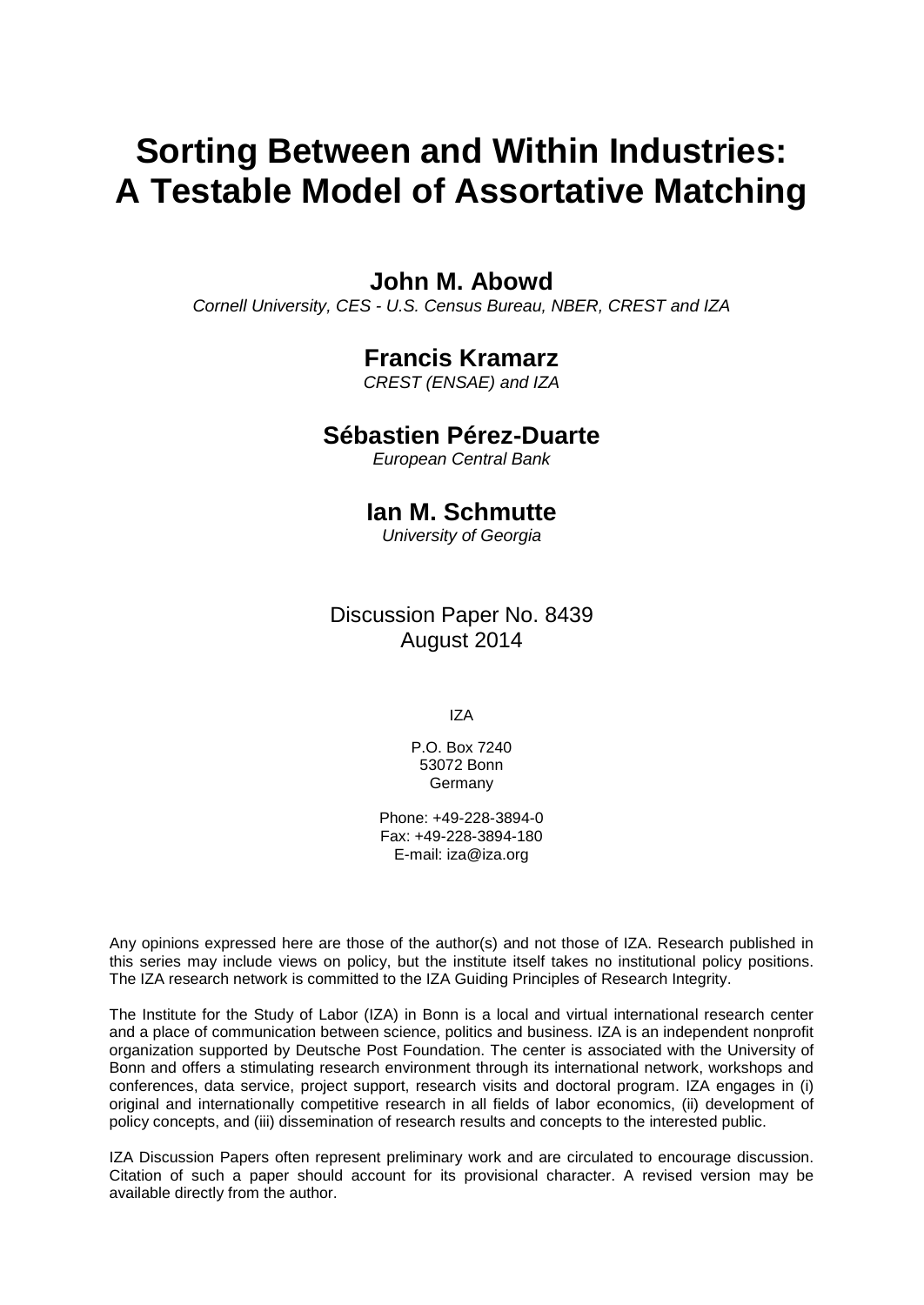IZA Discussion Paper No. 8439 August 2014

### **ABSTRACT**

### **Sorting Between and Within Industries: A Testable Model of Assortative Matching[\\*](#page-1-0)**

We test for sorting of workers between and within industrial sectors in a directed search model with coordination frictions. We fit the model to sector-specific vacancy and output data along with publicly-available statistics that characterize the distribution of worker and employer wage heterogeneity across sectors. Our empirical method is general and can be applied to a broad class of assignment models. The results indicate that industries are the loci of sorting-more productive workers are employed in more productive industries. The evidence confirms assortative matching can be present even when worker and employer components of wage heterogeneity are weakly correlated.

JEL Classification: J30

Keywords: sorting, industries

Corresponding author:

Francis Kramarz **CREST** 15, bd Gabriel Péri 92245 Malakoff Cedex France E-mail: [kramarz@ensae.fr](mailto:kramarz@ensae.fr)

Any opinions and conclusions expressed herein are those of the authors and do not necessarily represent the views of the U.S. Census Bureau. All results have been reviewed to ensure that no confidential information is disclosed. This research uses data from the Census Bureau's Longitudinal Employer Household Dynamics Program, which was partially supported by the following National Science Foundation Grants SES-9978093, SES-0339191 and ITR-0427889; National Institute on Aging Grant AG018854; and grants from the Alfred P. Sloan Foundation. Abowd also acknowledges direct support from NSF Grants SES-0339191, CNS-0627680, SES-0922005, TC-1012593, and SES-1131848. The data used in this paper were derived from confidential data produced by the LEHD Program at the U.S. Census Bureau. All estimation was performed on public-use versions of these data available directly from [http://digitalcommons.ilr.cornell.edu/ldi/21.](http://digitalcommons.ilr.cornell.edu/ldi/21)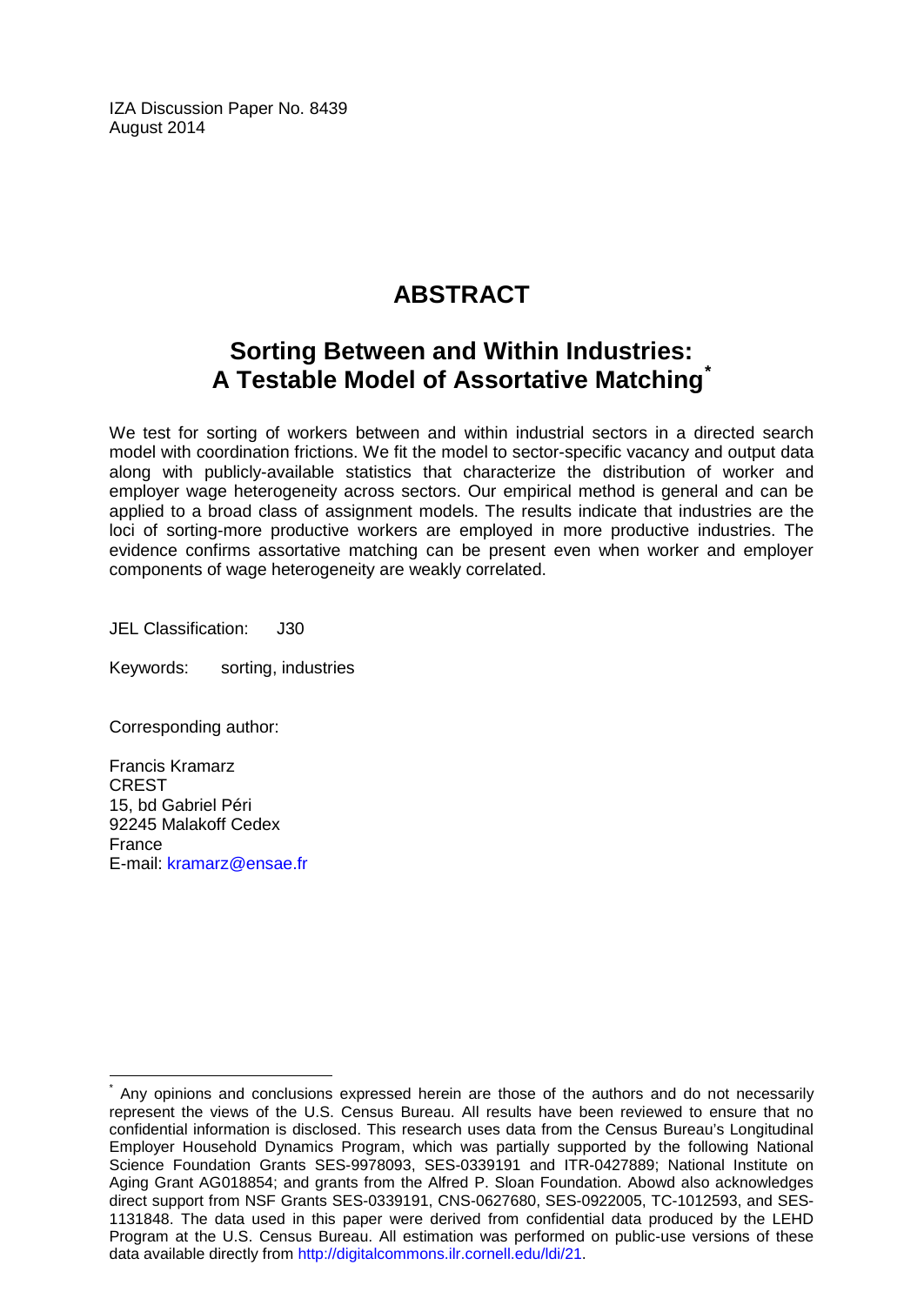In this paper, we reconcile a tension between theoretical and empirical work on labor market sorting. Many models predict that more skilled workers should sort into more productive firms. However, unobserved worker- and firm-specific components of earnings have a negligible correlation in matched employer-employee data. This stylized fact appears at odds with a labor market characterized by assortative matching. The tension arises not because these findings are contradictory, but because they emerge from different approaches to the same problem. As shown by [Eeckhout and Kircher](#page-32-0) [\(2011\)](#page-32-0) earnings data are not sufficient to solve this tension. Hence, this paper begins to reconcile the tension by using data on multiple outcomes: earnings, value-added, vacancies, and employment to demonstrate that positive assortative matching across sectors is a prominent phenomenon in the U.S. labor market. Taking Shimer's (2005) model of coordination frictions as the stationary general equilibrium description of the market, we show that unobservable differences in worker productivity are strongly positively correlated with unobservable differences in firm productivity across sectors. However, unobservable differences in worker earnings are only weakly correlated with unobservable firm differences in earnings–exactly as the coordination friction model predicts.

Current research on labor market sorting seeks to explain a set of stylized facts that emerge from the statistical decomposition of wage rates in longitudinally matched employeremployee data into portions due to observable characteristics, unmeasured worker heterogeneity, and unmeasured firm heterogeneity. We will follow the literature in referring to this wage decomposition, introduced to the economics literature in [Abowd, Kramarz and](#page-32-1) [Margolis](#page-32-1) [\(1999\)](#page-32-1), as the "AKM decomposition." The AKM decomposition has two consistent features documented across a many different data sources. First, it attributes substantial variation to the unmeasured individual and employer components. Second, the correlation between worker and employer heterogeneity is generally small and positive.<sup>[1](#page-3-0)</sup> These empirical regularities appear consistent with a model with search frictions in which labor market matching is essentially random [\(Mortensen](#page-33-0) [2003\)](#page-33-0), rather than one in which workers with varying levels of ability are sorted to employers on the basis of job-specific productive assets.

The literature's focus on the aggregate correlation between worker and employer components of earnings heterogeneity ignores considerable variation in pay within and across industrial sectors. In contrast to the negligible aggregate correlations, [Abowd et al.](#page-31-0) [\(2012](#page-31-0)a) find a strong positive relationship between the industry-average person effect and the industry-

<span id="page-3-0"></span><sup>&</sup>lt;sup>1</sup>For example, see [Abowd, Kramarz and Margolis](#page-32-1) [\(1999\)](#page-32-1) for France, [Abowd, Lengermann and McKinney](#page-32-2) [\(2003\)](#page-32-2) for the United States, [Mortensen](#page-33-0) [\(2003\)](#page-33-0) for Denmark, and [Iranzo, Schivardi and Tosetti](#page-33-1) [\(2008\)](#page-33-1) for Italy.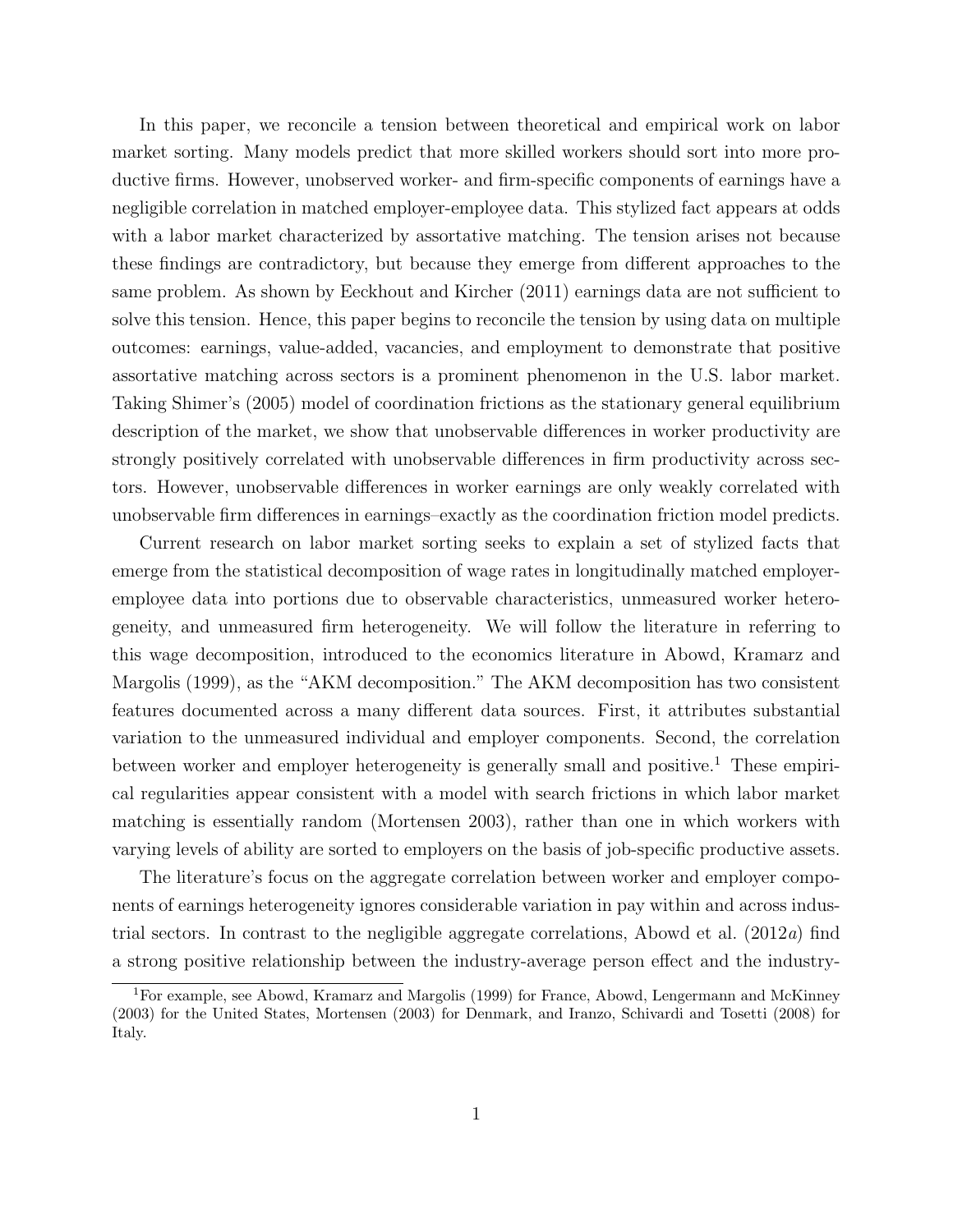average employer effect of 0.54 (see their Table 3). The strong between-sector correlation suggests that different kinds of workers sort into particular industries, and are compensated differently there.

The different patterns of between- and within-sector variation in pay raise the question of whether the process that matches workers to particular sectors is the same process that matches them to jobs within sectors. On one hand, variation in wage heterogeneity, output, and employment across sectors can facilitate estimation and identification of sorting on the basis of unobservable productive traits. On the other, the factors that drive sorting within industries may differ from the factors that drive sorting between industries. We address this question by estimating a general equilibrium model of job assignment with coordination frictions due to [Shimer](#page-33-2) [\(2005\)](#page-33-2). We ask whether the data can be explained by a model in which sorting across and within sectors is driven by variation in the productive characteristics of workers and their employers.

We make a substantive contribution by connecting the literature on sorting with that on inter-industry wage differences. The reduced-form evidence on inter-industry differentials, comprehensively summarized in [Abowd et al.](#page-31-0) [\(2012](#page-31-0)a), has evolved by progressively accounting for new sources of observable and unobservable heterogeneity. The early research on sorting was focused, by necessity, on considering only sorting across industries. Our results suggest it was right to do so. Our results indicate that industries are the loci of sorting– more productive workers are employed in more productive industries–thereby providing a new perspective on both literatures. Consistent with Shimer's conjectures, the small correlation between person- and firm- effects in the AKM decomposition understates the true extent of assortative matching. Furthermore, the model explains between-sector variation in the observable productivity and wage data very well. However, the model has a mixed performance in fitting within-sector variation in earnings heterogeneity. The model correctly predicts the variation in worker-specific earnings heterogeneity, but it tends to under-predict within-sector variation in employer earnings heterogeneity. It also tends to predict counterfactually large, positive within-sector correlation between worker and employer effects.

To obtain our results, we make two methodological contributions. First, we develop a new method to estimate the coordination friction model that is applicable to a broader class of assignment models. While the AKM decomposition is not a structural wage equation (except under certain restrictive assumptions), it contains information on equilibrium matching and productivity. We derive a closed-form expression that relates the observed distribution of worker and employer earnings components from AKM to the model primitives. These ex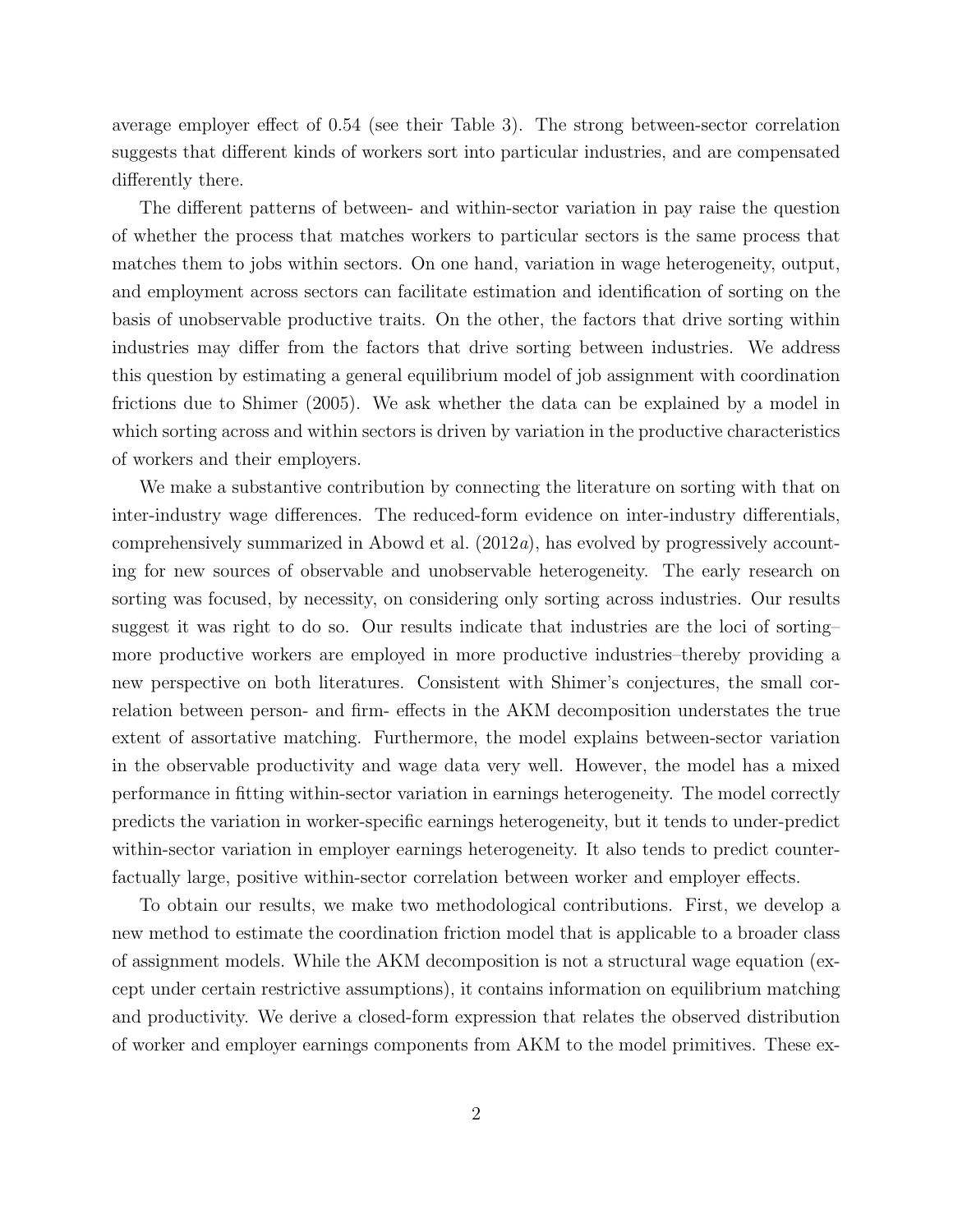pressions are valid in any assignment model with heterogeneous workers and employers that has: (1) a wage offer function that depends only on the type of worker and the type of firm; (2) a prediction on the set of employment relationships that are realized. We estimate the model by the simulated method of moments. Since earnings data are not sufficient for identification, we also use data on sector-specific vacancy rates, value-added, and employment shares, in addition to summary measures from the AKM decomposition.

A second, complementary, contribution is to make available the complete set of data moments used in estimation. Doing so goes beyond standard best-practices regarding replicability because the essential matched employer-employee microdata used in this paper are confidential. While access is open, in practice obtaining it can be quite time-consuming.<sup>[2](#page-5-0)</sup> Researchers studying labor market sorting can use our data and empirical strategy to estimate alternative models of assignment and matching. We are not aware of another publicly available source of comparably detailed summary data based on underlying matched employer-employee data. We describe the data in Section [3](#page-14-0) and our empirical approach in Section [4.](#page-17-0)

Our paper is among the first to estimate a directed search model with two-sided heterogeneity, and the first to formally incorporate industrial sector heterogeneity. Unlike this paper, most recent efforts to estimate assignment models draw on [Shimer and Smith](#page-33-3) [\(2000\)](#page-33-3). Becker's frictionless assignment model [\(Becker](#page-32-3) [1973\)](#page-32-3) cannot match the firm-specific variation in wages observed in the data. Adding frictions changes the equilibrium so that it is more consistent with the reduced-form evidence from matched employer-employee data. [Shimer and Smith](#page-33-3) [\(2000\)](#page-33-3) extend Becker's model by allowing for costly search, and establish conditions under which assortative matching still holds. In a separate extension, the one we consider in detail here, [Shimer](#page-33-2) [\(2005\)](#page-33-2) introduces coordination frictions whereby workers and firms cannot perfectly coordinate on application strategies or wage posting. Both Shimer models predict that assortative matching depends on the production technology, and may be obscured in the correlation between worker and employer effects in the AKM decomposition.

[Eeckhout and Kircher](#page-32-0) [\(2011\)](#page-32-0) discuss the general problem of identifying sorting in assignment models based on [Shimer and Smith](#page-33-3) [\(2000\)](#page-33-3). In their setting, wages are not monotonic in firm productivity, so wage data cannot be use to rank firms. This critique does not directly apply here, since wages are monotonically increasing in employer productivity in

<span id="page-5-0"></span><sup>2</sup>Our public-use data include moments of wage components from the AKM decomposition for twenty industrial sectors, stratified by firm size. In this paper, we do not use the employer size detail since [Shimer](#page-33-2) [\(2005\)](#page-33-2) does not make any predictions related to firm size.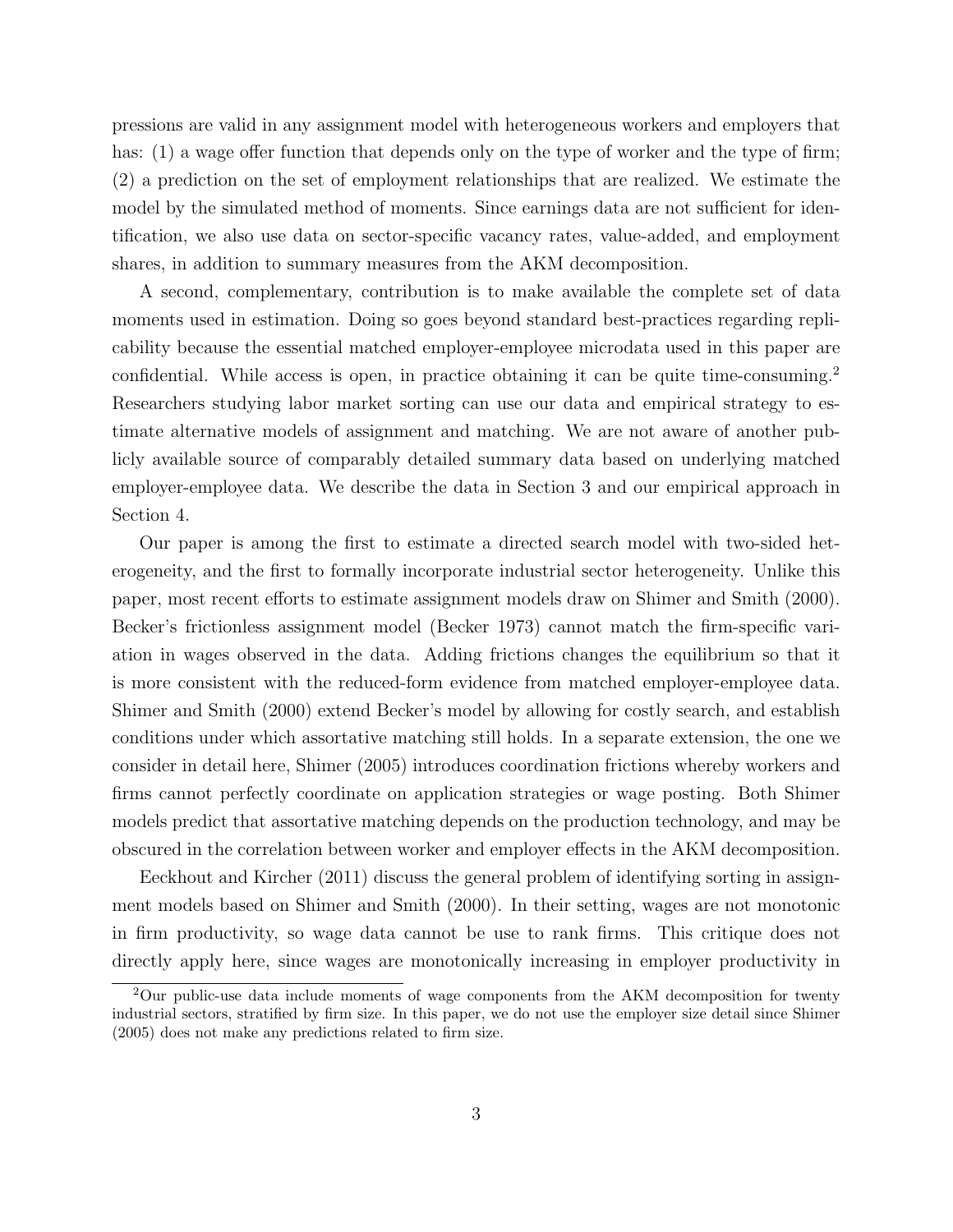Shimer's coordination friction model.[3](#page-6-0) However, a similar problem can arise because wages are non-monotonic in worker productivity. Indeed, this aspect of the model is prominent in our estimates. Recent papers by [Hagedorn, Law and Manovskii](#page-33-4) [\(2012\)](#page-33-4) and [Lopes de Melo](#page-33-5) [\(2013\)](#page-33-5) also directly confront the problem raised by [Eeckhout and Kircher](#page-32-0) [\(2011\)](#page-32-0). We view their contributions as complementary to ours.

Little published research exists that estimates structural assignment models, but there are several related working papers. [Lopes de Melo](#page-33-5) [\(2013\)](#page-33-5) estimates a model with two-sided heterogeneity and undirected search using matched employer-employee data from Brazil. His results indicate that the AKM decomposition understates the true extent of positive assortative matching. However, he finds that the undirected search model delivers too little earnings heterogeneity across employers. [Lise, Meghir and Robin](#page-33-6) [\(2013\)](#page-33-6) estimate a model with two-sided heterogeneity, undirected search, and wage renegotiation using data from NLSY79. They find that the data are best fit by a model in which productive complementarities vary across workers with different skill levels. Finally, [Kennes and le Maire](#page-33-7) [\(2013\)](#page-33-7) develop a dynamic directed-search model, and show that it provides a better fit to aggregate wage and productivity distributions than a model without heterogeneity. None of these papers considers the problem of sorting across versus within industrial sectors.

[Shimer](#page-33-2) [\(2005\)](#page-33-2) and [Eeckhout and Kircher](#page-32-0) [\(2011\)](#page-32-0) observe, correctly, that the correlation between worker- and firm-specific components from the AKM decomposition cannot identify the nature of assortative matching on latent productive characteristics. This point was made earlier by [Abowd and Kramarz](#page-31-1) [\(1999\)](#page-31-1). Although it is frequently asserted (for example [Hagedorn, Law and Manovskii](#page-33-4) [2012\)](#page-33-4) that [Abowd, Kramarz and Margolis](#page-32-1) [\(1999\)](#page-32-1) interpret the correlation between person and firm effects as evidence against assortative matching, they were careful to avoid that explicit structural interpretation. The first discussion of using the estimated heterogeneity components to draw inferences about labor market sorting appears in [Abowd and Kramarz](#page-31-1) [\(1999\)](#page-31-1). Abowd and Kramarz derive a matching model with homogeneous workers (see Table 2), a rent splitting model (see Table 3), and an incentive model with unobserved heterogeneity (see Table 4). For each model they provide the exact link between the components of the AKM decomposition and the structural differences in individual and employer productivity. They also show that the model now known as exogenous mobility offers the only clean interpretation of the least squares AKM estimates as direct measures of assortative matching. [Mortensen](#page-33-0) [\(2003,](#page-33-0) p.12) draws on the exogenous mobility interpretation when he cites the negligible correlation as evidence in support of a

<span id="page-6-0"></span><sup>3</sup>See the discussion in [Eeckhout and Kircher](#page-32-0) [\(2011,](#page-32-0) p.899) and the related Proposition 4 in [Shimer](#page-33-2) [\(2005\)](#page-33-2).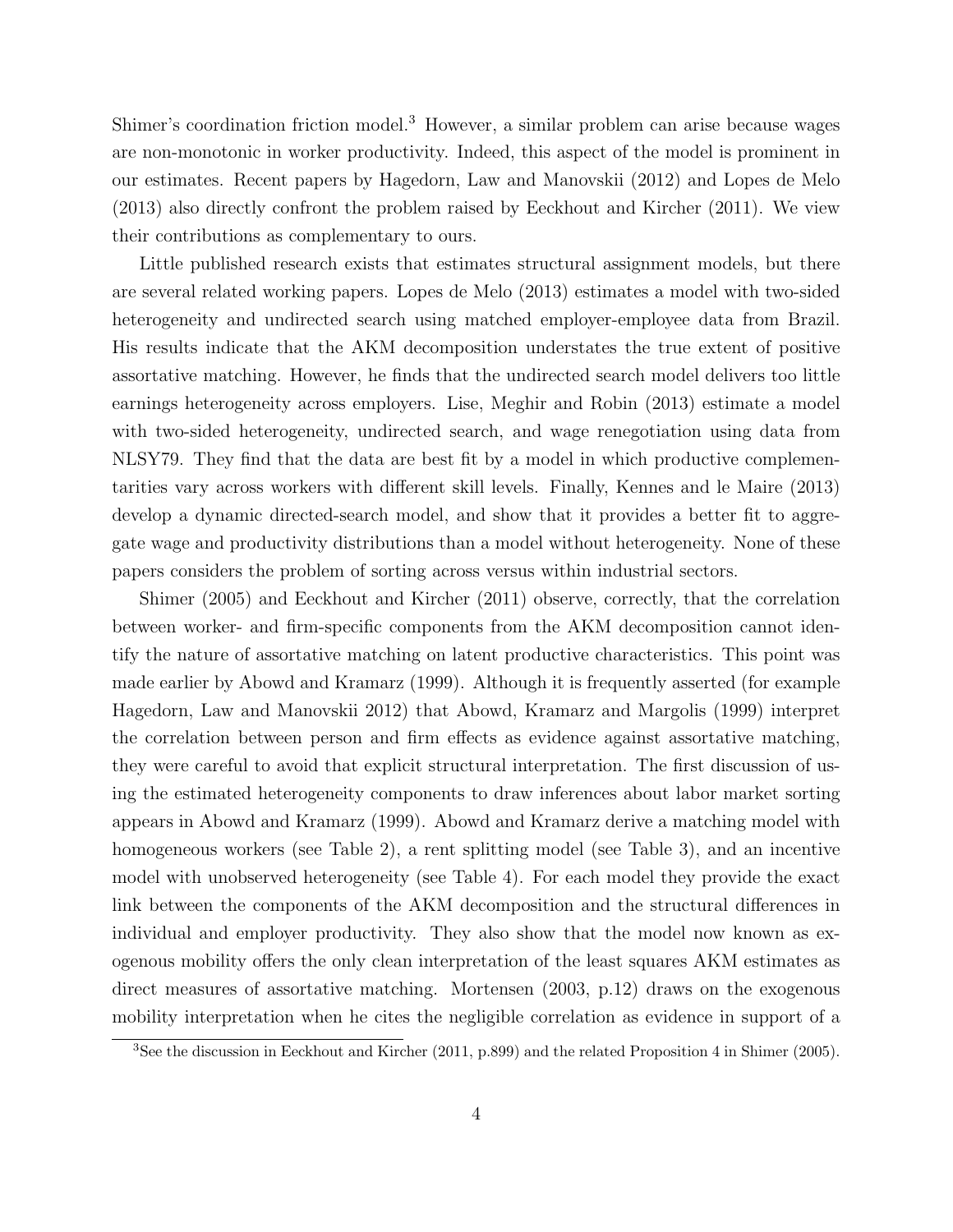wage posting model with undirected, on-the-job search.

Although these models are much simpler than the one we employ, they clarify the role of the AKM decomposition as a statistical description of labor market outcomes to be used as one component of a full structural analysis.<sup>[4](#page-7-0)</sup> The recent literature, including this paper, attempts to reconcile the statistical evidence in light of more general structural assignment models. Nevertheless, objections to a particular structural interpretation do not imply objections to the reduced-form evidence provided by the AKM decomposition, which must be consistent with the predictions of the structural models since it represents the best statistical description of the actual data.<sup>[5](#page-7-1)</sup>

### <span id="page-7-2"></span>1 Theoretical Assignment Model

In this section we summarize those features of the coordination friction model [\(Shimer](#page-33-2) [2005\)](#page-33-2) required for our analysis: the equilibrium wage offers and matching sets. Shimer's model extends the frictionless assignment model of [Becker](#page-32-3) [\(1973\)](#page-32-3) in which workers with different ability (productivity) apply for jobs with differently productive employers. Shimer's central insight is that in a large anonymous labor market, workers and employers cannot fully condition their behavior on that of all other agents. In other words, they are restricted in their ability to coordinate. In practice, this means employers post the same wage offers to all workers with the same ability (a strategy restriction), and all workers of the same type follow the same application strategy (an equilibrium refinement). The model predicts matching on the basis of comparative advantage, as in [Becker](#page-32-3) [\(1973\)](#page-32-3), but with more empirically realistic features: equilibrium mismatch and, consequently, wage variation across workers with the same ability.

#### 1.1 Job Assignment with Coordination Frictions

The economy consists of workers, who maximize expected income, and employers, who maximize expected profit. Each employer has one vacancy to fill by hiring one worker. Employers propose wage offers for each worker. Workers then choose one vacancy to apply for. Based

<span id="page-7-0"></span><sup>&</sup>lt;sup>4</sup>In their Section 5.5, [Eeckhout and Kircher](#page-32-0) [\(2011\)](#page-32-0) accurately criticize one set of assumptions on the assignment process previously used to interpret the least squares correlation as a measure of sorting.

<span id="page-7-1"></span><sup>5</sup>A related, but different literature, directly considers violations of the exogenous mobility assumption and, in particular, whether the firm effects in the AKM decomposition actually measure variation across firms in compensation. See, for example, [Card, Heining and Kline](#page-32-4) [\(2013\)](#page-32-4) and [Abowd and Schmutte](#page-32-5) [\(2013\)](#page-32-5).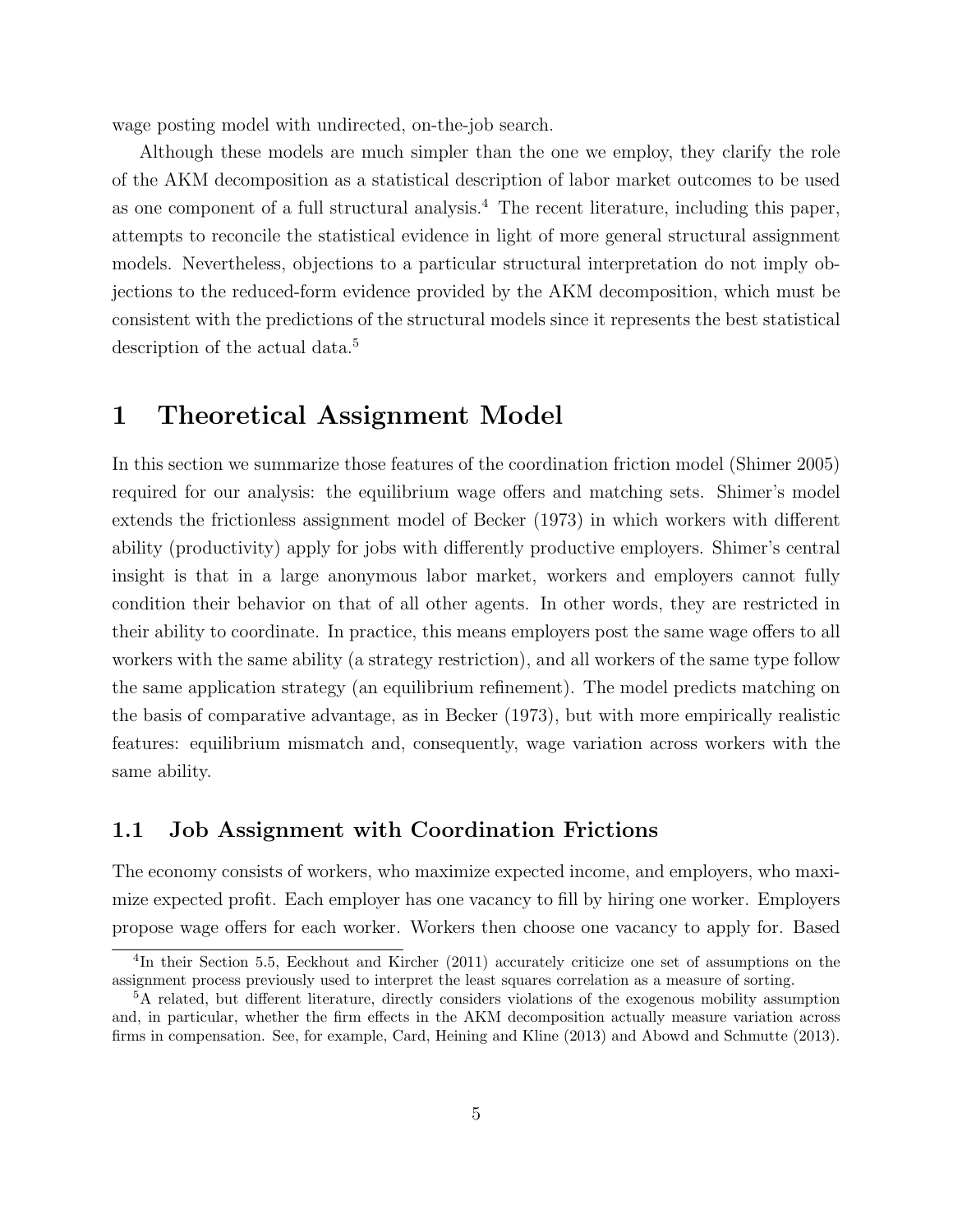on the pool of applicants, employers each hire one worker to fill their vacancy. Workers and employers only differ in productive type. There are  $M$  types of workers and  $N$  types of employers. When a worker of type  $m$  is hired by an employer of type  $n$ , the output of production is  $x_{m,n}$ .

A decentralized equilibrium of the coordination friction economy is characterized by a randomized application strategy by workers and wage offers from employers of a given productivity. The coordination friction implies that all agents of the same type use the same strategy in equilibrium. Equilibrium depends only on the nature of the production technology, the measure of each type of worker, and the measure of each type of employer. Out of a total measure  $\mu$  of workers in the economy,  $\mu_m$  have productive type  $m \in \{1 \dots M\}$ . Similarly, out of a total measure  $\nu$  of employers in the economy,  $\nu_n$  have productive type  $n \in \{1...N\}$ . Although it will not matter in the final equilibrium, we follow Shimer in naming individual workers by  $(m, i)$  and individual employers by  $(n, j)$ , where the first term is the type of the agent, and the second term is the agent's name. Thus, each worker or employer can be uniquely identified.

### 1.2 Worker and Employer Behavior

Each worker can apply for only one job, and chooses an application strategy based on wage offers poster by employers. A type-m worker's strategy,  $p_{m,(n,j)}$ , specifies the probability with which she applies to each employer.

In the coordination friction economy, all workers of type  $m$  follow the same strategy. The number of workers of each type is very large, so it is easier to think in terms of the queue of applicants of type  $m$  to each employer. The number of applications from type  $m$  workers to employer  $(n, j)$  follows a Poisson distribution with expectation  $q_{m,(n,j)} = p_{m,(n,j)}\mu_m$ . Given wage offers, equilibrium queue lengths must provide all workers of type  $m$  the same expected income at jobs for which they apply with positive probability. A job for which a worker does not apply must offer strictly lower expected income. [6](#page-8-0)

Employers choose wage offers for workers of each productive type and a hiring rule that maximizes expected profits, given the queueing behavior of workers. The type-n employer's

<span id="page-8-1"></span>
$$
Income_{m,(n,j)} = e^{-Q_{m+1,(n,j)}} \frac{1 - e^{-q_{m,(n,j)}}}{q_{m,(n,j)}} w_{m,(n,j)}
$$
(1)

<span id="page-8-0"></span><sup>&</sup>lt;sup>6</sup>The expected income from any job,  $y_{m,(n,j)}$ , for which  $q_{m,(n,j)} > 0$  is: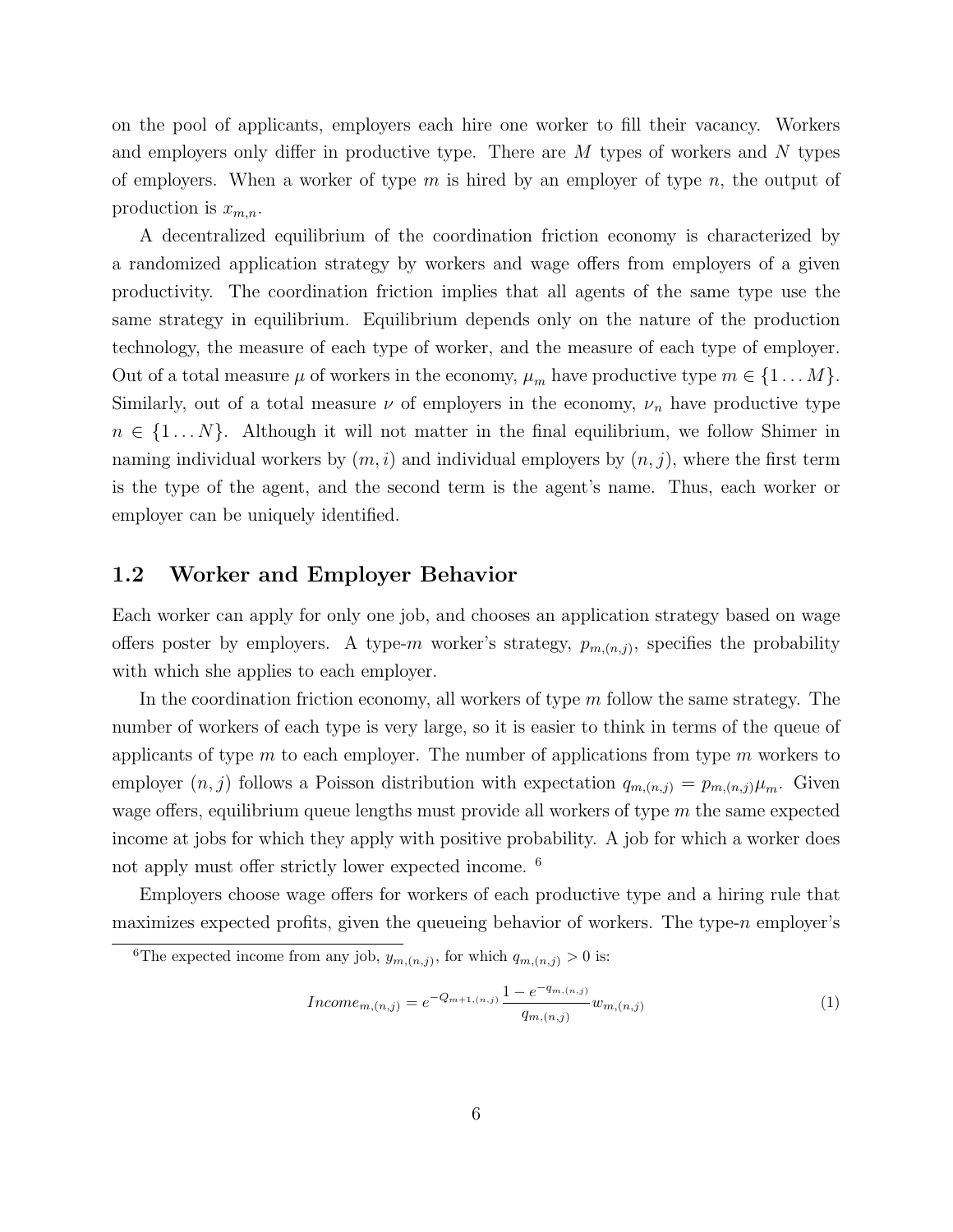optimal wage offer to a type- $m$  employee maximizes net revenue times the probability that a worker of that type will apply. [Shimer](#page-33-2) [\(2005\)](#page-33-2) shows that the optimal hiring rule selects the applicant with highest productivity.[7](#page-9-0)

### 1.3 Search Equilibrium

Definition 1 [\(Shimer](#page-33-2) [2005\)](#page-33-2) A Competitive Search Equilibrium consists of wage offers, w, and queue lengths,  $q$ , chosen such that employer's expected profits  $(2)$  are maximized, worker's expected incomes are given by  $(1)$ , and the expected number of applications from type m workers does not exceed the total measure of such workers,  $\mu_m$ :

<span id="page-9-2"></span>
$$
\mu_m = \sum_{n=1}^{N} \int_0^{\nu_n} q_{m,(n,j)} dj.
$$
\n(3)

Shimer proves the competitive equilibrium exists and is unique. He also shows the equilibrium queue lengths,  $q_{m,n}$ , are those that would be chosen by a social planner seeking to maximize expected output, and who also faces coordination frictions. Letting  $v_m$  be the multiplier on the resource constraint given by equation [\(3\)](#page-9-2), the Lagrangian for the social planning problem is

<span id="page-9-3"></span>
$$
\mathcal{L}(q, v) = \sum_{m=1}^{M} \left\{ \sum_{n=1}^{N} \nu_n \left[ e^{-Q_{m+1,n}} \left( 1 - e^{-q_{m,n}} \right) x_{m,n} \right] + v_m \left( \mu_m - \sum_{n=1}^{N} q_{m,n} \nu_n \right) \right\} \tag{4}
$$

where  $Q_{m+1,(n,j)} = \sum_{m'=m+1}^{M} q_{m',(n,j)}$  is the queue of workers for employer  $(n, j)$  with productive type at least  $m + 1$ ; that is, the expected number of applications from workers who are strictly more productive than a worker of type  $m$ . The dependence on the individual's identity,  $i$ , and the employer's identity,  $j$ , are suppressed because in equilibrium they are not relevant. Given the optimal queue lengths, and the requirement that workers' expected

<span id="page-9-1"></span>
$$
\pi_{(n,j)} = \sum_{m=1}^{M} e^{-Q_{m+1,(n,j)}} \left[ 1 - e^{-q_m,(n,j)} \right] \left[ x_{m,n} - w_{m,(n,j)} \right]. \tag{2}
$$

<span id="page-9-0"></span><sup>&</sup>lt;sup>7</sup>When following this rule, the expected profit of employer  $(n, j)$  is given by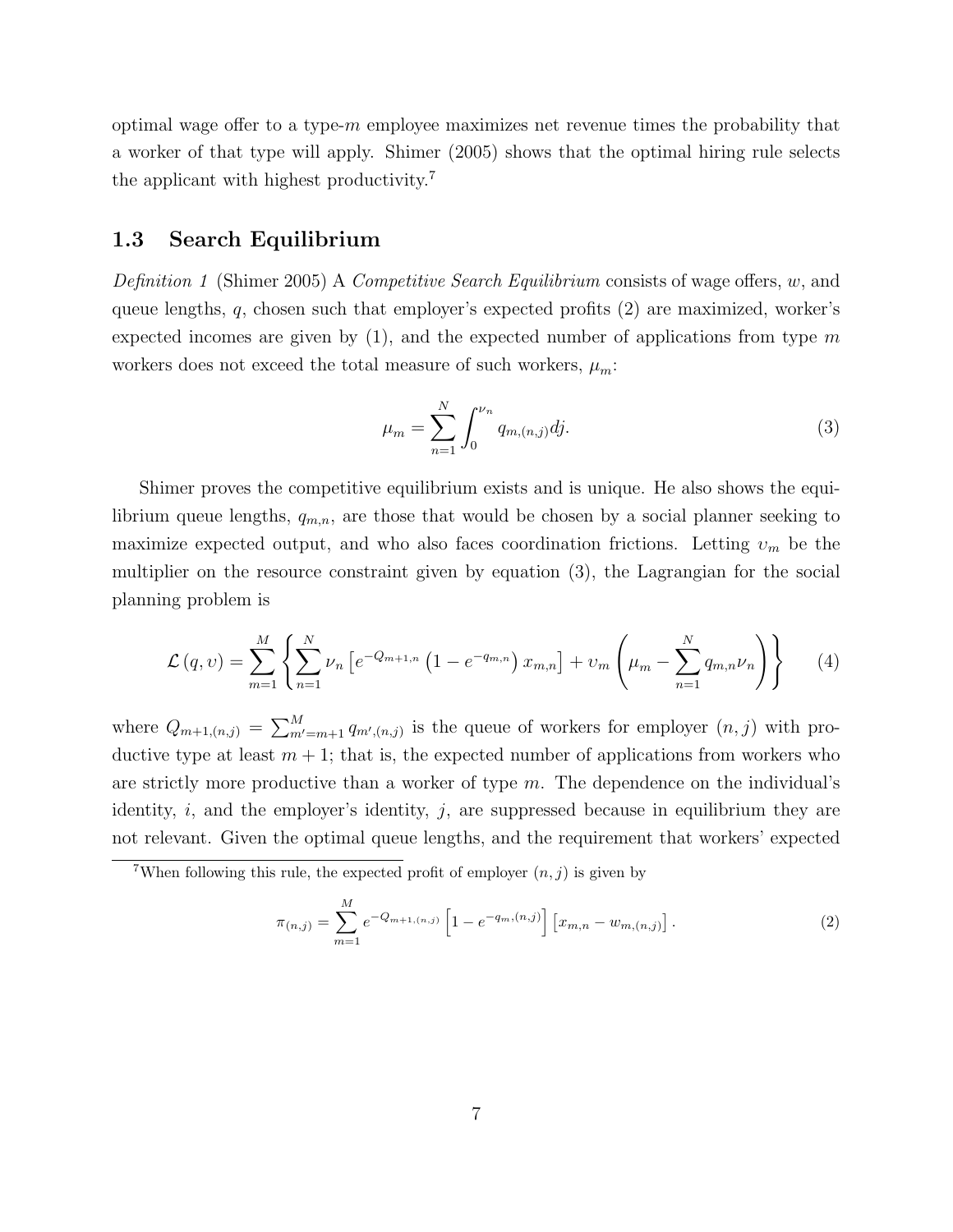incomes satisfy [\(1\)](#page-8-1), the equilibrium wages are:

<span id="page-10-0"></span>
$$
w_{m,n} = \frac{q_{m,n}e^{-q_{m,n}}}{1 - e^{-q_{m,n}}}\left[x_{m,n} - \sum_{m'=1}^{m-1} e^{-Q_{m'+1,n}}\left(1 - e^{-q_{m',n}}\right)x_{m',n}\right].
$$
\n(5)

#### 1.4 Empirical Implications

Equations [\(4\)](#page-9-3) and [\(5\)](#page-10-0) provide all the information required for estimation. Given the production technology,  $x_{m,n}$ , and the measure of each type of employer and worker, equilibrium wages and queue lengths are uniquely determined. Although the equilibrium queue lengths are not observable, we can use them to derive the expected number of workers of type m that ultimately become employed by employers of type n:

$$
\lambda_{m,n} = \nu_n e^{-Q_{m+1,n}} (1 - e^{-q_{m,n}}). \tag{6}
$$

The coordination friction equilibrium has two properties that are essential to the estimation strategy. In equilibrium, the wage offer function violates the law of one price. Different jobs pay identically able workers different wages. That is, there is a structural employer effect in the wage. Shimer shows that the wage offer will generally be increasing in the productive type of the employer. The equivalent result does not hold for workers, however. It is possible for an employer to offer workers with low ability (low worker productivity) a higher equilibrium wage than workers with higher ability. Therefore, it is possible to observe a negative correlation between worker and employer effects estimated from the empirical earnings decomposition even when there is positive assortative matching on the unobserved productivity types.

Note, however, that the model does not generally imply that log earnings can be additively decomposed into a worker and firm effect. An additive wage offer model is not required for our estimation procedure. The worker and firm effects from the statistical decomposition of log earnings in a linear model are complicated transformations of the underlying productivities and abilities along with factors determining the supply of and demand for worker skill. As we show, Shimer's coordination friction model provides exact formulas for these transformations that we can identify through restrictions on observable moments of the joint distribution of the estimated worker and firm effects from the earnings decomposition.

With respect to the nature of assortative matching, Shimer derives several results. First, if the production function is supermodular, Shimer's Proposition 3 shows that if  $Q_{m,n} > 0$ ,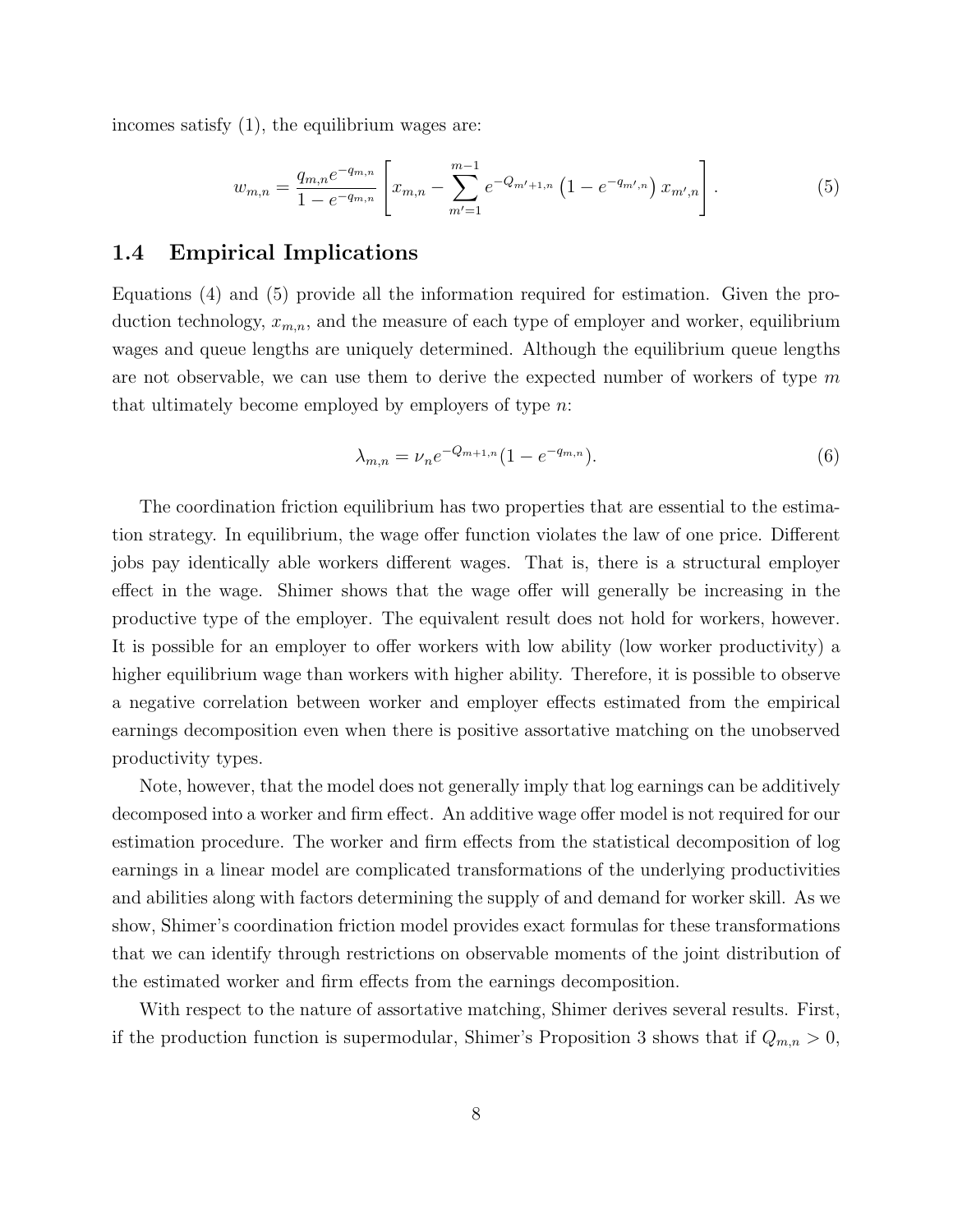then it is strictly increasing in  $n$ , which is ordered from least to most productive employer. In addition, a more productive job is more likely to be filled, a worker is less likely to obtain a more productive job conditional on applying for it, and for all levels of worker productivity, the wage is increasing in the employer's productivity. This result holds for production technologies that exhibit comparative advantage for high-productivity workers in high-productivity jobs. It also holds, as is well known, for a production technology that exhibits no comparative advantage, specifically, one in which output is multiplicative in the productive types of the worker and employer. A converse result holds when there is a comparative advantage for low-productivity workers in high-productivity jobs. In that case,  $Q_{m,n}$ is decreasing in  $n$ , so that the assortative matching again corresponds to comparative advantage. We estimate the structural model with a CES production function that is sufficiently flexible to allow for either positive or negative assortative matching.

On their own, these results do not distinguish the coordination friction economy, since the frictionless model also predicts that job assignment will be in accord with comparative advantage in production. However, the coordination friction model makes more reasonable predictions about equilibrium unemployment and vacancies, and predicts a certain amount of mismatch, which eliminates the untenable "perfect correlation" prediction for worker and employer types generated by comparative advantage models without the coordination friction. Since workers apply to employers using a randomized mixed strategy, there is a positive probability that multiple workers will apply for the same job–leaving all but one unemployed. There is also a positive probability that no one will apply for any particular job, leaving it vacant. Therefore, there will be simultaneous unemployment and job vacancy for workers and employers of all types. Furthermore, even among employed workers and occupied vacancies (filled jobs), there will be mismatch, in the sense that the particular set of matches realized in the economy could be improved, in the sense of maximizing total output, by aligning assignments that are mismatches more closely with comparative advantage.

### 2 Empirical and Theoretical Earnings Decomposition

The novelty in our empirical approach is to formally relate the equilibrium quantities from the structural assignment model to heterogeneity components from the statistical decomposition of earnings associated with workers and employers. The worker and employer effects from the earnings decomposition are complicated transformations of the equilibrium quantities. So is the correlation between worker and employer effects across realized matches, as well as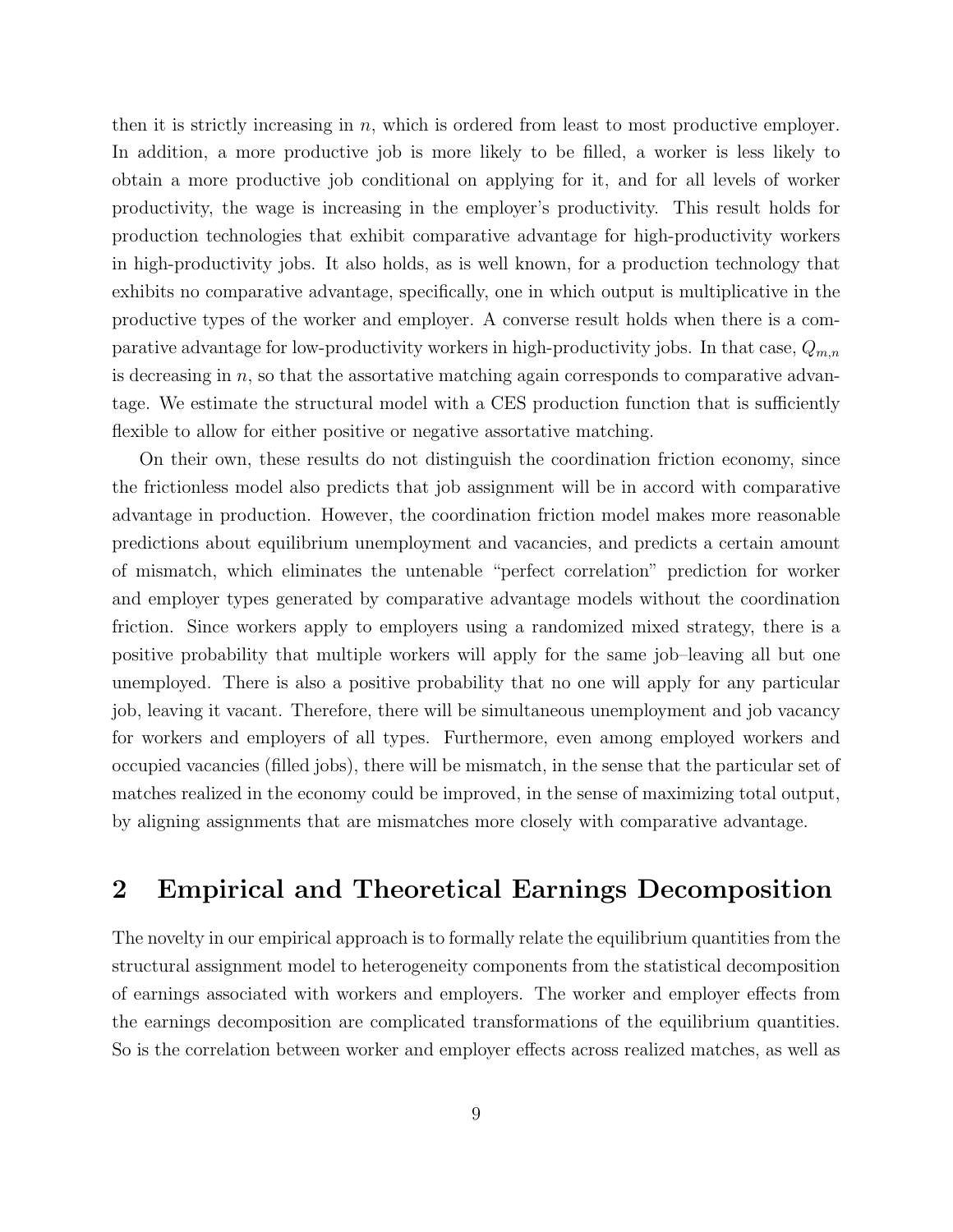other moments of their observed joint distribution. We explicitly derive the map between structural equilibrium quantities and empirical moments used for estimation.

### 2.1 Empirical AKM Decomposition

Following [Abowd, Kramarz and Margolis](#page-32-1) [\(1999\)](#page-32-1), we decompose the logarithm of the real annualized full-time wage rate,  $y_{i,t}$  in each job as:

<span id="page-12-0"></span>
$$
y_{i,t} = h_{i,t}\beta + \theta_i + \psi_{J(i,t)} + \varepsilon_{i,t}
$$
\n<sup>(7)</sup>

where  $y_{i,t}$  is the log wage of worker i at time t;  $h_{i,t}\beta$  is the worker's labor market experience, and labor market attachment, interacted with sex;  $\theta_i$  is the worker effect;  $J(i, t)$  is the dominant employer of individual i at time t;  $\psi_{J(i,t)}$  is the employer effect. We follow the methods in [Abowd, Creecy and Kramarz](#page-32-6) [\(2002\)](#page-32-6) to obtain the full least squares solution and for identification of worker and employer effects [\(7\)](#page-12-0).

### <span id="page-12-2"></span>2.2 Theoretical Wage Decomposition

The theoretical assignment model is a sample selection model. It characterizes potential outcomes, which are the wages offered by any employer to any worker, and the manner in which the job matches we observe, and their associated wages, are selected for observation from the set of all possible matches. The theoretical model, therefore, predicts the empirical moments, which are transformations of the equilibrium wage offers,  $w^*$ , and application queues,  $q^*$ , given the model primitives  $(\mu, \nu, x)$ . Given  $q^*$ , the model also predicts the expected number of realized matches of each type,  $\lambda^*$ . Starred quantities represent solutions to the coordination-friction general equilibrium described in Section [1.](#page-7-2)

Given the solution to the coordination friction problem, the statistical decomposition of the log wage, analogous to the AKM decomposition of equation [\(7\)](#page-12-0), paid in a realized match between worker  $i \in (0, \mu)$  and employer  $j \in (0, \nu)$  is

$$
\log w_{i,j}^* = \theta_{(m,i)}^* + \psi_{(n,j)}^*.
$$
\n(8)

because wage offers do not vary within job types, nor within worker types; hence, there are  $M \times N$  distinct wage offers.<sup>[8](#page-12-1)</sup> The expected equilibrium worker and employer effects are the

<span id="page-12-1"></span><sup>&</sup>lt;sup>8</sup>Here, and throughout, we suppress the intercept in the AKM decomposition, implying that the model is fit in deviations from the overall mean and that the average worker and firm effects are zero.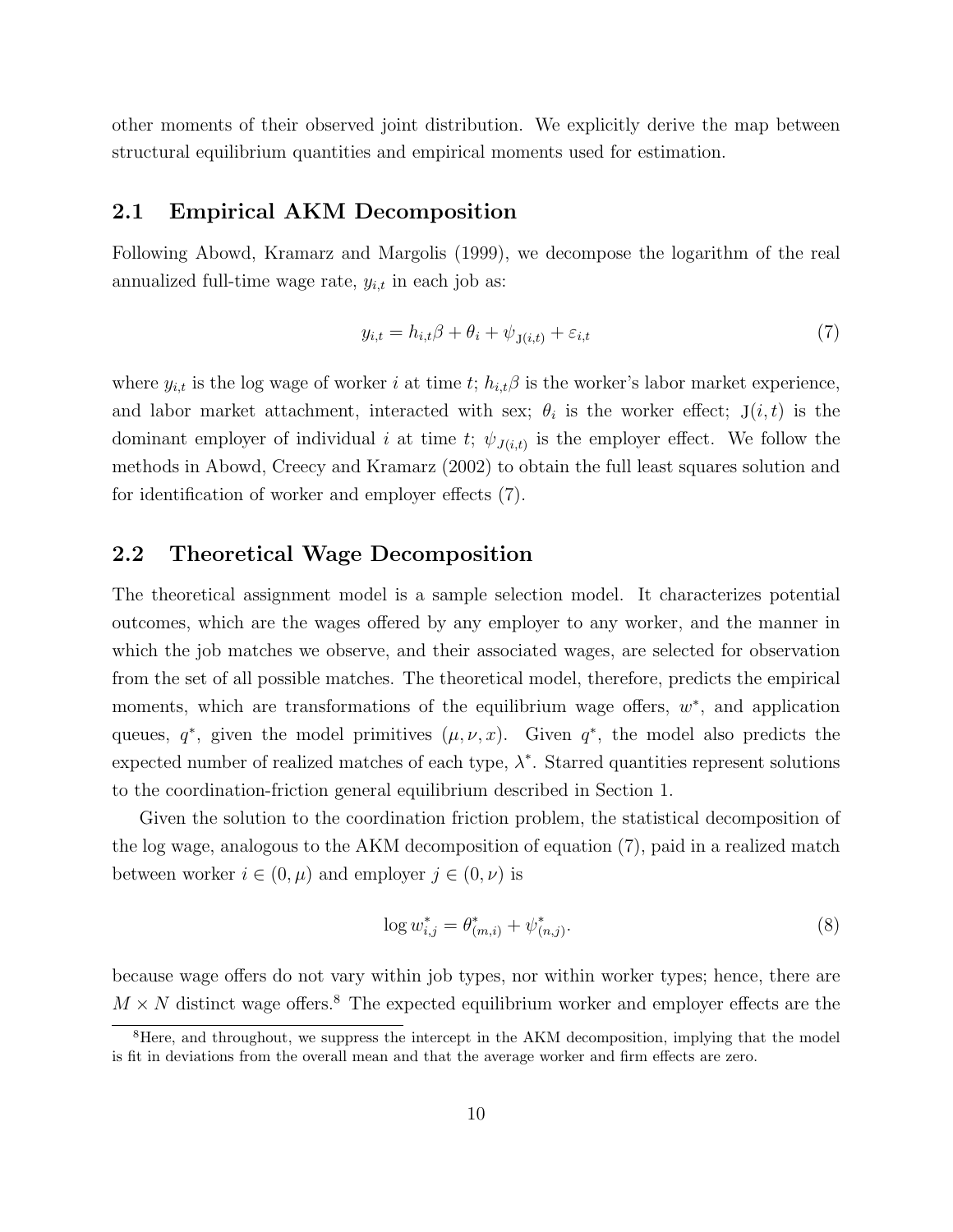solution to the theoretical weighted least squares problem

<span id="page-13-0"></span>
$$
\left(\hat{\theta}_1^*, \dots, \hat{\theta}_M^*, \hat{\psi}_1^*, \dots, \hat{\psi}_N^*\right) = \arg \min \left[\sum_{m,n=1}^{M,N} \lambda_{m,n}^* \left(\log w_{m,n}^* - \theta_m^* - \psi_n^*\right)^2\right].
$$
\n(9)

Under the model, the AKM cross-product matrix is random noise around a low-dimension kernel. The kernel is evident when we transform the least squares objective function [\(9\)](#page-13-0) to matrix notation:

$$
\sum_{m,n=1}^{M,N} \lambda_{m,n}^* \left( \log w_{m,n}^* - \theta_m^* - \psi_n^* \right)^2 =
$$
\n
$$
\left( \log w^* - D\theta^* - F\psi^* \right)^T \Lambda^* \left( \log w^* - D\theta^* - F\psi^* \right).
$$
\n(10)

 $log w^*$  is an  $MN \times 1$  vector of equilibrium log wage offers. D is an  $MN \times M$  design matrix of worker types. F is an  $MN \times N$  design matrix of employer types.  $\theta^*$  and  $\psi^*$  are conformable vectors of theoretical heterogeneity components associated with worker and employer type. Finally,  $\Lambda^* = \text{diag}(\lambda^*)$  where  $\lambda^* = [\lambda_1^*$  $\left[1,1, \lambda_{1,2}^*, \ldots, \lambda_{M,N}^*\right]^T$  is an  $MN \times 1$  vector whose  $\lambda_n^*$  $m,n$ element is the expected number of matches between workers of type m and employers of type n given the equilibrium queues. It follows that

<span id="page-13-1"></span>
$$
\begin{bmatrix} \hat{\theta}^* \\ \hat{\psi}^* \end{bmatrix} = \begin{bmatrix} D^T \Lambda^* D & D^T \Lambda^* F \\ F^T \Lambda^* D & F^T \Lambda^* F \end{bmatrix}^{-1} \begin{bmatrix} D^T \\ F^T \end{bmatrix} \Lambda^* \log w^*.
$$
 (11)

Equation [\(11\)](#page-13-1) is a low-dimensional representation of the usual AKM least squares solution. It defines the equilibrium quantity  $(\hat{\theta}^*, \hat{\psi}^*)^T$  as a transformation of  $\lambda^*$  and  $w^*$ , which characterizes equilibrium given model primitives, which in the case of Shimer's model are the distributions of workers and employers across productive types and the production technology:  $(\mu, \nu, x)$ . Our empirical strategy therefore requires a model that predicts equilibrium matching sets and wage offers, but does not specifically require Shimer's coordination friction model.[9](#page-13-2)

<span id="page-13-2"></span><sup>9</sup>Appendix [C](#page-48-0) presents the case with a continuum of employer types.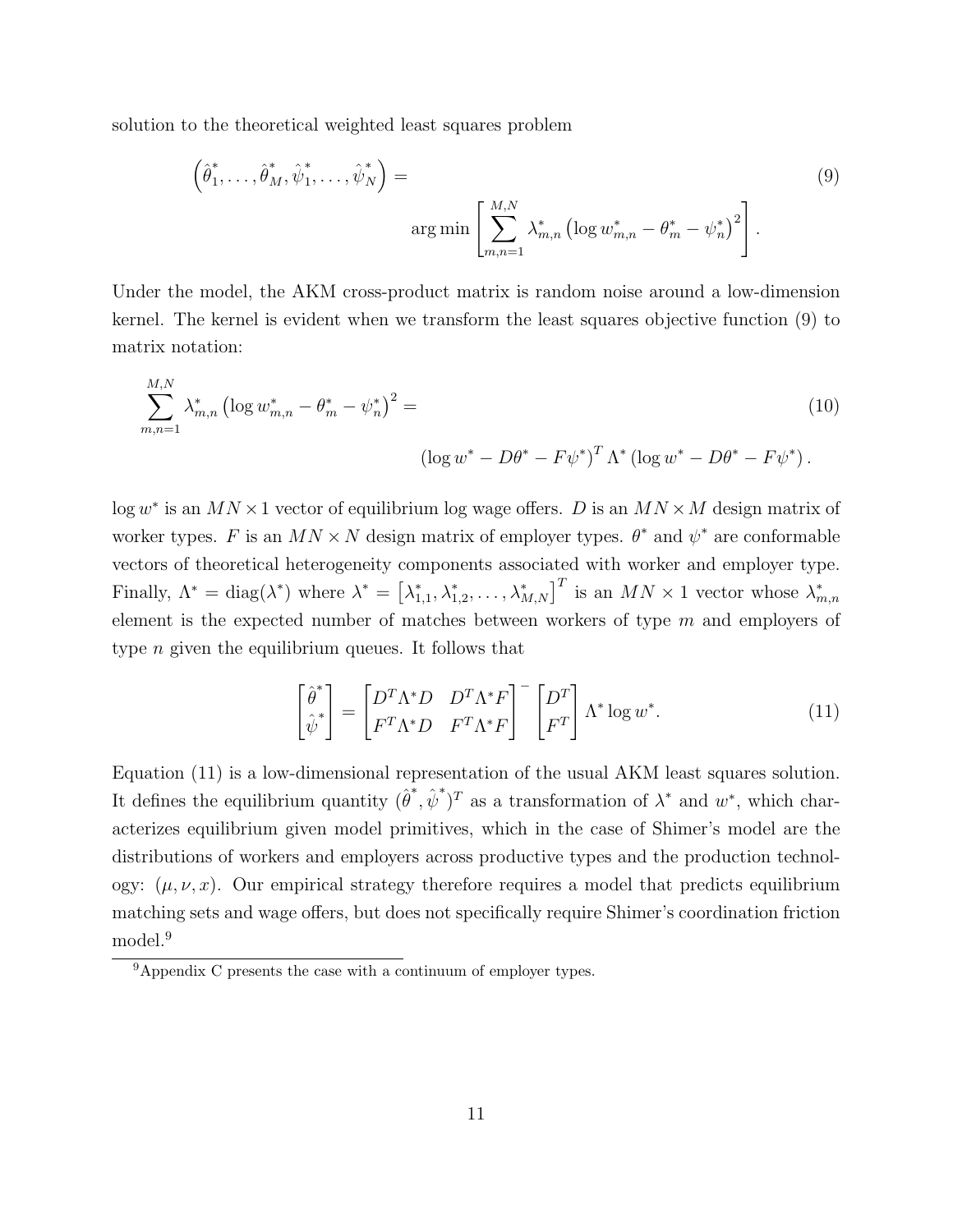## 2.2.1 Identification of  $\left(\hat{\theta}^*, \hat{\psi}^*\right)$

The model worker and employer effects,  $(\hat{\theta}^*, \hat{\psi}^*)$ , are identified when the cross product matrix in [11](#page-13-1) has full rank, implying that the g-inverse can be replaced by a regular inverse. This requires  $\Lambda^*$  to have full rank as well as standard identifying restrictions on D and F. Λ <sup>∗</sup> has full rank only if each type of worker is hired by every type of employer with positive probability.

For consistency with the empirical procedure applied to the LEHD data, we implement identification in the theoretical decomposition by setting the mean overall worker and employer effects to zero across matches. We use the notation  $(\hat{\theta}^*, \hat{\psi}^*)$  to refer to the components of earnings derived from [\(11\)](#page-13-1). For estimation, we match moments of the joint distribution of  $(\hat{\theta}^*, \hat{\psi}^*)$  across matches predicted under the model to their empirical counterparts.

### <span id="page-14-0"></span>3 Data and Estimating Equations

We use estimates of worker and employer effects from the AKM decomposition [\(7\)](#page-12-0) applied to LEHD data. For every employment match, in every year, we record the estimated worker effect,  $\hat{\theta}_i$ , and estimated employer effect,  $\hat{\psi}_{J(i,t)}$ , along with the NAICS sector to which the employer belongs. The result is a dataset,  $(\hat{\theta}_i, \hat{\psi}_{J(i,t)}, s_{J(i,t)})_{i,t}$ , where  $s_{J(i,t)} \in \{1, \ldots, 20\}$ records the sector.

Within each sector, s, we estimate eight empirical moments:  $10$ 

- $\bar{g}_1^{(s)} = E(\hat{\theta}|s)$ , the mean worker effect in sector s;
- $\bar{g}_2^{(s)} = E(\hat{\psi}|s)$ , the mean employer effect in s;
- $\bar{g}_3^{(s)} = Var(\hat{\theta}|s)$ , the variance of worker effects in s;
- $\bar{g}_4^{(s)} = Cov(\hat{\theta}, \hat{\psi}|s)$ , the covariance between worker and employer effects in s;
- $\bar{g}_5^{(s)} = Var(\hat{\psi}|s)$ , the variance of employer effects in s;
- $\bar{g}_6^{(s)} = Z^{(s)}$ , the share of matches in sector s;
- $\bar{g}_7^{(s)} = R^{(s)}$ , the rate of vacant job openings in s;
- $\bar{g}_8^{(s)} = Y^{(s)}$ , value-added per worker in s.

<span id="page-14-1"></span><sup>&</sup>lt;sup>10</sup>We estimate the sampling covariance of  $\bar{g}_1^{(s)}, \ldots, \bar{g}_6^{(s)}$ , across 1,000 bootstrap samples from the data in [\(3\)](#page-14-0). The sampling covariance is included in the data archive.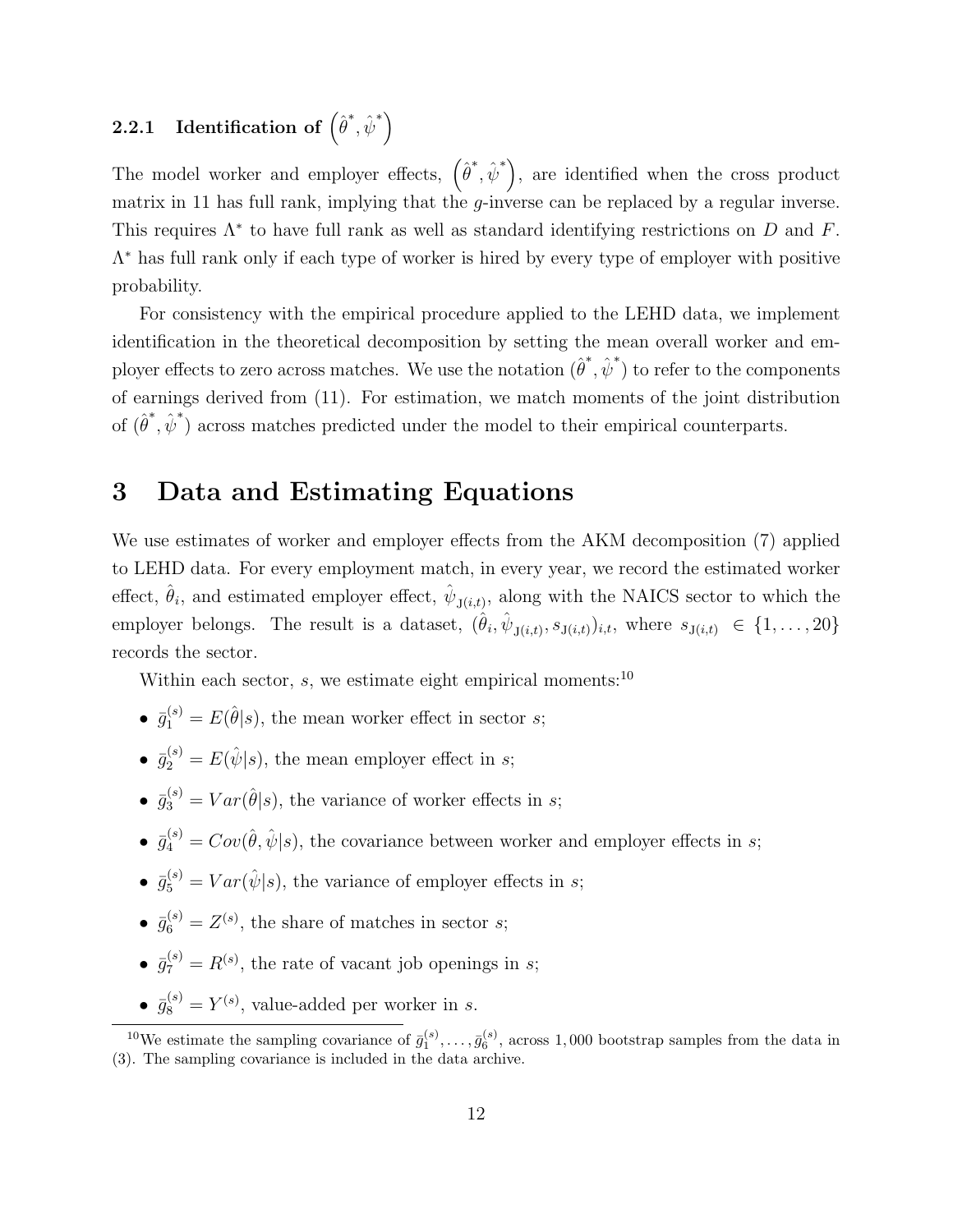#### 3.1 Data Sources

To compute moments  $\bar{g}_1^{(s)}$  $\bar{g}^{(s)}_1,\ldots,\bar{g}^{(s)}_6$  $_{6}^{\text{\tiny (8)}}$ , we use matched employer-employee data from the Longitudinal Employer Household Dynamics (LEHD) Program of the U.S. Census Bureau. The LEHD Program uses administrative data from state Unemployment Insurance wage records and ES-202/QCEW establishment reports that cover approximately 98 percent of all nonfarm U.S. employment. Our estimation sample is based on a snapshot of the LEHD data infrastructure that includes information from twenty-eight states collected between 1990 and 2004.[11](#page-15-0) Appendix [B](#page-46-0) provides a detailed description of the LEHD data.

Data on sectoral vacancy rates,  $\bar{g}_7^{(s)} = R^{(s)}$ , are from the Job Openings and Labor Turnover Survey (JOLTS). The sectoral vacancy rates are reported in JOLTS as

<span id="page-15-3"></span>
$$
R^{(s)} = E\left(\frac{Vac_j}{Emp_j + Vac_j} \, | s_j = s\right),\tag{12}
$$

where  $Vac_j$  is the number of openings reported by employer j, and  $Emp_j$  is employment. This statistic has an interpretation as the probability that a job opening in sector s is left vacant. Using the monthly JOLTS data disaggregated by sector for the years 2001-2003, we compute  $\bar{g}_7^{(s)}$  $\frac{1}{7}$  as the simple average of the monthly observations for sector s. To measure the sampling variance of  $\bar{g}_7^{(s)}$  $_{7}^{(s)}$ , we combined the median cross-sectional standard error (squared) of the job opening rate for each sector with that rate's time-series variation.[12](#page-15-1)

We measure sectoral productivity,  $\bar{g}_8^{(s)}$  $\binom{8}{8}$ , using data on value-added per worker from the Bureau of Economic Analysis (BEA) Annual Industry Accounts.<sup>[13](#page-15-2)</sup> For each year between 1990-2003 (corresponding to our years of LEHD data), we take the BEA report of total value-added by NAICS sector in millions of chained 2005 dollars and deflate by reported employment in that sector. This yields a measure of value-added per worker for each year. We compute the moment used in estimation,  $\bar{g}_8^{(s)}$  $s_8^{(s)}$ , and its sampling variance,  $s_8^{(s)}$  $_8^{(s)}$ , as the simple average and variance across the annual observations for sector  $k$ .

<span id="page-15-0"></span><sup>11</sup>Only the first quarter of 2004 is available in this snapshot. The annualized real wage rate is, therefore, only available for the years 1990-2003.

<span id="page-15-1"></span><sup>&</sup>lt;sup>12</sup>The sectoral classification for the public-use JOLTS data does not quite conform to the NAICS 2002 major sectors. We use a custom crosswalk that maps JOLTS sectors, which are generally more coarse, onto NAICS 2002. The details of the crosswalk are available upon request. We obtained median standard errors for 2013 by industry from JOLTSInfo@bls.gov.

<span id="page-15-2"></span><sup>&</sup>lt;sup>13</sup>The BEA data are from the files GDPbyInd\_VA\_NAICS\_1998-2011.xlsx and GDPbyInd VA NAICS 1947-1997.xls, retrieved from [http://www.bea.gov/industry/gdpbyind](http://www.bea.gov/industry/gdpbyind_data.htm) data.htm [on 2013-03-20](http://www.bea.gov/industry/gdpbyind_data.htm).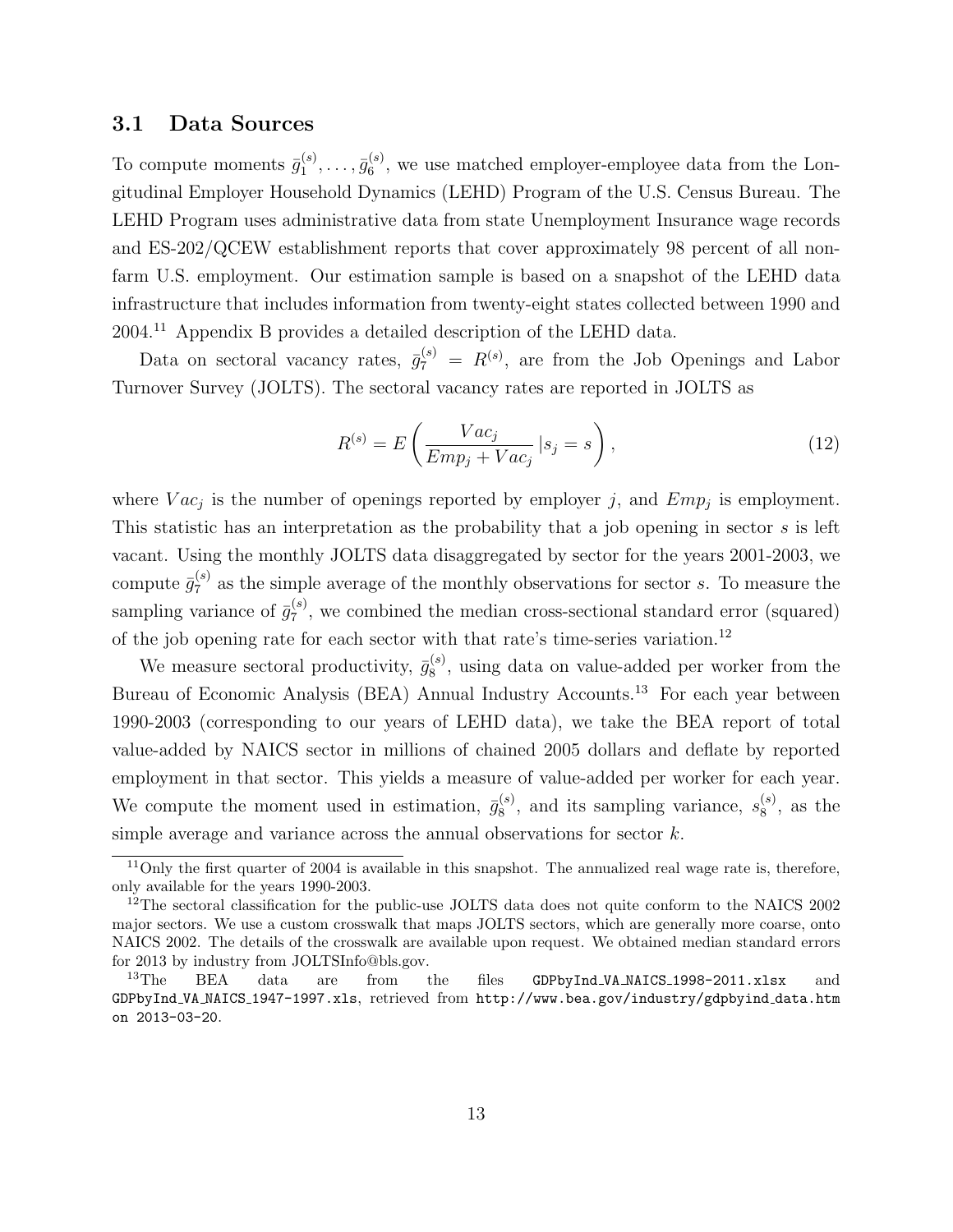### 3.2 Data Summary and Data Availability

<span id="page-16-0"></span>Table [1](#page-16-0) reports the empirical moments used in estimation. These moments are publicly

|                  |             |           |               | Cov              |             | Emp.  | Vac.  | Val.  | Corr            |
|------------------|-------------|-----------|---------------|------------------|-------------|-------|-------|-------|-----------------|
| Sector           | $E(\theta)$ | $E(\psi)$ | $Var(\theta)$ | $(\theta, \psi)$ | $Var(\psi)$ | Share | Rate  | Add.  | $(\theta,\psi)$ |
| Agr. and related | $-0.158$    | $-0.194$  | 0.533         | 0.016            | 0.188       | 0.015 | 0.016 | 0.066 | 0.052           |
| Administration   | $-0.084$    | $-0.112$  | 0.483         | 0.053            | 0.198       | 0.064 | 0.039 | 0.037 | 0.170           |
| Other Services   | $-0.036$    | $-0.044$  | 0.451         | $-0.042$         | 0.234       | 0.031 | 0.032 | 0.051 | $-0.129$        |
| Manufacturing    | $-0.007$    | 0.292     | 0.293         | 0.007            | 0.079       | 0.164 | 0.016 | 0.069 | 0.047           |
| Accommodation    | 0.010       | $-0.358$  | 0.468         | $-0.009$         | 0.099       | 0.055 | 0.038 | 0.031 | $-0.044$        |
| Health           | 0.034       | 0.080     | 0.422         | 0.008            | 0.082       | 0.099 | 0.046 | 0.057 | 0.041           |
| Utilities        | 0.035       | 0.535     | 0.210         | $-0.019$         | 0.092       | 0.008 | 0.021 | 0.316 | $-0.135$        |
| Transportation   | 0.036       | 0.142     | 0.334         | $-0.014$         | 0.113       | 0.037 | 0.021 | 0.068 | $-0.070$        |
| Govt. Services   | 0.039       | 0.121     | 0.318         | $-0.015$         | 0.107       | 0.043 | 0.019 | 0.065 | $-0.083$        |
| Mining           | 0.040       | 0.486     | 0.334         | 0.005            | 0.088       | 0.005 | 0.016 | 0.461 | 0.027           |
| Construction     | 0.040       | 0.204     | 0.334         | $-0.005$         | 0.106       | 0.067 | 0.019 | 0.097 | $-0.027$        |
| Real Estate      | 0.041       | 0.071     | 0.436         | $-0.012$         | 0.160       | 0.016 | 0.023 | 0.652 | $-0.043$        |
| Retail           | 0.076       | $-0.119$  | 0.391         | $-0.007$         | 0.106       | 0.111 | 0.024 | 0.044 | $-0.036$        |
| Arts             | 0.100       | $-0.225$  | 0.569         | $-0.004$         | 0.248       | 0.013 | 0.031 | 0.063 | $-0.012$        |
| Wholesale        | 0.124       | 0.232     | 0.361         | 0.002            | 0.118       | 0.052 | 0.021 | 0.086 | 0.010           |
| Information      | 0.166       | 0.287     | 0.462         | 0.001            | 0.234       | 0.030 | 0.028 | 0.113 | 0.030           |
| Finance          | 0.168       | 0.275     | 0.358         | 0.005            | 0.088       | 0.049 | 0.032 | 0.129 | 0.026           |
| Management       | 0.187       | 0.348     | 0.379         | 0.014            | 0.087       | 0.007 | 0.039 | 0.121 | 0.078           |
| Professions      | 0.221       | 0.317     | 0.408         | 0.017            | 0.214       | 0.058 | 0.039 | 0.103 | 0.057           |
| Education        | 0.236       | $-0.175$  | 0.455         | $-0.027$         | 0.087       | 0.076 | 0.019 | 0.047 | $-0.137$        |

Table 1: Empirical Moments by NAICS Major Sector

SOURCE - The moments in  $\theta$  and  $\psi$  are based on authors' calculations of person- and firm-specific components of log earnings. These, and the employment shares, are estimated from LEHD data between 1990-2003. Data on value-added per worker by sector are as reported in the Bureau of Economic Analysis (BEA) Annual Industry Accounts.

available in more detail than we report here. The moments of worker and employer effects are available disaggregated by firm size within sectors. Bootstrapped estimates of the sampling covariances are also available.<sup>[14](#page-16-1)</sup> It is not trivial to provide these data while maintaining the confidentiality of respondents providing the underlying microdata. The Census Bureau is not generally willing to release detailed descriptive statistics apart from the normally published data products. The data we have made available are protected by a distributionpreserving noise-infusion procedure. Each element of the microdata has been distorted in such a way that the individual observations are protected, yet the aggregate statistics are still analytically valid. The noise-infusion procedure is also used by the LEHD Program to generate the public-use Quarterly Workforce Indicators. For complete details of the noise

<span id="page-16-1"></span><sup>&</sup>lt;sup>14</sup>The data are permanently archived at <http://digitalcommons.ilr.cornell.edu/ldi/21>.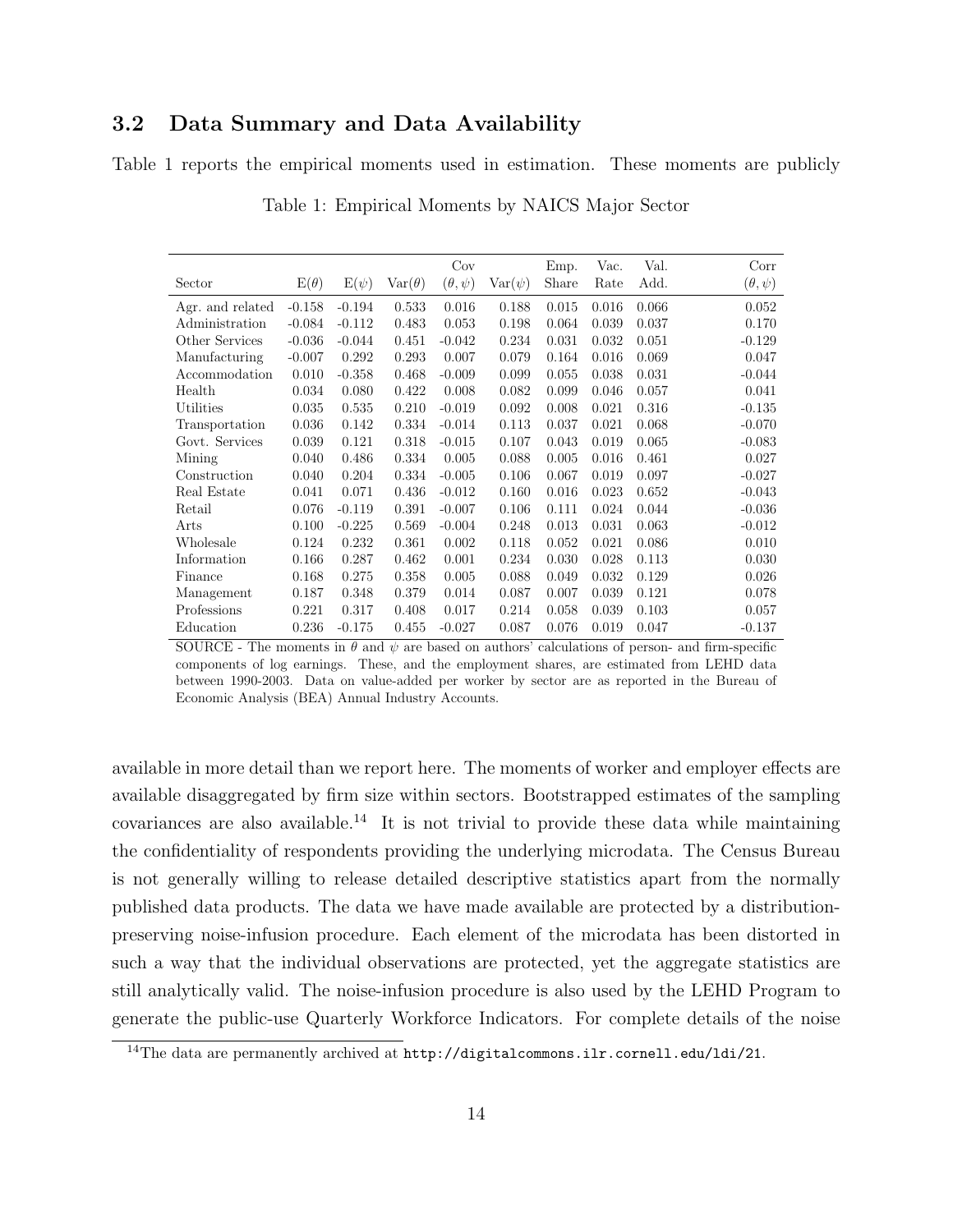infusion procedure and the way it preserves analytical validity, see [Abowd et al.](#page-32-7) [\(2012](#page-32-7)b).

### <span id="page-17-0"></span>4 Parameterization and Estimation Details

We fit the coordination friction model to [15](#page-17-1)9 unrestricted moments.<sup>15</sup> The model predicts the components of the AKM decomposition,  $(\hat{\theta}^*, \hat{\psi}^*)$ , their joint distribution across realized matches within and across sectors, the sectoral distribution of employment, sectoral output per worker, and sectoral vacancies. This is sufficient information to compute theoretical analogues to the empirical moments. Formulas for the estimating equations in terms of model primitives and equilibrium quantities are fully specified in Appendix [E.](#page-52-0)

#### <span id="page-17-3"></span>4.1 Parameterization of the Coordination Friction Economy

We fit a vector,  $\zeta = (\mu, \nu, h, \chi, \varepsilon, \phi, \beta, \rho, \varsigma)$ , of 52 structural parameters. The parameter  $\mu_m$ measures the share of workers of type  $m$ . We assume  $M = 5$  types of worker and impose, without loss of generality, that  $\sum_{m'} \mu_{m'} = 1$ , leaving four free parameters. Each type m worker is endowed with productivity,  $h_m \in (0,1).^{16}$  $h_m \in (0,1).^{16}$  $h_m \in (0,1).^{16}$  In estimation, we require that the worker productivity distribution have mass at  $h_2 = 0.25$  and  $h_4 = 0.75$ . We then estimate  $h_1, h_3$ , and  $h_5$  as free parameters on [0, 0.25), (0.25, 0.75), and (0.75, 1], respectively.

The model assumes a single dimension of productive heterogeneity across employers. We now specify how productivity varies across and within sector. We model 20 sectors that each offer 3 latent job types. There are thus  $N = 60$  job types distinguished by productivity. The index n of the job is  $(s, \ell)$ , where  $s = 1, ..., 20$  indicates the sector and  $\ell = 1, ..., 3$  indicates the productive job type for that sector. The parameter  $\nu_n = \nu_{s,\ell}$  is the measure of jobs of type n. The total number of openings in each sector is a free parameter, and we assume openings are uniformly distributed across the three latent job types.

Employer productivity,  $k_n = k_{s,\ell} \in (0,1)$ , varies by sector and the latent job type. We define  $k_n$  as

$$
k_n \equiv k_{s,\ell} = \phi \chi^{(s)} + (1 - \phi) \,\varepsilon k_j. \tag{13}
$$

where  $k_j \in \{0.1, 0.5, 0.9\}$  is a grid over latent levels of employer productivity. Productivity depends on  $\chi^{(s)} \in (0,1)$ , a sector-specific productivity level,  $\varepsilon$ , a productivity dispersion

<span id="page-17-2"></span><span id="page-17-1"></span><sup>&</sup>lt;sup>15</sup>Because the employment shares sum to one, we delete one sector share–NAICS government (92).

<sup>&</sup>lt;sup>16</sup>We impose that worker productivity is strictly increasing across types:  $h_{m'} > h_m$  whenever  $m' > m$ . This restriction avoids solutions that simply relabel the worker types.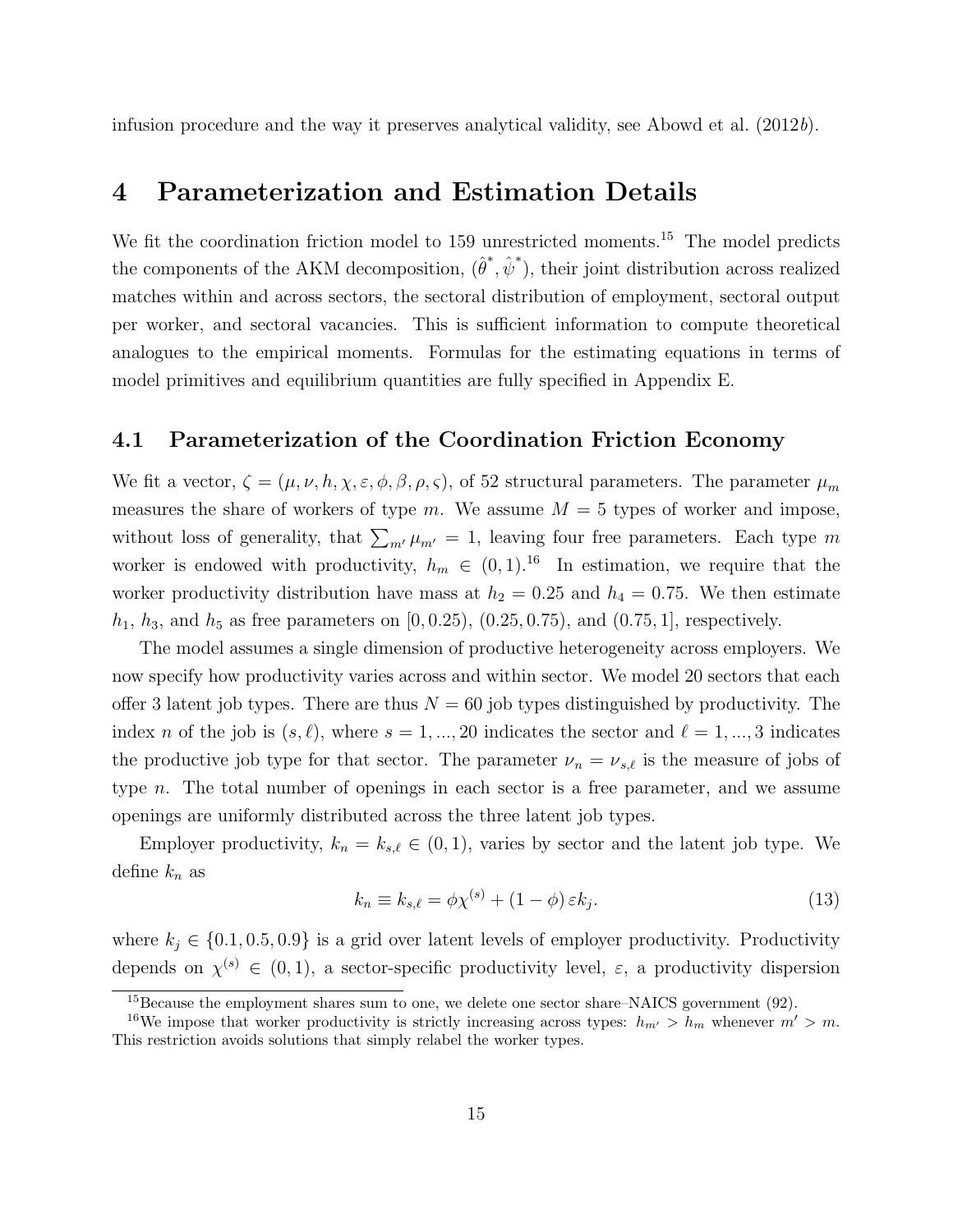parameter, and  $\phi$ , which determines how much of the variation in productivity is across sectors and how much is within sectors.

Output is produced by combining worker and employer productivity according to a constant returns to scale constant elasticity of substitution (CES) production function. The CES production function can be either log supermodular or log submodular, and, as such, admits either positive or negative assortative matching [Shimer and Smith](#page-33-3)  $(2000).^{17}$  $(2000).^{17}$  $(2000).^{17}$  $(2000).^{17}$  The output from matching a type  $m$  worker to a type  $n$  employer is:

$$
x_{m,n} = A \left(\beta h_m^{\rho} + (1 - \beta) k_n^{\rho}\right)^{1/\rho}.
$$
 (14)

A is total factor productivity,  $\beta$  is worker productivity's share in output, and  $\sigma = 1/(1 - \rho)$ is the elasticity of substitution.  $\beta$  and  $\rho$  are free parameters to be estimated. We set the TFP parameter to  $A = 300,000$  to match the scale of output.<sup>[18](#page-18-1)</sup>

The job openings rate from JOLTS likely understates the extent of labor demand, or slot constraints, within sectors. [Davis, Faberman and Haltiwanger](#page-32-8) [\(2013\)](#page-32-8) report that 41.6 percent of hires occur in establishments without a vacancy posting. Without correction, our model predicts many more vacancies than reported by JOLTS. The discrepancy is due to a disconnect between the model's notion of a job opening, which represents a binding slot constraint, and the concept measured in the data, which is the number of positions for which employers are actively recruiting. We address this problem by introducing a parameter,  $\zeta \in [0, 1]$ , that rescales the level of vacancy rates while preserving their cross-sector variation.

#### 4.2 Estimation Details

The moment estimator,  $\hat{\zeta}_{\Omega}$ , solves

<span id="page-18-2"></span>
$$
\hat{\zeta}_{\Omega} = \arg \min (\bar{g} - \gamma(\zeta))^T \Omega (\bar{g} - \gamma(\zeta)) \tag{15}
$$

We solve equation [\(15\)](#page-18-2) by Adaptive Simulated Annealing (ASA) [\(Ingber](#page-33-8) [1993\)](#page-33-8), which allows for adaptive rescaling of the parameter search.[19](#page-18-3) Simulated annealing is known to be effective on related estimation problems [\(Goffe, Ferrier and Rogers](#page-32-9) [1994\)](#page-32-9), and the ASA variant is

<span id="page-18-0"></span><sup>&</sup>lt;sup>17</sup>See [Shimer and Smith](#page-33-3) [\(2000\)](#page-33-3) for details. For our application, the assumption of constant returns to scale is not restrictive, since it amounts to a rescaling of the latent variables  $h$  and  $k$ .

<span id="page-18-1"></span><sup>&</sup>lt;sup>18</sup>We experimented with estimating A directly. In practice, we get estimates of A close to the calibrated level. Changing A does little to affect our qualitative results.

<span id="page-18-3"></span><sup>&</sup>lt;sup>19</sup>To implement ASA in MATLAB, we use the ASAMIN routine maintained by Shinichi Sakata [\(Sakata and](#page-33-9) [White](#page-33-9) [2001\)](#page-33-9).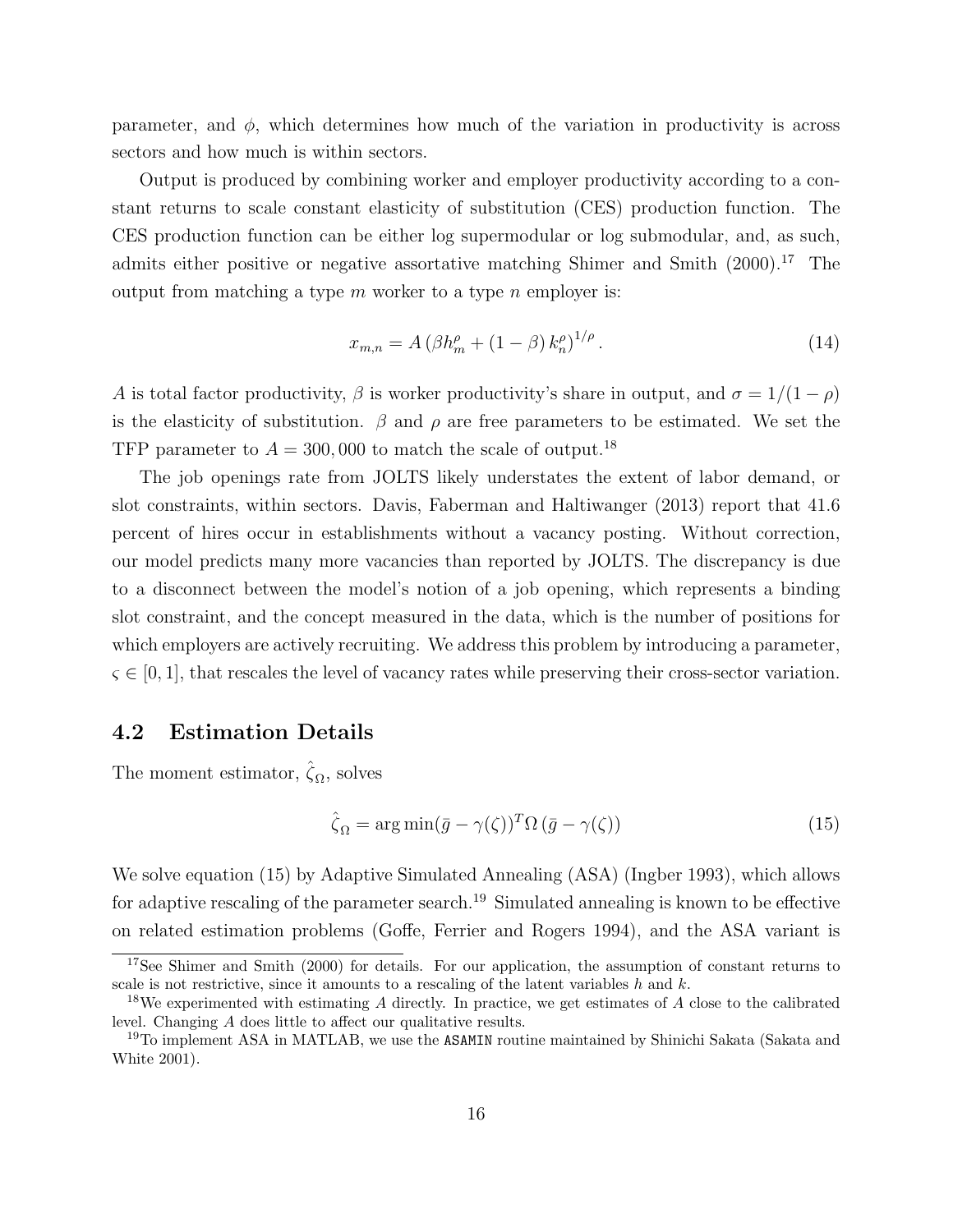particularly useful in applications that involve a large parameter space and in which the sensitivity of the objective function varies widely across the parameters. In practice, we set  $\Omega = I$ , the identity matrix.

At each iteration in the algorithm, ASA proposes a vector of structural parameters,  $\tilde{\zeta}$ . At  $\tilde{\zeta}$ , we solve the planner's problem in the coordination-friction economy numerically (Equation [4\)](#page-9-3).<sup>[20](#page-19-0)</sup> Equilibrium queue lengths in the decentralized economy are identical to those the planner chooses, and we obtain the equilibrium wage offers by application of equation [\(5\)](#page-10-0). With the matching set and wage offers in hand, we calculate the theoretical moments as in Section [2.2.](#page-12-2)

Once the simulated annealing procedure converges to an estimate,  $\hat{\zeta}_A$ , we estimate its covariance matrix as:  $(F^T \Omega F)^{-1} F^T \Omega S \Omega F (F^T \Omega F)^{-1}$  where  $F = F(\zeta) = \frac{\partial f(\zeta)}{\partial \zeta}$  and S is the covariance matrix of  $\bar{q}$ .

#### 4.2.1 Local Identification

The model satisfies the necessary order condition trivially. It remains to be shown that the model satisfies the sufficient rank condition.We take note of a theoretical result that as long as the Jacobian,  $F(\zeta)$ , has full-column rank at the minimizer,  $\zeta_0$ , and constant rank in a neighborhood around  $\zeta_0$ , then  $\zeta_0$  is locally identified [\(Ruud](#page-33-10) [2000\)](#page-33-10). We verify trivially that  $F(\zeta_0)$  is full rank. The smallest singular value of  $F(\zeta_0)$  is the  $L^2$ -norm distance from F to the space of rank-deficient matrices [\(Golub and Loan](#page-32-10) [1996\)](#page-32-10). We verify the smallest singular value is non-zero (1.647), which is sufficient for local identification since the continuous differentiability of F in  $\zeta$  ensures that there is a neighborhood around  $\zeta_0$  in which F always has full column rank.

#### 4.3 Discussion of Key Assumptions

Estimation requires longitudinally linked employer-employee data with sufficient connectivity. However, the theoretical model is static. We assume the data generating process is one in which we repeatedly sample from the equilibrium of a coordination friction economy. This type of assumption is also made by [Eeckhout and Kircher](#page-32-0) [\(2011\)](#page-32-0). [Shimer](#page-33-2) [\(2005\)](#page-33-2) argues that ". . . the model must be extended to a dynamic framework if it is to be taken quantitatively seriously." Our approach demonstrates that this need not be the case. If the static model provides a good description of the distribution from which observed matches are sampled in the

<span id="page-19-0"></span><sup>&</sup>lt;sup>20</sup>The planner's problem is convex, so a global minimum is guaranteed to exit.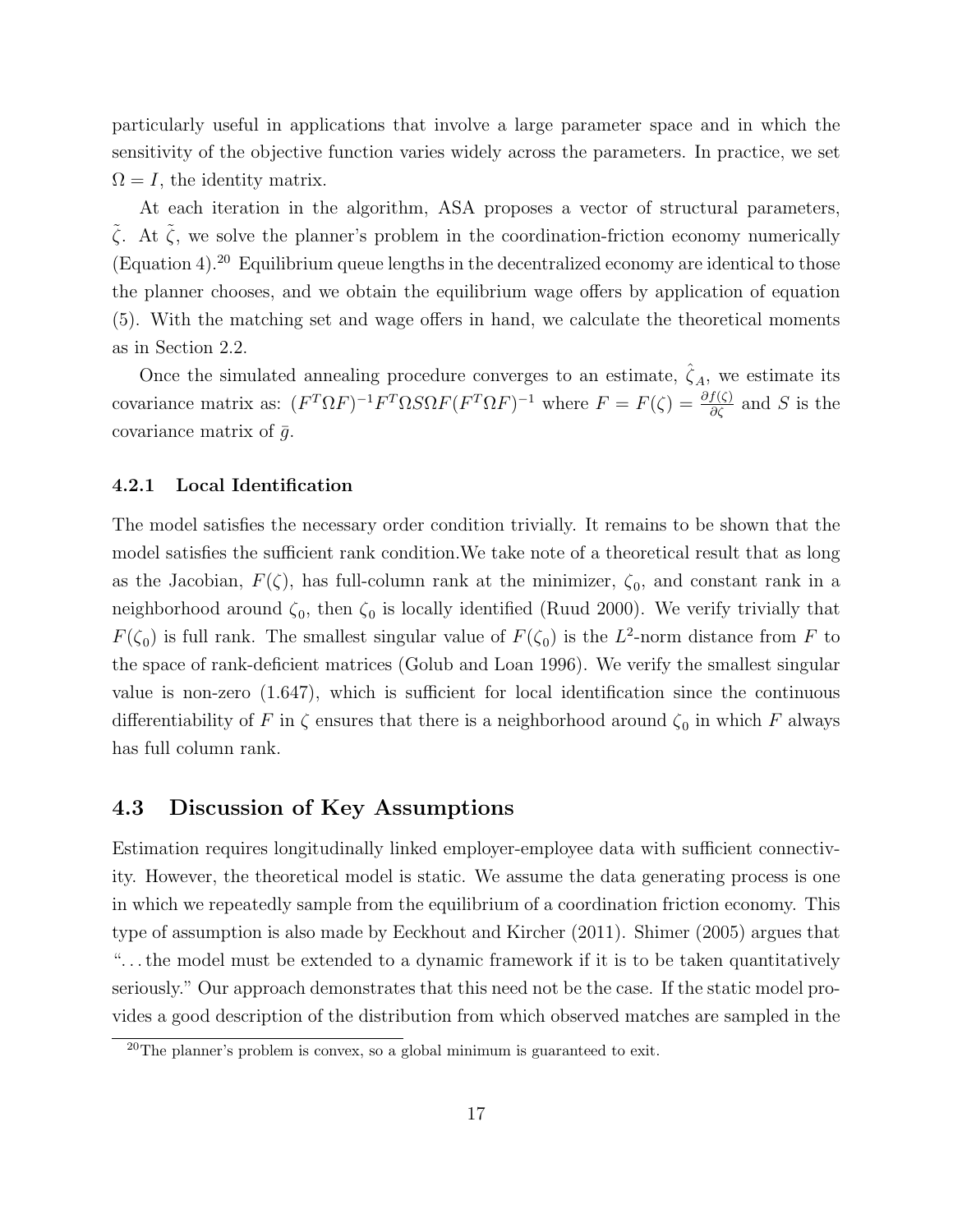longitudinal data, then our estimation strategy is valid. Moreover, Shimer's coordinationfriction model was motivated, in part, by the stylized facts that emerged from the AKM decomposition. As it turns out, a dynamic model is not required to complete the connection between the stylized facts, the model, and the data. We push the model by considering its ability to explain the observed pattern of earnings between and within sectors. We expect future work will – and should – extend the coordination-friction model theoretically and empirically to incorporate both dynamics and different forms of heterogeneity in assignment and production technologies. However, these extensions are not necessary for the validity or significance of our results.

### 5 Results

Our estimates indicate positive assortative matching in the sorting of workers to employers across sectors. The AKM worker and employer effects conceal assortative matching because of non-monotonicity in the estimated worker wage effects with respect to worker productivity. In combination with the selection of realized matches, this non-monotonicity hides the true correlation between unobserved worker and employer productivity.<sup>[21](#page-20-0)</sup>

### 5.1 Model Primitives

We first report the estimated model primitives: the distribution of workers across latent productive types, the distribution of job openings across sectors and latent productive types, and the production function that characterizes match output.

#### 5.1.1 Worker and Employer Populations

Table [2](#page-21-0) reports the distribution of worker productivity and predicted worker effects from the AKM decomposition. In estimation, we impose, without loss of generality, that the population of workers has measure 1, *i.e.*,  $\mu = 1$ . We estimate, without parametric restriction, the share of workers in each of  $M = 5$  latent productivity classes. Column (1) reports the distribution of workers over types, and Column (2) reports the productivity of each type. The population shares of productive types  $1 - 5$  are  $(0.374, 0.001, 0.030, 0.461, 0.134)$ . Their respective productivities are (0.141, 0.25, 0.285, 0.75, 0.893).

<span id="page-20-0"></span> $^{21}$ Table [A.1](#page-34-0) presents estimates of the parameters of the structural model and associated standard errors.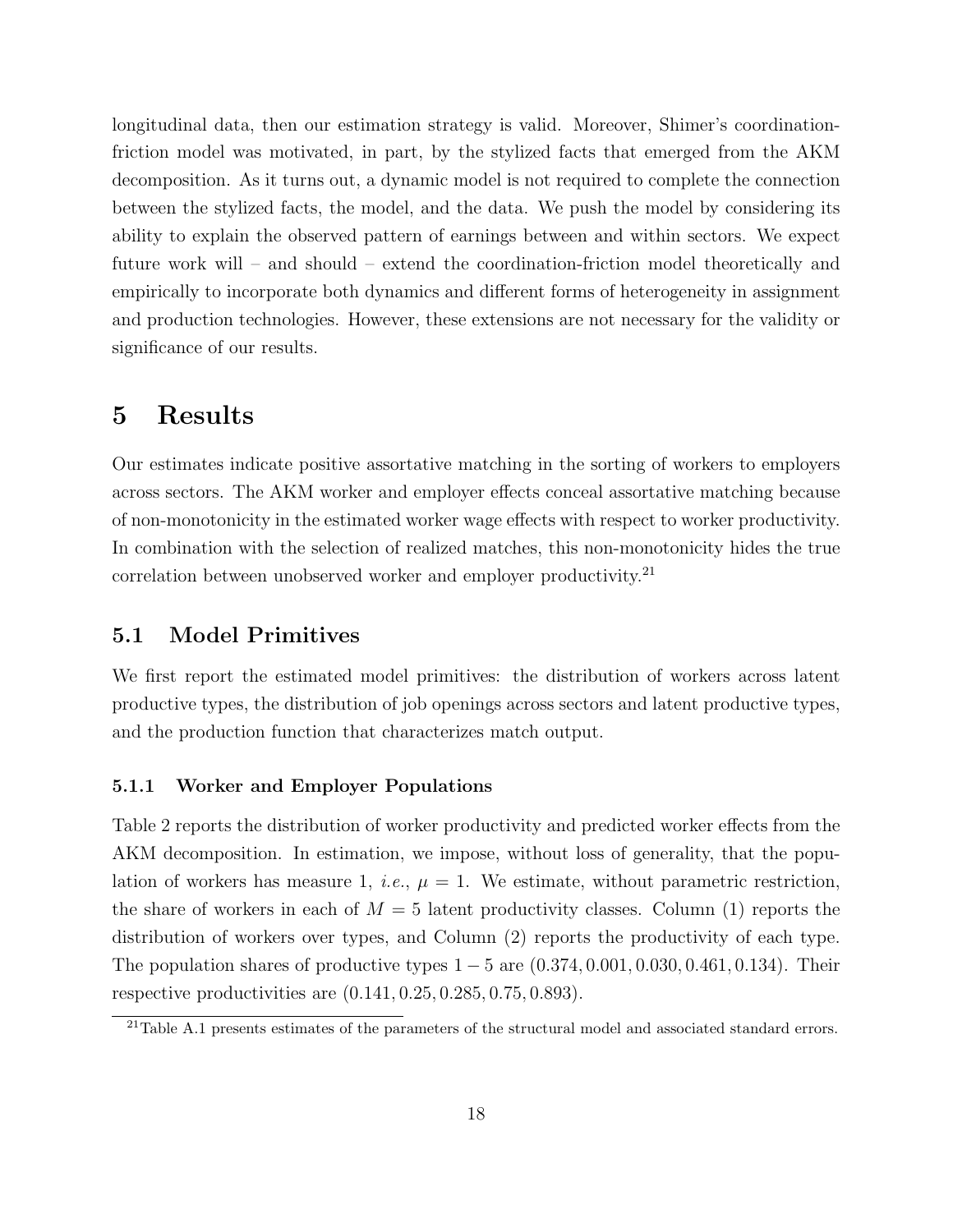| Worker Type    | Pop. Share       | Productivity  | Person Effect      | Emp. Share   |
|----------------|------------------|---------------|--------------------|--------------|
| (m)            | $\mu_m$          | $h_m$         | $\hat{\theta}_m^*$ |              |
|                | $\left(1\right)$ | $^{\prime}2)$ | (3)                | $^{\prime}4$ |
|                | 0.374            | 0.141         | $-0.175$           | 0.292        |
| 2              | 0.001            | 0.250         | $-0.110$           | 0.001        |
| 3              | 0.030            | 0.285         | $-0.026$           | 0.032        |
| $\overline{4}$ | 0.461            | 0.750         | 0.172              | 0.487        |
| 5              | 0.134            | 0.893         | $-0.167$           | 0.188        |

<span id="page-21-0"></span>Table 2: Population Distribution and Equilibrium Matching of Workers by Productive Type

NOTE - The table entries are model parameters that characterize the predicted population heterogeneity across the five latent worker types, and associated equilibrium quantities. See Table [A.1](#page-34-0) for associated standard errors. In Column (2), the worker productivity parameters,  $h_2 = 0.25$  and  $h_4 = 0.75$ , are imposed during estimation. Column (3) reports the expected worker-specific component from applying the AKM decomposition to log earnings under the equilibrium matching. Column (4) reports the expected employment shares under the equilibrium matching.

Table [3](#page-22-0) describes the estimated population of employers. Employers are characterized by heterogeneity in productivity, which has two determinants – the sector, which is observable, and a latent productive type, which is not. The total measure of job openings per worker is a free parameter for each sector. We report openings per worker in the first column. The productivity of each job type is reported in the remaining three columns.

#### 5.1.2 Production Technology

Match output is produced according to the constant elasticity of substitution production function described in Section [4.1.](#page-17-3) We estimate the elasticity of substitution at  $\hat{\sigma} = 0.828 \, (\pm 0.00001)$ , which implies that the economy-wide production function is log supermodular. Thus, the model equilibrium should exhibit positive assortative matching. We also estimate the worker productivity share as  $\hat{\beta} = 0.364 \, (\pm 0.00002)$ .

Figure [1](#page-23-0) illustrates the estimated production function. Each point represents a potential match that could be formed given the distribution of worker and employer productivity. Employer productivity is shown on the horizontal axis, while the vertical axis shows output. Output is measured in chained 2005 dollars to match sectoral data on value-added per worker. Each line in the graph corresponds to the output produced by matching a worker of a particular productive type to a job with the productivity level shown on the horizontal axis. The figure illustrates the comparative advantage of high-ability workers in high-productivity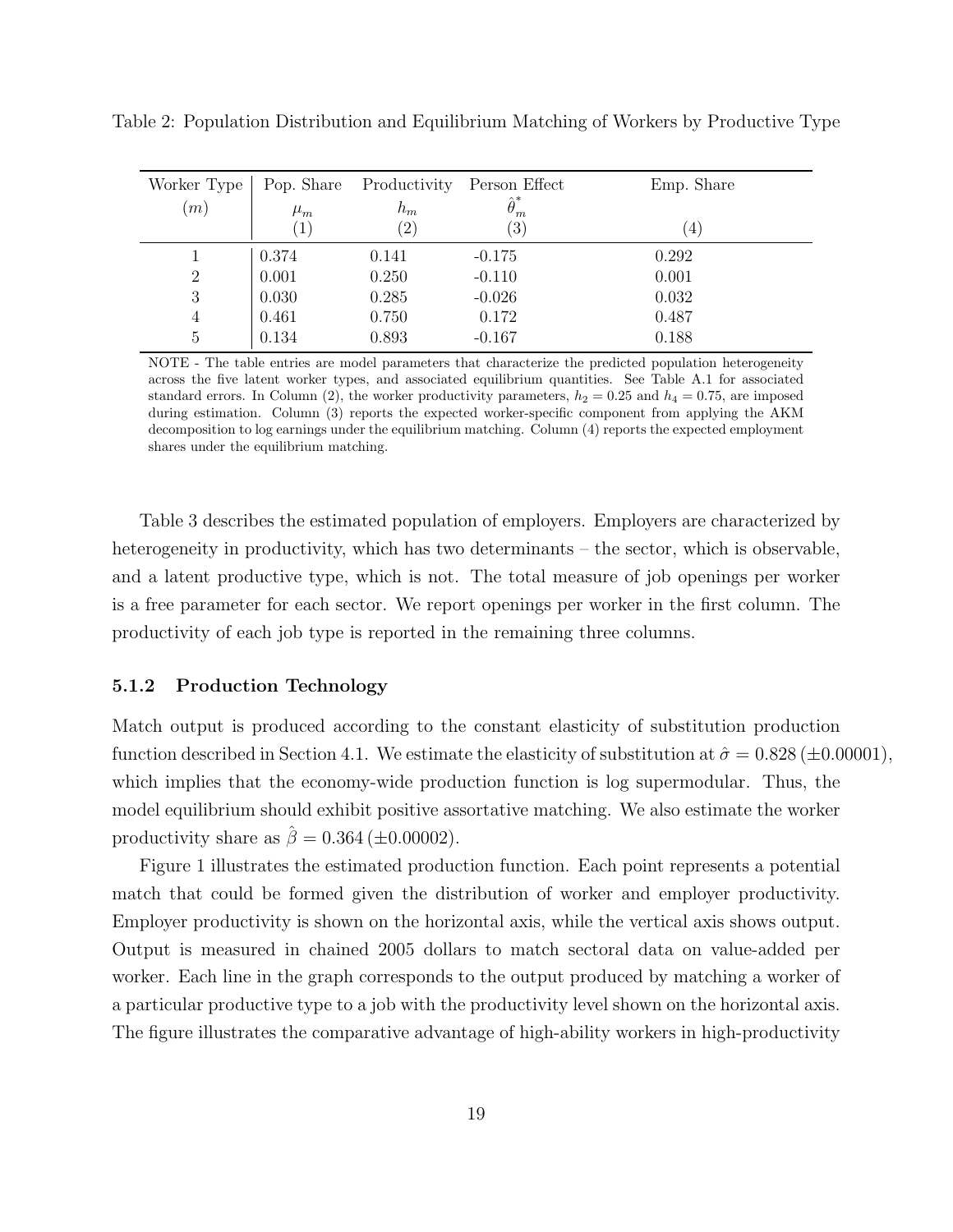<span id="page-22-0"></span>

|                  |          | <b>Employer Productivity</b> |            |            |       |  |  |
|------------------|----------|------------------------------|------------|------------|-------|--|--|
| Sector           | Openings | Low Prod.                    | Mid. Prod. | High Prod. | Mean  |  |  |
| Agr. and related | 0.120    | 0.435                        | 0.557      | 0.679      | 0.561 |  |  |
| Mining           | 0.046    | 0.098                        | 0.220      | 0.342      | 0.264 |  |  |
| Utilities        | 0.004    | 0.607                        | 0.729      | 0.852      | 0.732 |  |  |
| Construction     | 0.072    | 0.590                        | 0.713      | 0.835      | 0.715 |  |  |
| Manufacturing    | 0.054    | 0.493                        | 0.616      | 0.738      | 0.619 |  |  |
| Wholesale        | 0.003    | 0.480                        | 0.602      | 0.724      | 0.606 |  |  |
| Retail           | 0.093    | 0.541                        | 0.663      | 0.786      | 0.666 |  |  |
| Transportation   | 0.045    | 0.212                        | 0.334      | 0.456      | 0.347 |  |  |
| Information      | 0.012    | 0.364                        | 0.487      | 0.609      | 0.493 |  |  |
| Finance          | 0.074    | 0.449                        | 0.571      | 0.693      | 0.575 |  |  |
| Real Estate      | 0.007    | 0.585                        | 0.707      | 0.829      | 0.710 |  |  |
| Professions      | 0.029    | 0.430                        | 0.553      | 0.675      | 0.557 |  |  |
| Management       | 0.080    | 0.538                        | 0.661      | 0.783      | 0.664 |  |  |
| Administration   | 0.021    | 0.483                        | 0.606      | 0.728      | 0.609 |  |  |
| Education        | 0.031    | 0.080                        | 0.203      | 0.325      | 0.264 |  |  |
| Health           | 0.015    | 0.329                        | 0.451      | 0.574      | 0.458 |  |  |
| Arts             | 0.096    | 0.501                        | 0.624      | 0.746      | 0.627 |  |  |
| Accommodation    | 0.092    | 0.091                        | 0.214      | 0.336      | 0.263 |  |  |
| Other Services   | 0.053    | 0.143                        | 0.266      | 0.388      | 0.290 |  |  |
| Govt. Services   | 0.054    | 0.239                        | 0.361      | 0.483      | 0.372 |  |  |

Table 3: Employer Productivity By Sector and Job Type

NOTE - In the model, each sector contains low, middle, and high productivity jobs. The table entries report productivity per job estimated under the model. See Table [A.1](#page-34-0) for associated standard errors. The final column reports the employment-weighted average productivity per job in the sector.

jobs. Workers of type 2 and 3 are almost equally productive. However, there are very few such workers, so they have little effect on equilibrium quantities. Workers of type 4 and 5 are much more productive than workers of type 1, but are themselves almost, but not quite, perfect substitutes in production.

### 5.2 Model Equilibrium

Equilibrium is characterized by wage offers from each employer to each type of worker, and by the resulting equilibrium application and hiring decisions. Figure [2](#page-23-1) presents equilibrium wage offers for each potential match. The vertical axis measures the equilibrium wage offer. Each line represents the wages offered to workers of the indicated type by employers with the level of productivity shown on the horizontal axis. Wage offers are increasing in employer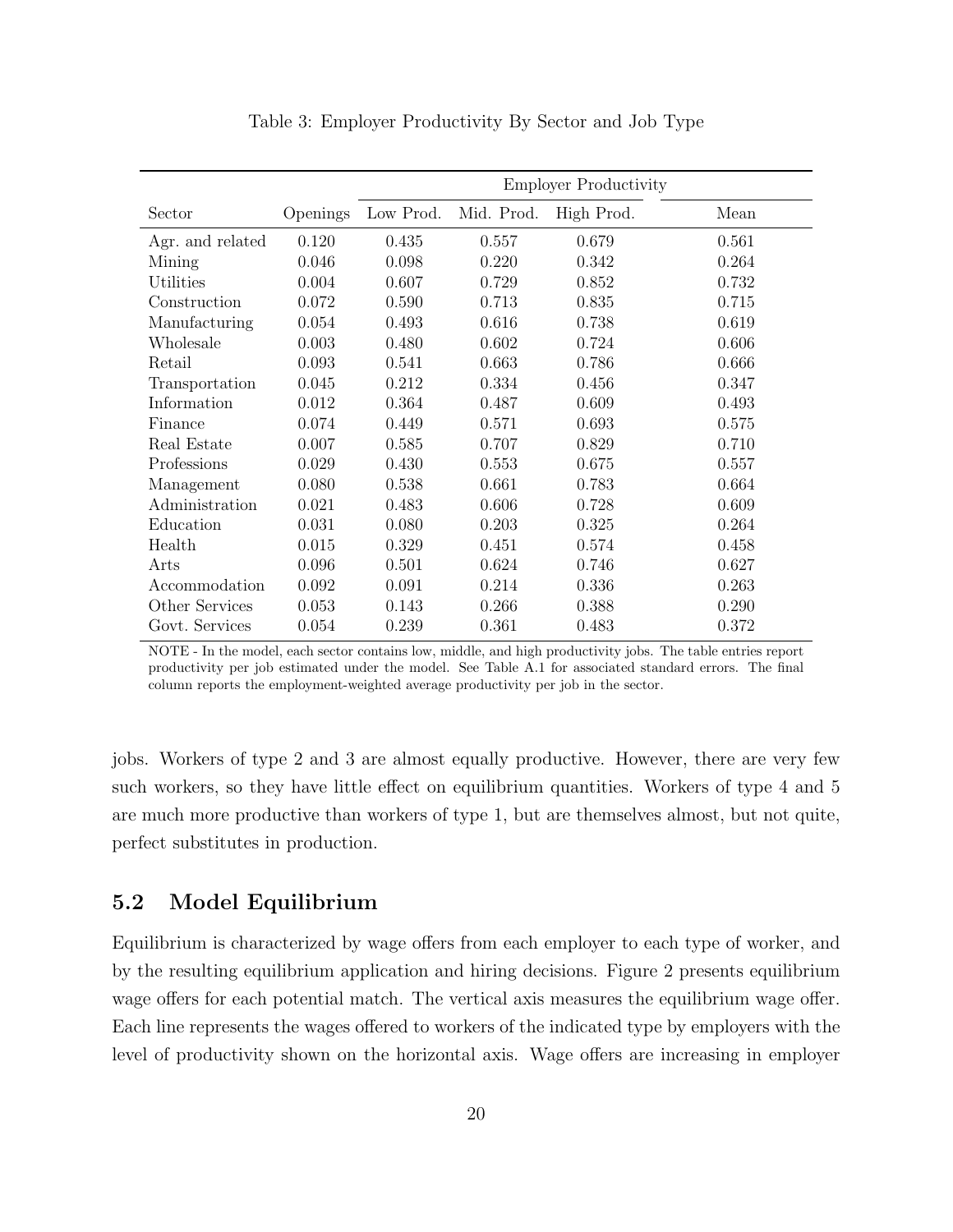<span id="page-23-0"></span>

Figure 1: Output per worker.

<span id="page-23-1"></span>

Figure 2: Equilibrium wage offers.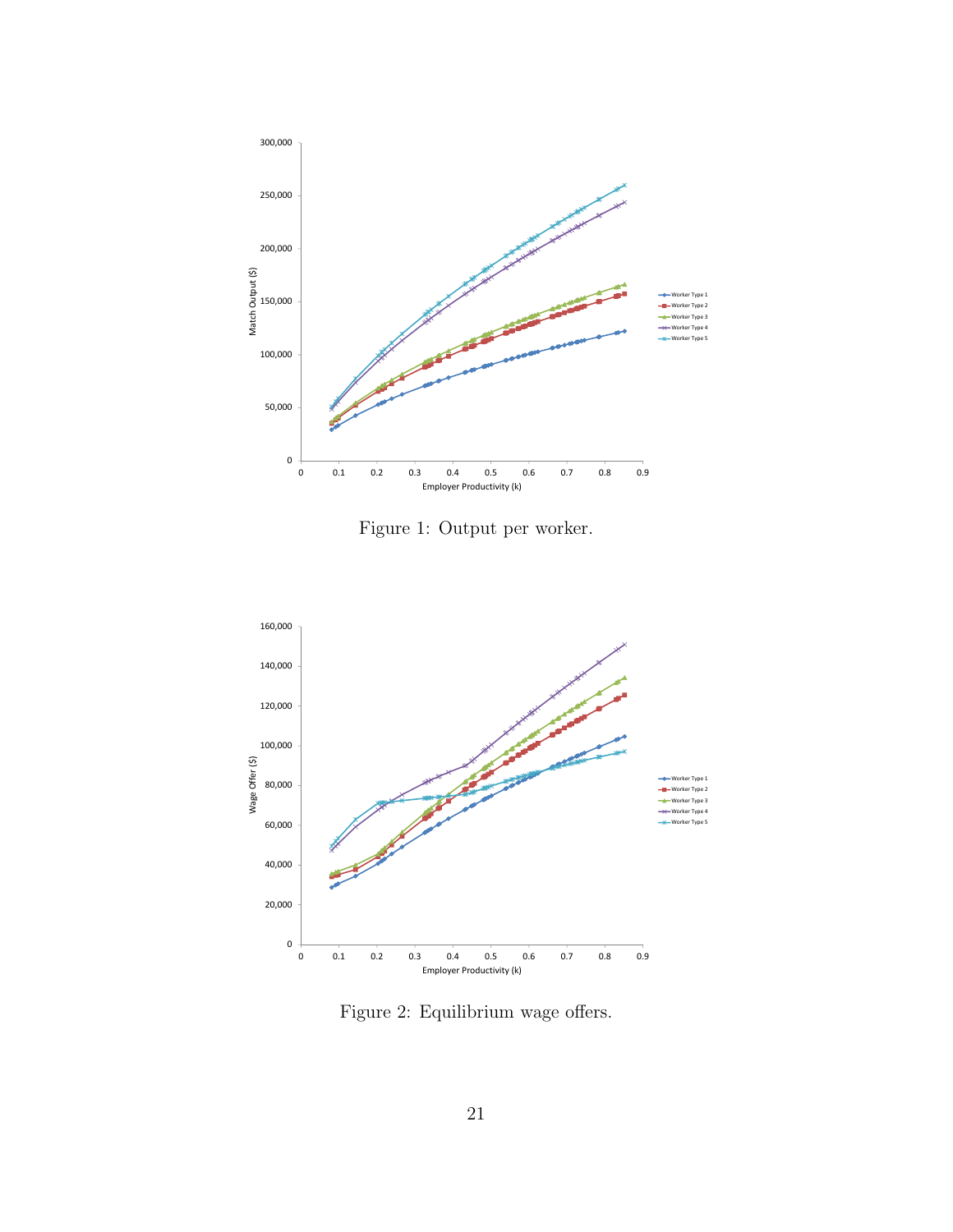productivity, as the coordination friction model requires. The same is not true for the latent worker productivity. Wage offers to the most able workers  $-$  ability type  $5 -$  are actually lower than wage offers to less able workers. In the most productive jobs, high-ability workers actually receive the lowest wage offers.

This result is a feature of the model and reflects a combination of general equilibrium factors. Unemployment risk between type 4 and type 5 workers is discontinuously greater than the productivity difference between those types. Employers always hire a type 5 worker before a type 4 worker. The higher wage offer to type 4 reflects a compensating differential for unemployment risk associated with type 5 applications. The wage offers also reflect the marginal value to the employer of attracting another application from each type of worker. We can interpret type 4 workers' high wage offer as a measure of their ability to hold the employer up when the employer actually needs their labor because there are no type 5 applicants. From the employer's perspective, the value of the option to hire a type 4 worker, which requires that a type 4 worker apply, is very high in the case that no type 5 worker applies. The hold-up power of type 5 workers is very limited for two reasons: there are relatively many other type 5 workers, and type 4 workers are close substitutes. Thus, the marginal value to the employer of a type 5 application is low relative to the marginal value of a type 4 application.

The equilibrium matching is characterized in Figures [3](#page-25-0) and [4.](#page-25-1) Figure [3](#page-25-0) shows the share of employment in each job type for each worker type. The vertical axis measures the share of filled jobs. Each line records the share of jobs that are filled by workers of the indicated type. For each employer productivity level on the horizontal axis, the sum of the share of those jobs held by each worker type is one. Most jobs are filled by workers of type 1, 4, or 5, reflecting their population shares. Second, and more importantly, the Figure illustrates the presence of positive assortative matching and the presence of matching frictions. Lowproductivity jobs are filled predominately by low-productivity workers. High-productivity jobs are filled predominately by high-productivity workers. In the intermediate range of employer productivity, we observe a substantial overlap of worker types. Jobs with productivity greater than 0.2 are filled by all three common types of worker (1, 4, and 5), albeit in different proportions.

The positive assortative matching is even more clearly shown in Figure [4,](#page-25-1) which displays a scatter plot of job productivity versus the expected level of worker productivity. There is no positive assortative matching at very low levels of employer productivity, since only the least-able workers sort into those jobs. However, over most of the range of employer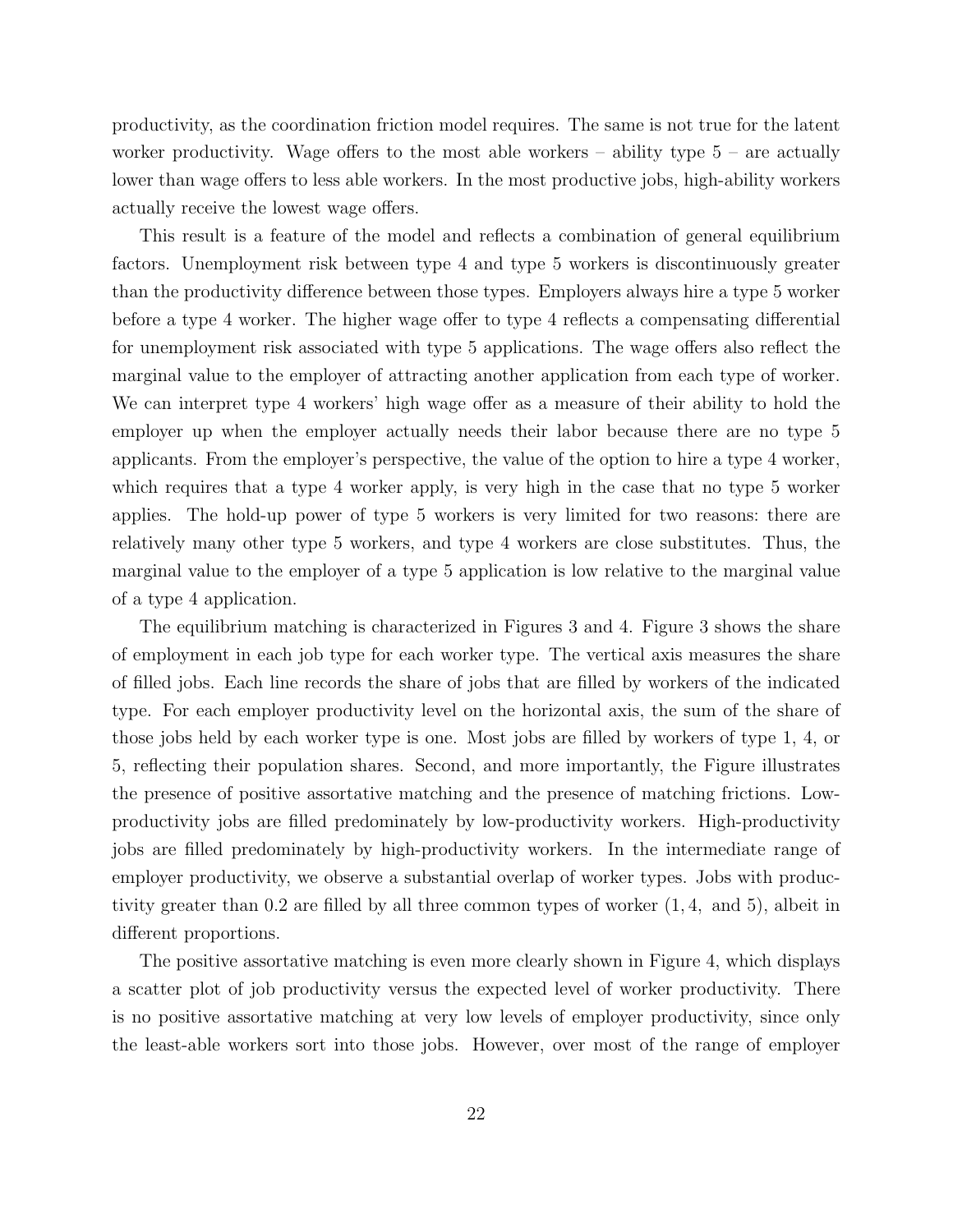<span id="page-25-0"></span>

Figure 3: Equilibrium matching of workers to jobs.

<span id="page-25-1"></span>![](_page_25_Figure_2.jpeg)

Figure 4: Equilibrium expected worker productivity.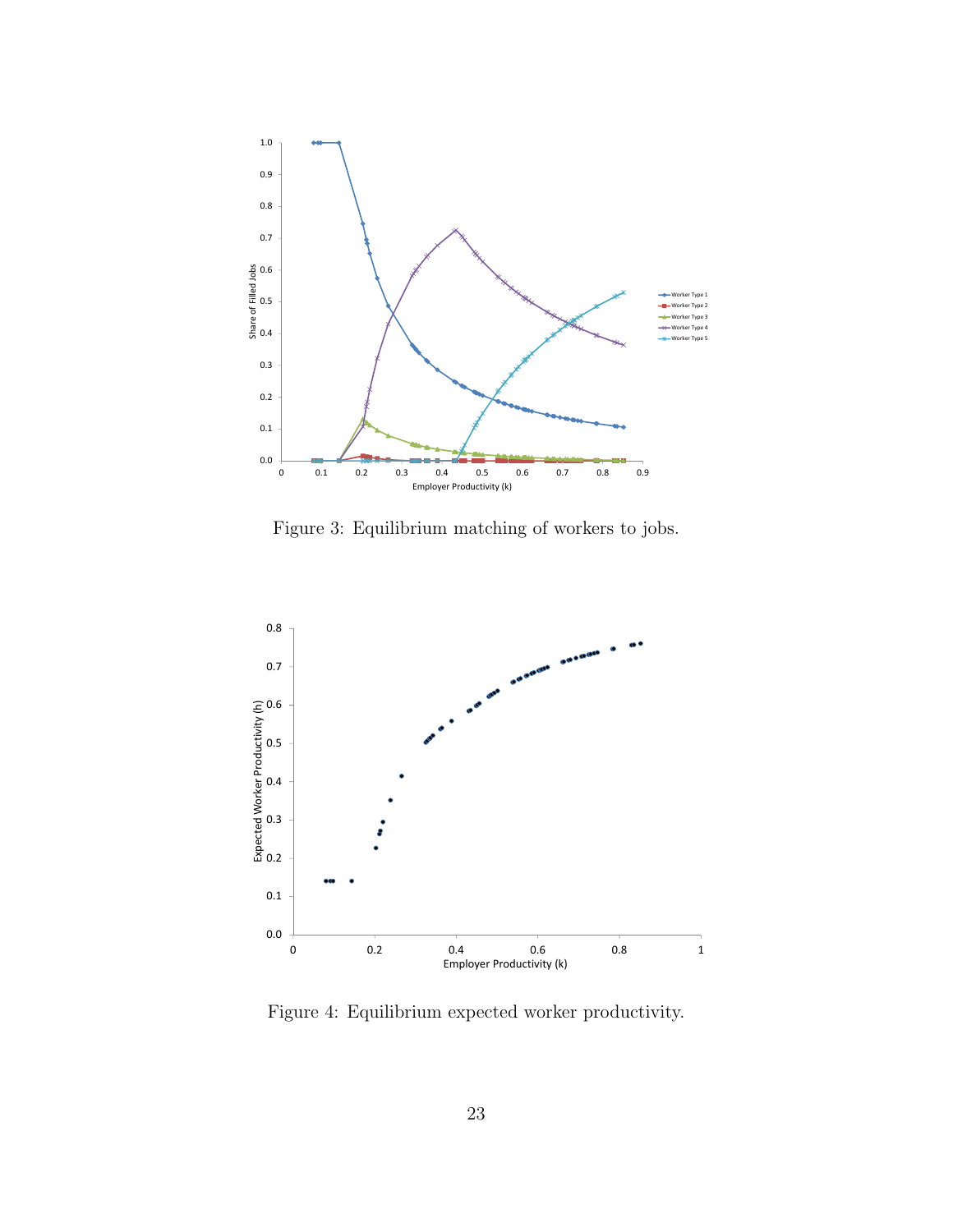<span id="page-26-0"></span>![](_page_26_Figure_0.jpeg)

Figure 5: Mean worker effect  $(\theta)$  against mean firm effect  $(\psi)$  in each sector, empirical and actual. Actual values are indicated by squares. Predicted values are indicated by triangles.

productivity, the average level of human capital is monotonically increasing with job-specific capital (employer productivity). This result implies, as we will see, positive assortative matching both across and within sectors.

#### 5.3 Model Fit

To evaluate model fit, we compare predicted to actual values of the observable moments used to estimate the structural parameters. The model fit is particularly good on several dimensions: the fitted moments associated with average worker effects in wages  $(\theta)$ , average employer effects in wages  $(\psi)$ , vacancy rates, value added per worker, and the variance of worker effects all match the actual moments reasonably well. Figure [5](#page-26-0) compares the empirical and predicted equilibrium relationship between the average worker effect,  $E(\theta)$ , and average employer effect,  $E(\psi)$ , by sector. The black squares indicate the observed values, and the triangles indicate the predicted values. The relationship between worker and employer effects is strong and positive for the model predicted values, which clearly capture the central tendency in the between-sector covariance of worker and firm earnings components, though clearly not all of the between-sector variance.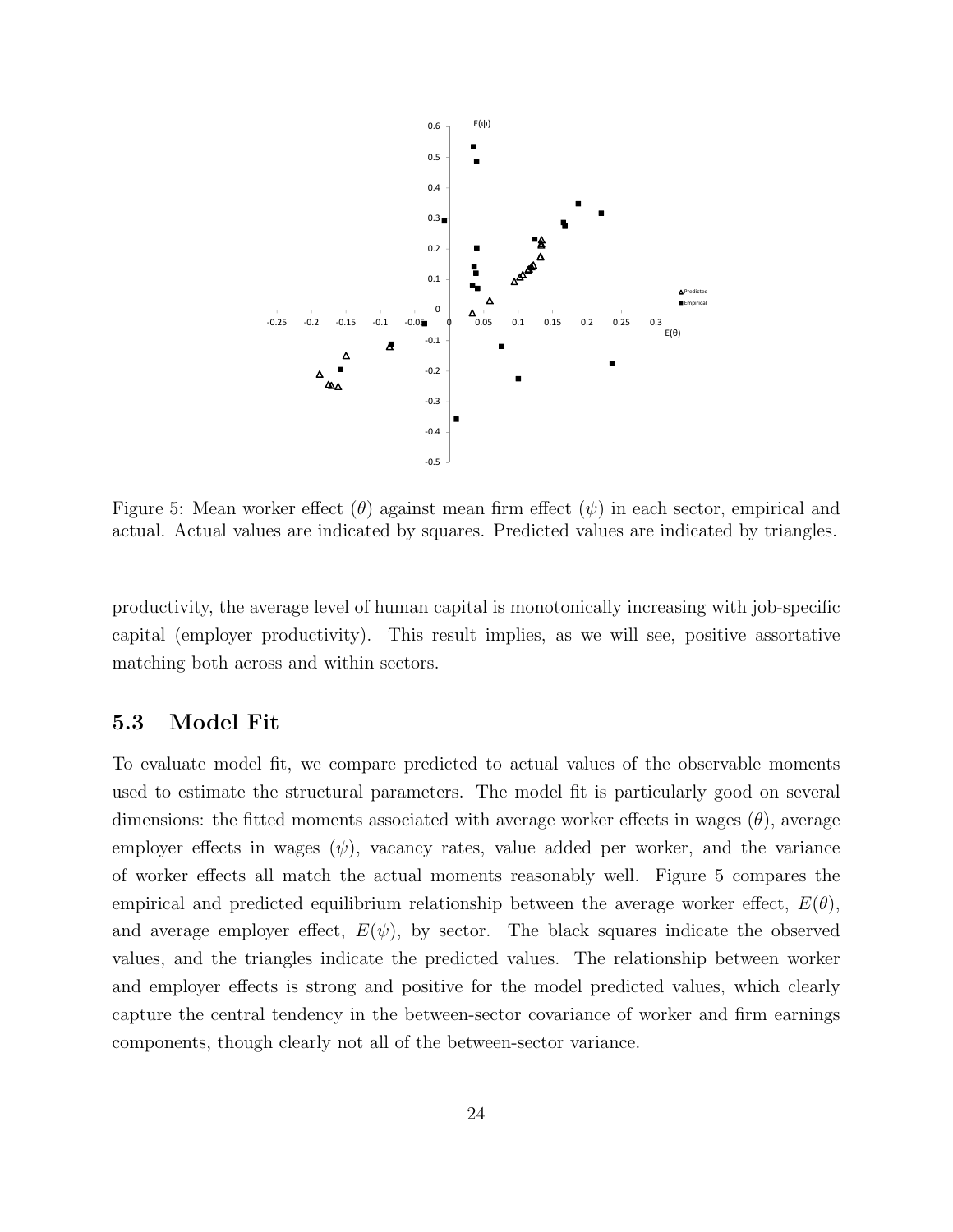<span id="page-27-2"></span><span id="page-27-0"></span>![](_page_27_Figure_0.jpeg)

Figure 6: Model Fit. Sectors sorted by predicted mean worker effect.

Figure [6](#page-27-0) displays the model fit by sector with respect to the worker and firm-specific components of log earnings.<sup>[22](#page-27-1)</sup> Each panel reports for each sector the empirical data, the predicted values, and the associated latent productivity component. The sectors are sorted by the predicted average worker effect in that sector. For instance, Figure [6a](#page-27-2) reports for each sector the empirical average worker effect, the expected average worker effect under the model, and the expected average worker productivity.

Three features of Figures [6](#page-27-0) and [7](#page-28-0) stand out. First, the model does an acceptable job matching the mean worker effects, mean employer effects, and the variance of worker effects.

<span id="page-27-1"></span> $22$ Complete details of model fit are provided in the Appendix in Tables [A.2–](#page-35-0)[A.3.](#page-36-0) Table [A.3](#page-36-0) reports the raw (unscaled) difference between the empirical moments and the theoretical moments.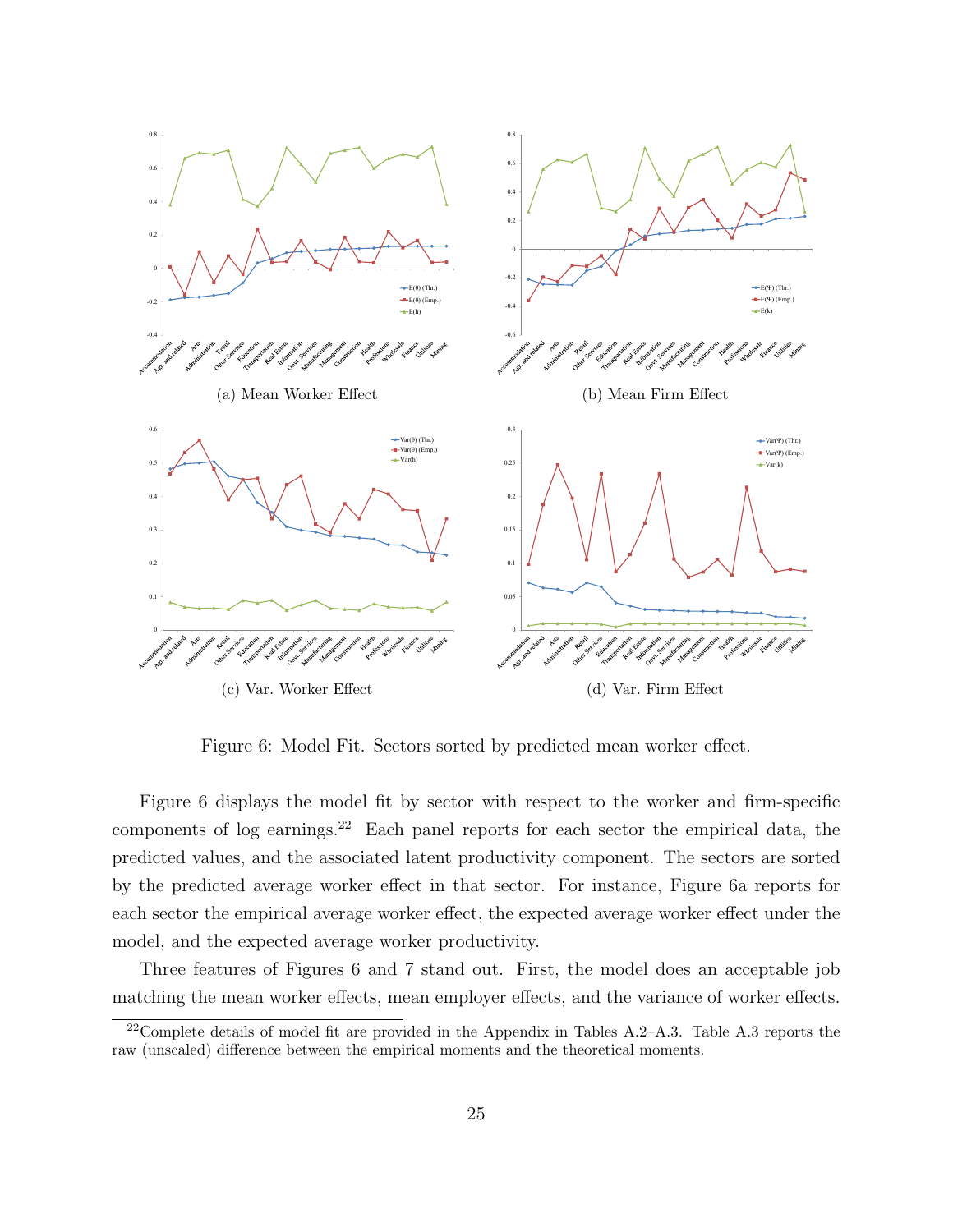<span id="page-28-0"></span>![](_page_28_Figure_0.jpeg)

Figure 7: Model Fit (Worker/Firm Correlation).

Second, the model fails to predict the within-sector variance of the firm effects, predicts counterfactually large within-sector correlations, and is unable to generate negative withinsector correlations. These results are consistent with the finding of [Hornstein, Krusell and](#page-33-11) [Violante](#page-33-11) [\(2011\)](#page-33-11) that wage dispersion is difficult to support in the absence of on-the-job search. Third, the figures highlight the weakness of the relationship between the components of log earnings and the underlying productivity of workers and jobs. Even for those moments where the model fit is good, the variation across sectors in predicted moments of the earnings components is not clearly related to variation in the moments of worker and employer and productivity.

#### 5.4 Discussion

Our estimates provide support for the central intuition that assortative matching may be masked by a non-monotone relationship between wage offers and ability. Figure [8](#page-29-0) illustrates the non-monotonic relation using a scatter plot of two theoretical moments: the estimated employer effect versus the predicted average worker effect, for each sector-productivity class. The bubbles in the Figure are scaled by the predicted number of matches. As the employer effect increases, the expected worker effect increases, hits a maximum, and then decreases. This result occurs because the predicted employer effect is monotonically increasing in employer productivity. Because of assortative matching, the expected worker productivity is also increasing with the predicted employer effect. As employer productivity increases, the share of jobs filled by the highest-productivity workers also increases. Because the highest-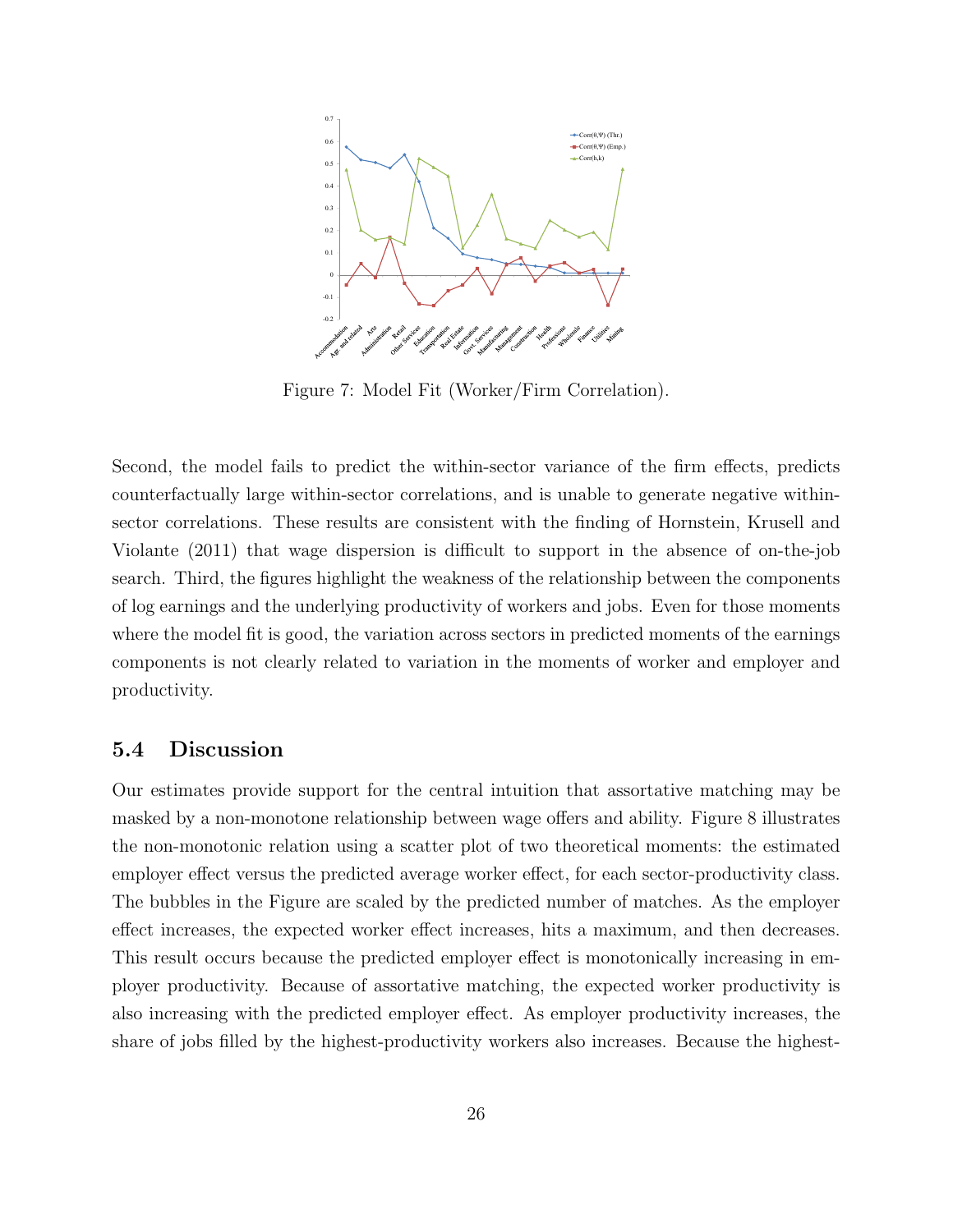<span id="page-29-0"></span>![](_page_29_Figure_0.jpeg)

Figure 8: Theoretical average worker effect against expected firm effect. The bubbles are scaled by expected employment in each job type.

productivity workers actually get lower wage offers, they also have lower worker effects in their wage data than lower-productivity workers. Together, these factors pull down the average worker effect in high employer-productivity sectors.

Nevertheless, the estimates also suggest that the between-sector correlation in worker and employer effects is a reliable measure of assortative matching across sectors. Figure [9](#page-30-0) illustrates this relationship with two scatter plots. The first is of the predicted mean employer effect versus the predicted mean worker effect across sectors. The second scatter plot is the predicted mean level of employer productivity versus the predicted mean level of worker productivity across sectors. The basic cross-sector correlations are very close, adding support to the view that the model, while failing to explain within-sector variation, is very useful for explaining the way workers sort across different sectors.

### 6 Conclusion

In this paper, we forged a synthesis between the theoretical literature on labor market assignment and the empirical literature on inter-industry wage differentials. Our synthesis is valuable for both literatures. The literature on assignment has not dealt systematically with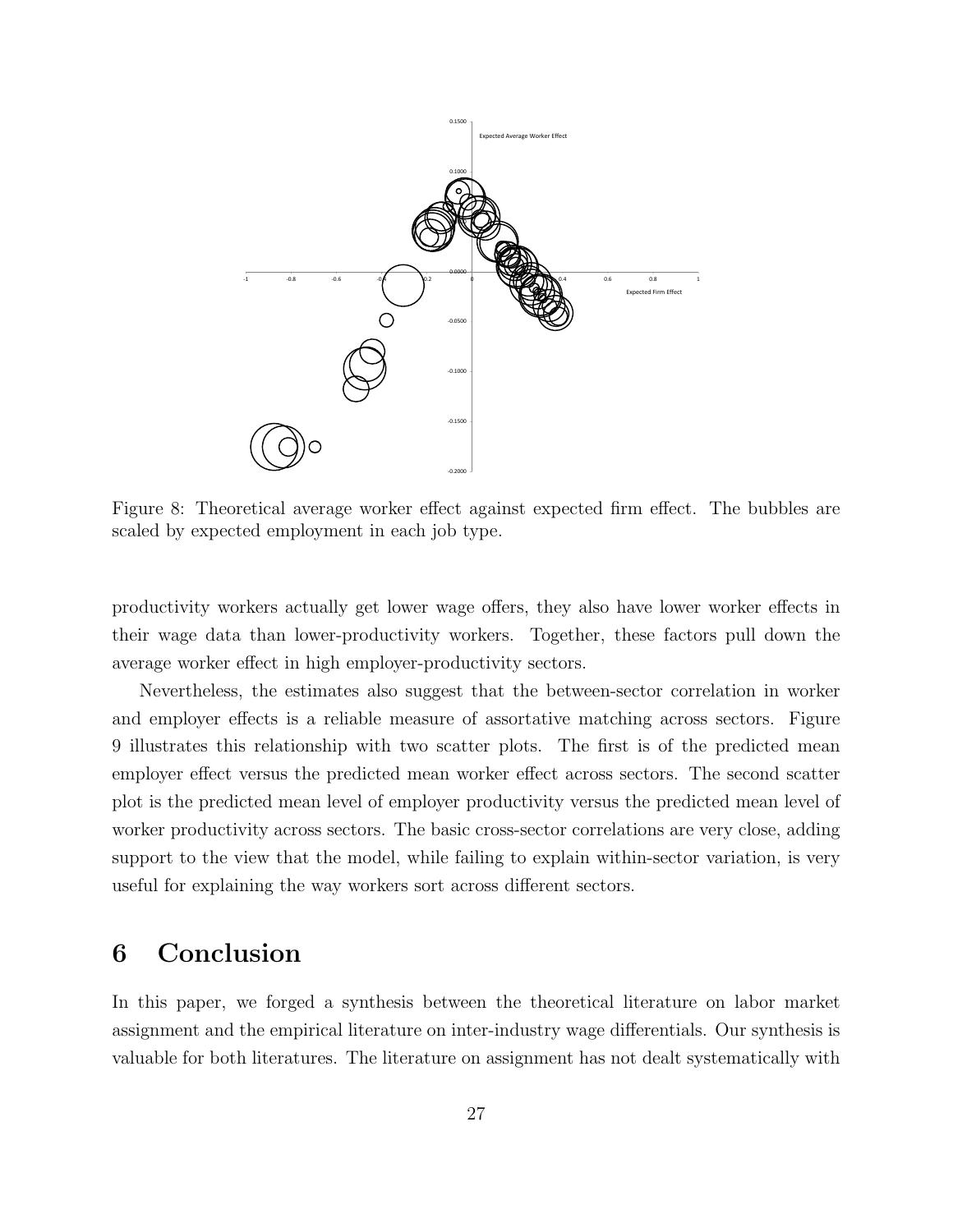<span id="page-30-0"></span>![](_page_30_Figure_0.jpeg)

Figure 9: The left plot is of the predicted mean firm effect against the predicted mean worker effect by sector. The right plot is the predicted mean employer productivity against the predicted mean worker productivity.

sector-specific variation in productivity and wages. We find that sector-specific variation can be useful for identification. More importantly, we find that sorting is most easily interpreted as a between-industry phenomenon. The empirical work on inter-industry differentials has long emphasized the importance of worker and employer heterogeneity, and the importance of sorting, but has struggled over the proper interpretation of the reduced-form evidence. Our estimates support the interpretation that more productive workers are positively sorted to more productive employers. These results, then, provide strong structural underpinning to the inter-industry wage differentials estimated by [Abowd et al.](#page-31-0)  $(2012a)$  $(2012a)$ .

We implemented a formal test of Shimer's model of job assignment with coordination frictions (Shimer 2005). We estimated the full structural model by the method of simulated moments applied to sector-specific moments of the joint distribution of worker and employer specific components of wage heterogeneity, along with data on vacancies, output, and employment. Our empirical method is applicable to any assignment model that delivers predicted wage offers and matching sets. We make our estimation moments, which are derived from restricted-access LEHD data, available to the public. We expect future work using these tools will sharpen our understanding of how the labor market assigns workers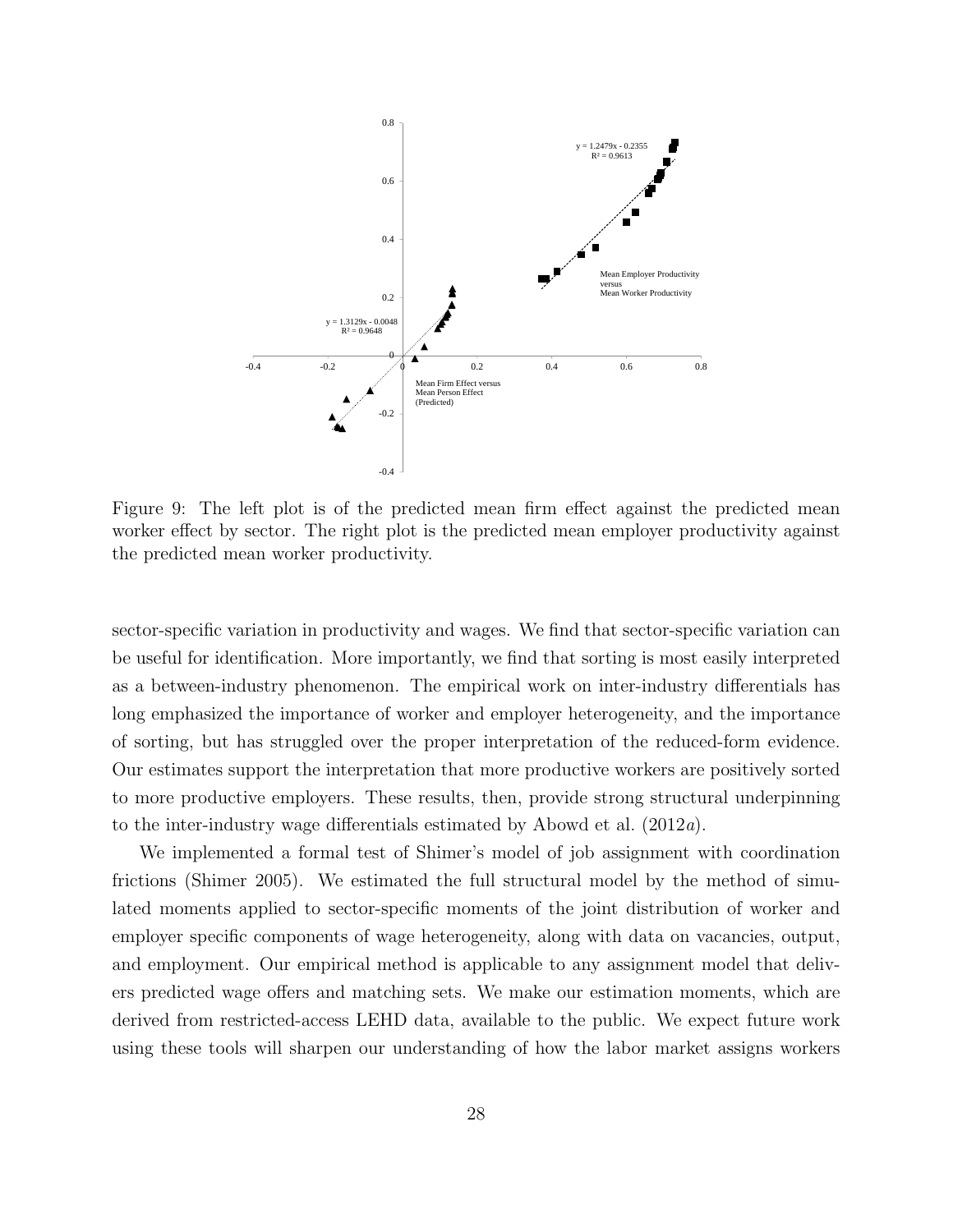across and within industries.

We find that, between sectors, the empirical evidence of matching is attenuated in the earnings data because high-productivity workers receive lower wages than workers who are almost, but not quite as, productive. This is a stunning validation of Shimer's original hypothesis that to guard against the possibility that, randomly, no higher-ability workers would apply for a particular job, it is profit maximizing to offer the lower-ability workers a compensating differential. Then, in equilibrium, there will be assortative matching when the technology is appropriate, but the worker and firm components of log earnings will not mirror this sorting. The result also confirms the points made by [Abowd and Kramarz](#page-31-1) [\(1999\)](#page-31-1) that the AKM components could be related to structural components in a variety of ways that would not necessarily imply that their correlation would reveal sorting in the labor market.

This paper is among the first to estimate a structural assignment model with transferable surplus using matched employer-employee data. Our results suggest the potential, and the challenge, of using sectoral data to model labor market sorting. Exploiting cross-sector variation in earnings, vacancies, and value-added, is useful for identification, but also of economic interest. We have assumed, following the literature, that employers operate a common production technology, and that labor market sorting matches differently able workers to differently productive jobs. That model is able to match many features of the data, but fares poorly in predicting the within-sector variation in earnings.

While direct measures of individual worker and job productivity within sectors are quite rare, finding employer-level output measures would allow the use of within-sector moments for more variables than just wage outcomes. Such a strategy is a potentially promising way to provide additional empirical evidence on within-industry sorting to complement our evidence on between-industry sorting.

### Bibliography

- <span id="page-31-0"></span>Abowd, John, Francis Kramarz, Paul Lengermann, Kevin McKinney, and **Sébastien Roux.** 2012a. "Persistent InterIndustry Wage Differences: Rent Sharing and Opportunity Costs." IZA Journal of Labor Economics, 1(1): 1–25.
- <span id="page-31-1"></span>Abowd, John M., and Francis Kramarz. 1999. "The Analysis of Labor Markets Using Matched Employer-Employee Data." In Handbook of Labor Economics. Vol. 3 of Handbook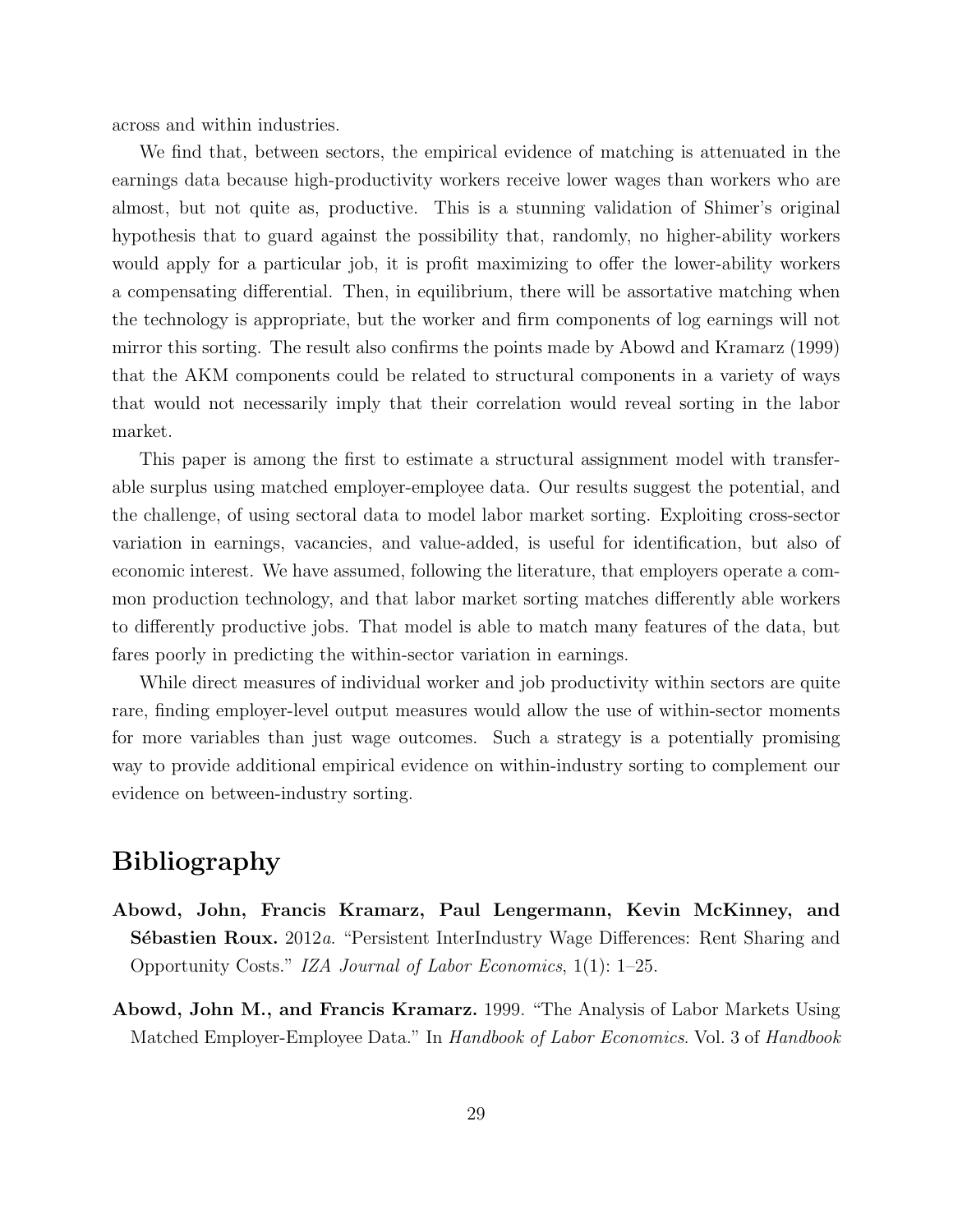of Labor Economics, , ed. O. Ashenfelter and D. Card, Chapter 40, 2629–2710. Elsevier.

- <span id="page-32-5"></span>Abowd, John M., and Ian M. Schmutte. 2013. "Endogenous Mobility." Cornell University School of Industrial and Labor Relations.
- <span id="page-32-1"></span>Abowd, John M., Francis Kramarz, and David N. Margolis. 1999. "High Wage Workers and High Wage Firms." Econometrica, 67(2): 251–333.
- <span id="page-32-7"></span>Abowd, John M., Kaj Gittings, Kevin L. McKinney, Bryce E. Stephens, Lars Vilhuber, and Simon Woodcock. 2012b. "Dynamically Consistent Noise Infusion as Confidentiality Protection." Federal Committee on Statistical Metholology.
- <span id="page-32-2"></span>Abowd, John M., Paul Lengermann, and Kevin L. McKinney. 2003. "The Measurement of Human Capital in the U.S. Economy." LEHD, U.S. Census Bureau TP-2002-09.
- <span id="page-32-6"></span>Abowd, John M., Robert H. Creecy, and Francis Kramarz. 2002. "Computing Person and Firm Effects Using Linked Longitudinal Employer-Employee Data." LEHD, U.S. Census Bureau TP-2002-06.
- <span id="page-32-3"></span>Becker, Gary S. 1973. "A Theory of Marriage: Part I." Journal of Political Economy, 81(4): 813–46.
- <span id="page-32-4"></span>Card, David, Jörg Heining, and Patrick Kline. 2013. "Workplace Heterogeneity and the Rise of West German Wage Inequality." The Quarterly Journal of Economics, 128(3): 967–1015.
- <span id="page-32-8"></span>Davis, Steven J., R. Jason Faberman, and John C. Haltiwanger. 2013. "The Establishment-Level Behavior of Vacancies and Hiring." The Quarterly Journal of Economics, 128(2): 581–622.
- <span id="page-32-0"></span>Eeckhout, Jan, and Philipp Kircher. 2011. "Identifying Sorting–In Theory." Review of Economic Studies, 78(3): 872–906.
- <span id="page-32-9"></span>Goffe, William L., Gary D. Ferrier, and John Rogers. 1994. "Global Optimization of Statistical Functions with Simulated Annealing." Journal of Econometrics, 60: 65–99.
- <span id="page-32-10"></span>Golub, G.H., and C.F.V. Loan. 1996. Matrix computations. Johns Hopkins studies in the mathematical sciences, Johns Hopkins University Press.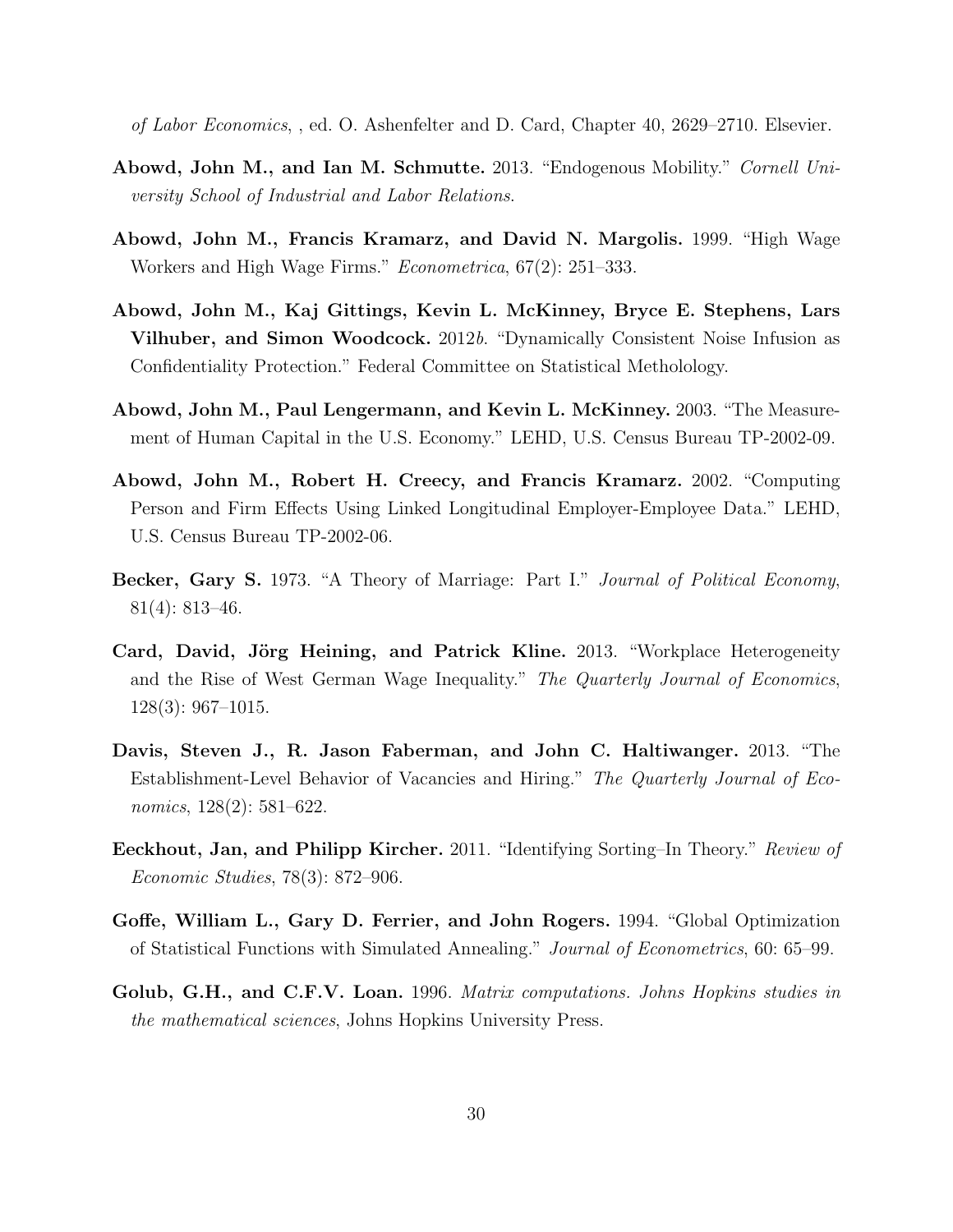- <span id="page-33-4"></span>Hagedorn, Marcus, Tzuo Hann Law, and Iourii Manovskii. 2012. "Identifying Equilibrium Models of Labor Market Sorting." National Bureau of Economic Research, Inc NBER Working Papers 18661.
- <span id="page-33-11"></span>Hornstein, Andreas, Per Krusell, and Giovanni L. Violante. 2011. "Frictional Wage Dispersion in Search Models: A Quantitative Assessment." American Economic Review, 101(7): 2873–98.
- <span id="page-33-8"></span>Ingber, Lester. 1993. "Adaptive Simulated Annealing (ASA) Global Optimization C-code." Caltech Alumni Association.
- <span id="page-33-1"></span>Iranzo, Susana, Fabiano Schivardi, and Elisa Tosetti. 2008. "Skill Dispersion and Firm Productivity: An Analysis with Matched Employer-Employee Data." Journal of Labor Economics, 26: 247–285.
- <span id="page-33-7"></span>Kennes, John, and Daniel le Maire. 2013. "Job Heterogeneity and Coordination Frictions." School of Economics and Management, University of Aarhus Economics Working Papers 2013-09.
- <span id="page-33-6"></span>Lise, Jeremy, Costas Meghir, and Jean-Marc Robin. 2013. "Matching, Sorting and Wages." Sciences Po Sciences Po publications 11.
- <span id="page-33-5"></span>Lopes de Melo, Rafael. 2013. "Firm Wage Differentials and Labor Market Sorting: Reconciling Theory and Evidence." Working Paper.
- <span id="page-33-0"></span>Mortensen, Dale T. 2003. Wage Dispersion: Why Are Similar Workers Paid Differently. Zeuthen lecture book series, MIT Press.
- <span id="page-33-10"></span>Ruud, Paul A. 2000. An Introduction to Classical Econometric Theory. Oxford University Press.
- <span id="page-33-9"></span>Sakata, Shinichi, and Halbert White. 2001. "S-estimation of Nonlinear Regression Models with Dependent and Heterogeneous Observations." Journal of Econometrics, 103: 5–72.
- <span id="page-33-2"></span>Shimer, Robert. 2005. "The Assignment of Workers to Jobs in an Economy with Coordination Frictions." Journal of Political Economy, 113: 996.
- <span id="page-33-3"></span>Shimer, Robert, and Lones Smith. 2000. "Assortative Matching and Search." Econometrica, 68(2): 343–370.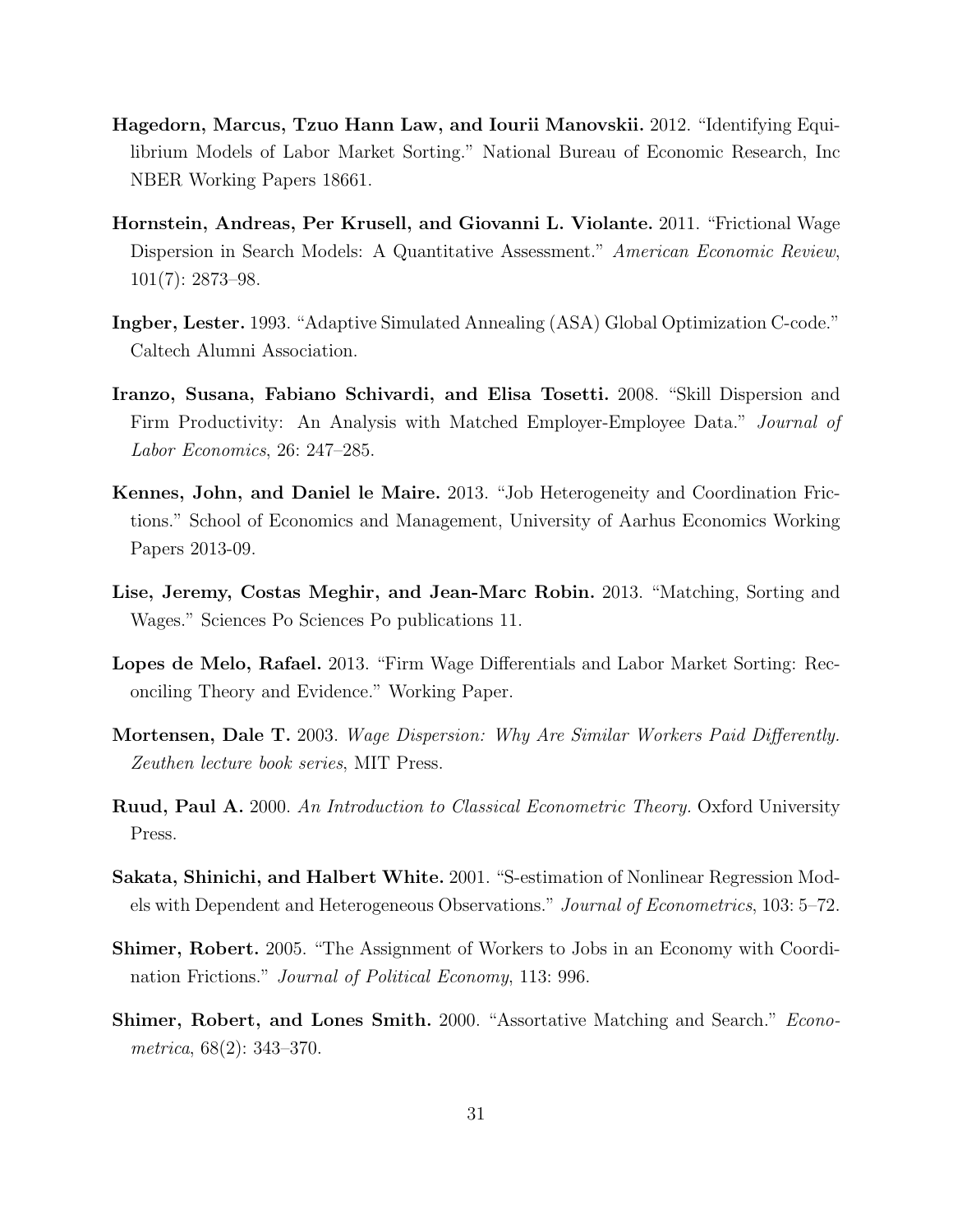# A For Online Publication Only – Additional Tables and Figures

<span id="page-34-0"></span>

| Panel A: Sector-Specific Parameters |           |           | Panel B: Global Parameters |           |  |  |
|-------------------------------------|-----------|-----------|----------------------------|-----------|--|--|
| Sector                              | $\nu$     | $\chi$    | Parameter                  | Estimate  |  |  |
| Agr. and related                    | 0.11997   | 0.11487   | $\mu_1$                    | 0.37392   |  |  |
|                                     | (0.00004) | (0.00001) |                            | (0.00279) |  |  |
| Mining                              | 0.04554   | 0.98819   | $\mu_2$                    | 0.00098   |  |  |
|                                     | (0.00017) | (0.00001) |                            | (0.00001) |  |  |
| Utilities                           | 0.00424   | 0.95985   | $\mu_3$                    | 0.03035   |  |  |
|                                     | (0.00010) | (0.00003) |                            | (0.00023) |  |  |
| Construction                        | 0.07153   | 0.79299   | $\mu_4$                    | 0.46053   |  |  |
|                                     | (0.00007) | (0.00001) |                            | (0.00343) |  |  |
| Manufacturing                       | 0.05437   | 0.76988   | $h_1$                      | 0.14067   |  |  |
|                                     | (0.00009) | (0.00009) |                            | (0.00000) |  |  |
| Wholesale                           | 0.00267   | 0.87517   | $h_3$                      | 0.28493   |  |  |
|                                     | (0.00005) | (0.00000) |                            | (0.00002) |  |  |
| Retail                              | 0.09273   | 0.31021   | $h_5$                      | 0.89340   |  |  |
|                                     | (0.00007) | (0.00002) |                            | (0.00000) |  |  |
| Transportation                      | 0.04480   | 0.57244   | $\sigma$                   | 0.82752   |  |  |
|                                     | (0.00007) | (0.00001) |                            | (0.00001) |  |  |
| Information                         | 0.01162   | 0.71670   | β                          | 0.36445   |  |  |
|                                     | (0.00005) | (0.00000) |                            | (0.00002) |  |  |
| Finance                             | 0.07427   | 0.94984   | $\varepsilon$              | 0.58321   |  |  |
|                                     | (0.00003) | (0.00001) |                            | (0.00001) |  |  |
| Real Estate                         | 0.00689   | 0.68567   | $\phi$                     | 0.37283   |  |  |
|                                     | (0.00007) | (0.00001) |                            | (0.00002) |  |  |
| Professions                         | 0.02887   | 0.87033   | $\varsigma$                | 0.076578  |  |  |
|                                     | (0.00008) | (0.00001) |                            | (0.00536) |  |  |
| Management                          | 0.08014   | 0.77634   |                            |           |  |  |
|                                     | (0.00011) | (0.00000) |                            |           |  |  |
| Administration                      | 0.02093   | 0.08540   |                            |           |  |  |
|                                     | (0.00005) | (0.00001) |                            |           |  |  |
| Education                           | 0.03082   | 0.51122   |                            |           |  |  |
|                                     | (0.00029) | (0.00001) |                            |           |  |  |
| Health                              | 0.01526   | 0.80682   |                            |           |  |  |
|                                     | (0.00015) | (0.00001) |                            |           |  |  |
| Arts                                | 0.09624   | 0.10400   |                            |           |  |  |
|                                     | (0.00003) | (0.00005) |                            |           |  |  |
| Accommodation                       | 0.09169   | 0.19347   |                            |           |  |  |
|                                     | (0.00004) | (0.00002) |                            |           |  |  |
| Other Services                      | 0.05330   | 0.35656   |                            |           |  |  |
|                                     | (0.00014) | (0.00001) |                            |           |  |  |
| Govt. Services                      | 0.05412   | 0.73432   |                            |           |  |  |
|                                     | (0.00007) | (0.00001) |                            |           |  |  |

Table A.1: Estimated Model Parameters

NOTE - Estimated parameters the structural coordination friction model and associated standard errors.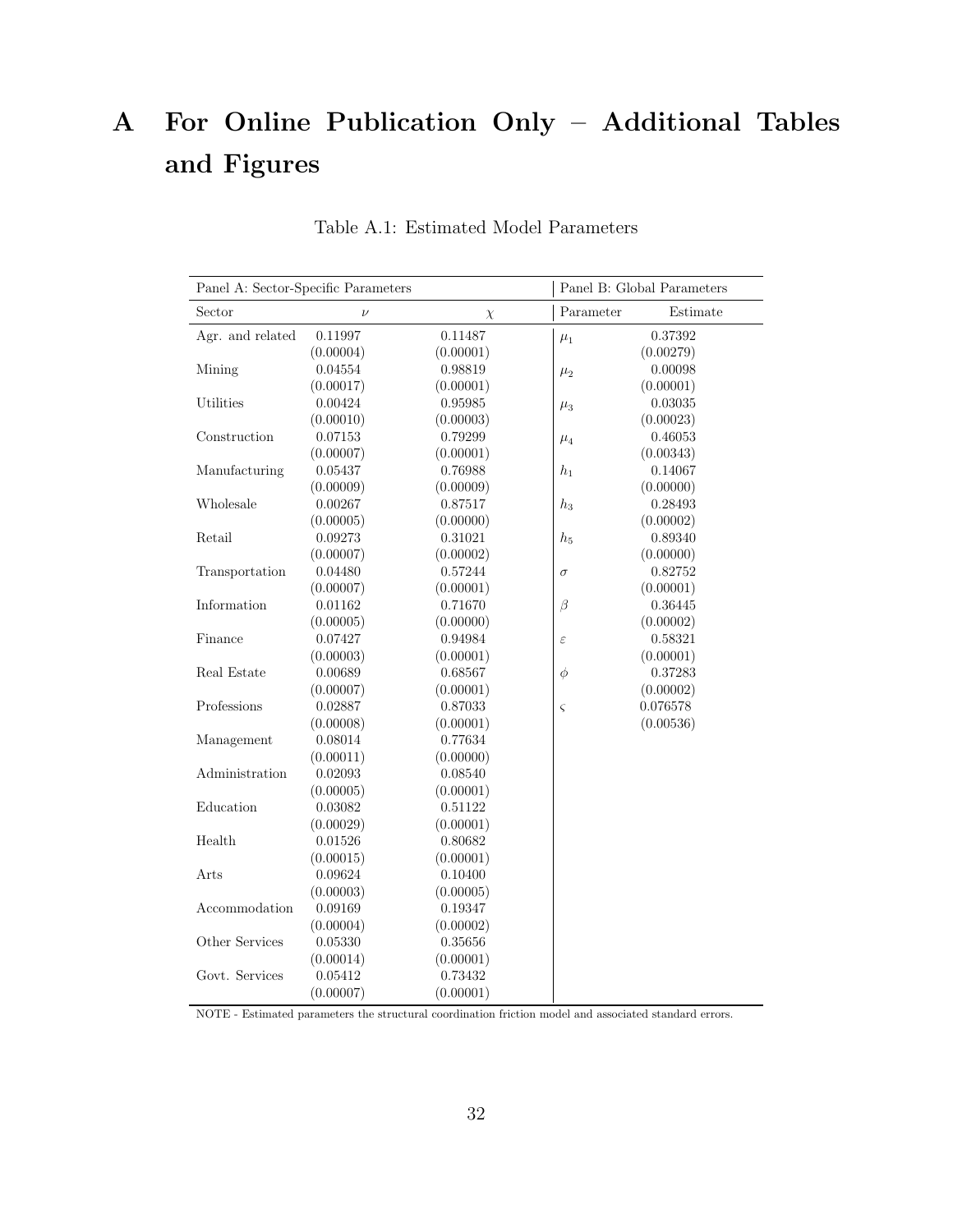<span id="page-35-0"></span>

|                  |             |           |               |                     |             | Emp.   | Vac.   | Val.   | Corr            |
|------------------|-------------|-----------|---------------|---------------------|-------------|--------|--------|--------|-----------------|
| Sector           | $E(\theta)$ | $E(\psi)$ | $Var(\theta)$ | $Cov(\theta, \psi)$ | $Var(\psi)$ | Share  | Rate   | Add.   | $(\theta,\psi)$ |
| Agr. and related | $-0.1752$   | $-0.2432$ | 0.4986        | 0.0921              | 0.0634      | 0.0957 | 0.0391 | 0.0772 | 0.5183          |
| Administration   | $-0.1612$   | $-0.2500$ | 0.5051        | 0.0814              | 0.0566      | 0.0158 | 0.0412 | 0.0765 | 0.4813          |
| Other Services   | $-0.0866$   | $-0.1194$ | 0.4521        | 0.0721              | 0.0652      | 0.0528 | 0.0301 | 0.0963 | 0.4202          |
| Manufacturing    | 0.1144      | 0.1323    | 0.2832        | 0.0047              | 0.0286      | 0.0610 | 0.0239 | 0.1440 | 0.0520          |
| Accommodation    | $-0.1883$   | $-0.2095$ | 0.4833        | 0.1068              | 0.0710      | 0.0810 | 0.0351 | 0.0814 | 0.5762          |
| Health           | 0.1220      | 0.1477    | 0.2728        | 0.0030              | 0.0278      | 0.0172 | 0.0235 | 0.1479 | 0.0345          |
| Utilities        | 0.1335      | 0.2177    | 0.2319        | 0.0006              | 0.0196      | 0.0049 | 0.0222 | 0.1633 | 0.0095          |
| Transportation   | 0.0587      | 0.0312    | 0.3533        | 0.0188              | 0.0363      | 0.0480 | 0.0262 | 0.1224 | 0.1655          |
| Govt. Services   | 0.1065      | 0.1166    | 0.2939        | 0.0065              | 0.0295      | 0.0603 | 0.0243 | 0.1403 | 0.0697          |
| Mining           | 0.1339      | 0.2304    | 0.2251        | 0.0006              | 0.0180      | 0.0529 | 0.0220 | 0.1661 | 0.0096          |
| Construction     | 0.1192      | 0.1420    | 0.2766        | 0.0036              | 0.0280      | 0.0806 | 0.0237 | 0.1464 | 0.0410          |
| Real Estate      | 0.0944      | 0.0936    | 0.3098        | 0.0094              | 0.0310      | 0.0076 | 0.0248 | 0.1351 | 0.0955          |
| Retail           | $-0.1498$   | $-0.1489$ | 0.4617        | 0.0980              | 0.0710      | 0.0896 | 0.0312 | 0.0906 | 0.5413          |
| Arts             | $-0.1710$   | $-0.2464$ | 0.5009        | 0.0888              | 0.0614      | 0.0753 | 0.0399 | 0.0769 | 0.5062          |
| Wholesale        | 0.1323      | 0.1761    | 0.2546        | 0.0008              | 0.0257      | 0.0030 | 0.0229 | 0.1548 | 0.0098          |
| Information      | 0.1023      | 0.1085    | 0.2995        | 0.0075              | 0.0300      | 0.0129 | 0.0245 | 0.1384 | 0.0788          |
| Finance          | 0.1334      | 0.2131    | 0.2344        | 0.0007              | 0.0202      | 0.0858 | 0.0223 | 0.1623 | 0.0097          |
| Management       | 0.1158      | 0.1351    | 0.2813        | 0.0044              | 0.0284      | 0.0900 | 0.0238 | 0.1447 | 0.0489          |
| Professions      | 0.1322      | 0.1736    | 0.2560        | 0.0008              | 0.0261      | 0.0330 | 0.0230 | 0.1543 | 0.0100          |
| Education        | 0.0335      | $-0.0092$ | 0.3815        | 0.0265              | 0.0410      | 0.0325 | 0.0271 | 0.1153 | 0.2121          |

Table A.2: Best-fit Predicted Moments by NAICS Major Sector

NOTE - The table entries are best-fit values for the predicted moments under the model. The sectors are sorted by the mean empirical worker-effect,  $E(\theta)$ ). Corr $(\theta, \psi)$  is not fit in estimation since it is derived from the empirical second moments, and is reported here for reference.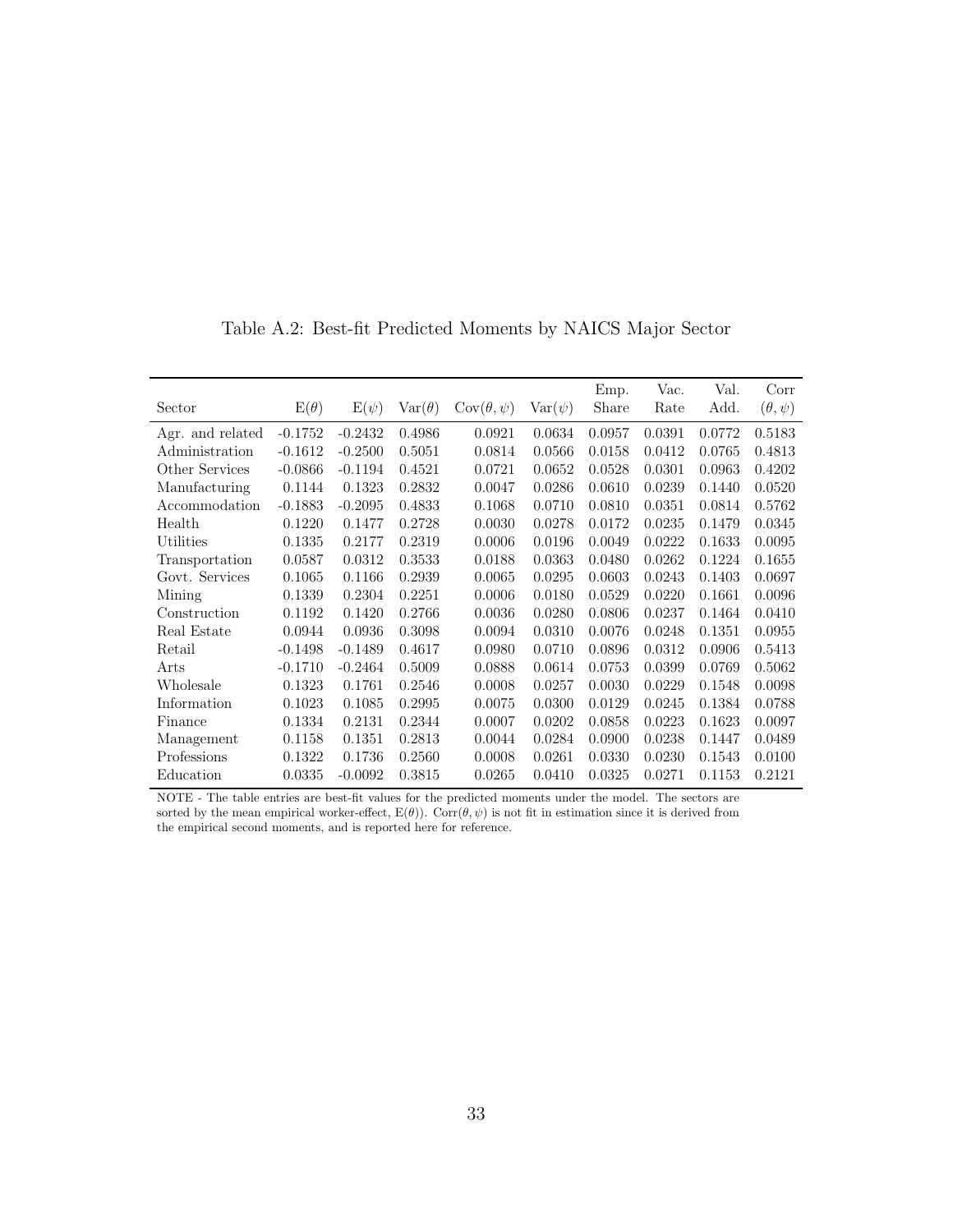<span id="page-36-0"></span>

| Sector           | $E(\theta)$ | $E(\psi)$ | $Var(\theta)$ | $Cov(\theta, \psi)$ | $\text{Var}(\psi)$ | Emp.<br>Share | Vac.<br>Rate | Val.<br>Add. |
|------------------|-------------|-----------|---------------|---------------------|--------------------|---------------|--------------|--------------|
| Agr. and related | $-0.018$    | $-0.049$  | $-0.034$      | 0.0757              | $-0.125$           | 0.0806        | 0.0232       | 0.0109       |
| Administration   | $-0.077$    | $-0.138$  | 0.0219        | 0.0287              | $-0.141$           | $-0.048$      | 0.0025       | 0.0393       |
| Other Services   | $-0.051$    | $-0.075$  | 0.0015        | 0.114               | $-0.169$           | 0.0221        | $-0.002$     | 0.0457       |
| Manufacturing    | 0.1217      | $-0.16$   | $-0.009$      | $-0.002$            | $-0.051$           | $-0.103$      | 0.0074       | 0.0748       |
| Accommodation    | $-0.199$    | 0.1481    | 0.0153        | 0.1161              | $-0.028$           | 0.0262        | $-0.003$     | 0.0505       |
| Health           | 0.0883      | 0.0673    | $-0.149$      | $-0.005$            | $-0.054$           | $-0.082$      | $-0.022$     | 0.0909       |
| Utilities        | 0.0982      | $-0.317$  | 0.0222        | 0.0193              | $-0.072$           | $-0.003$      | 0.0012       | $-0.153$     |
| Transportation   | 0.0226      | $-0.11$   | 0.0197        | 0.0324              | $-0.077$           | 0.0113        | 0.0051       | 0.0543       |
| Govt. Services   | 0.0677      | $-0.004$  | $-0.024$      | 0.0217              | $-0.077$           | 0.0177        | 0.0048       | 0.0753       |
| Mining           | 0.0941      | $-0.256$  | $-0.109$      | $-0.004$            | $-0.07$            | 0.0477        | 0.0061       | $-0.295$     |
| Construction     | 0.0791      | $-0.062$  | $-0.057$      | 0.0087              | $-0.078$           | 0.014         | 0.0045       | 0.0497       |
| Real Estate      | 0.0533      | 0.0225    | $-0.126$      | 0.0209              | $-0.129$           | $-0.009$      | 0.0014       | $-0.517$     |
| Retail           | $-0.226$    | $-0.03$   | 0.0711        | 0.1054              | $-0.035$           | $-0.022$      | 0.0074       | 0.047        |
| Arts             | $-0.271$    | $-0.022$  | $-0.068$      | 0.0931              | $-0.187$           | 0.0623        | 0.0085       | 0.0138       |
| Wholesale        | 0.0082      | $-0.056$  | $-0.107$      | $-0.001$            | $-0.093$           | $-0.049$      | 0.0022       | 0.0693       |
| Information      | $-0.063$    | $-0.178$  | $-0.162$      | $-0.002$            | $-0.204$           | $-0.017$      | $-0.003$     | 0.0259       |
| Finance          | $-0.034$    | $-0.062$  | $-0.123$      | $-0.004$            | $-0.067$           | 0.0371        | $-0.01$      | 0.0336       |
| Management       | $-0.071$    | $-0.213$  | $-0.097$      | $-0.01$             | $-0.059$           | 0.0827        | $-0.015$     | 0.0238       |
| Professions      | $-0.088$    | $-0.143$  | $-0.152$      | $-0.016$            | $-0.188$           | $-0.025$      | $-0.016$     | 0.0517       |
| Education        | $-0.203$    | 0.1657    | $-0.073$      | 0.0539              | $-0.046$           | $-0.043$      | 0.008        | 0.068        |

Table A.3: Moments by NAICS Major Sector: Predicted Less Empirical

NOTE - The table entries are differences between the best-fit values for the predicted moments (From Table [A.2\)](#page-35-0) and the empirical moments (from Table [1\)](#page-16-0). The sectors are sorted by the mean empirical worker-effect,  $E(\theta)$ ).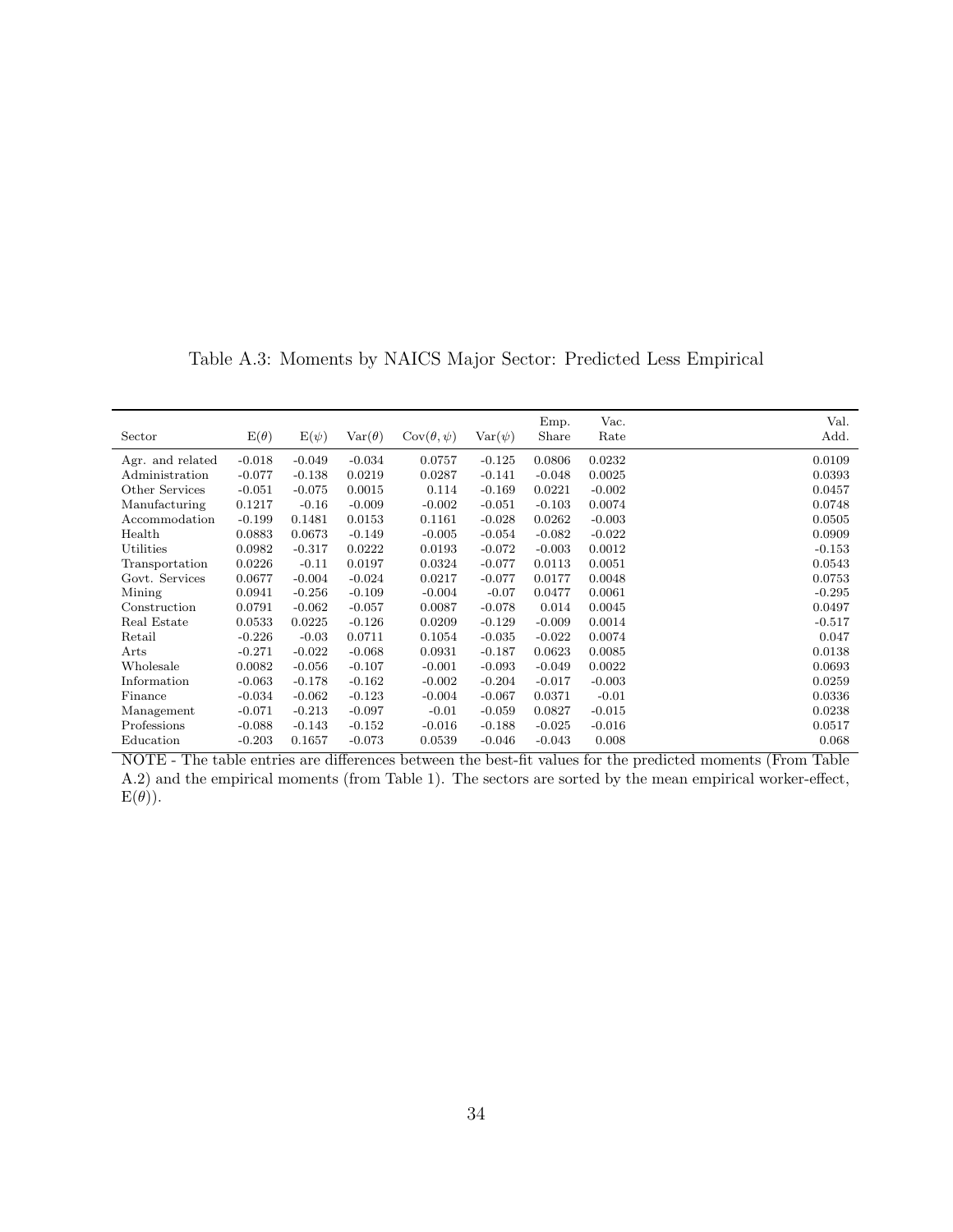![](_page_37_Figure_0.jpeg)

Figure A.1: Plot of the mean worker effect  $(\theta)$  in each sector against the mean firm effect  $(\psi)$ . The areas of the bubbles are scaled to represent the share of employment in each sector.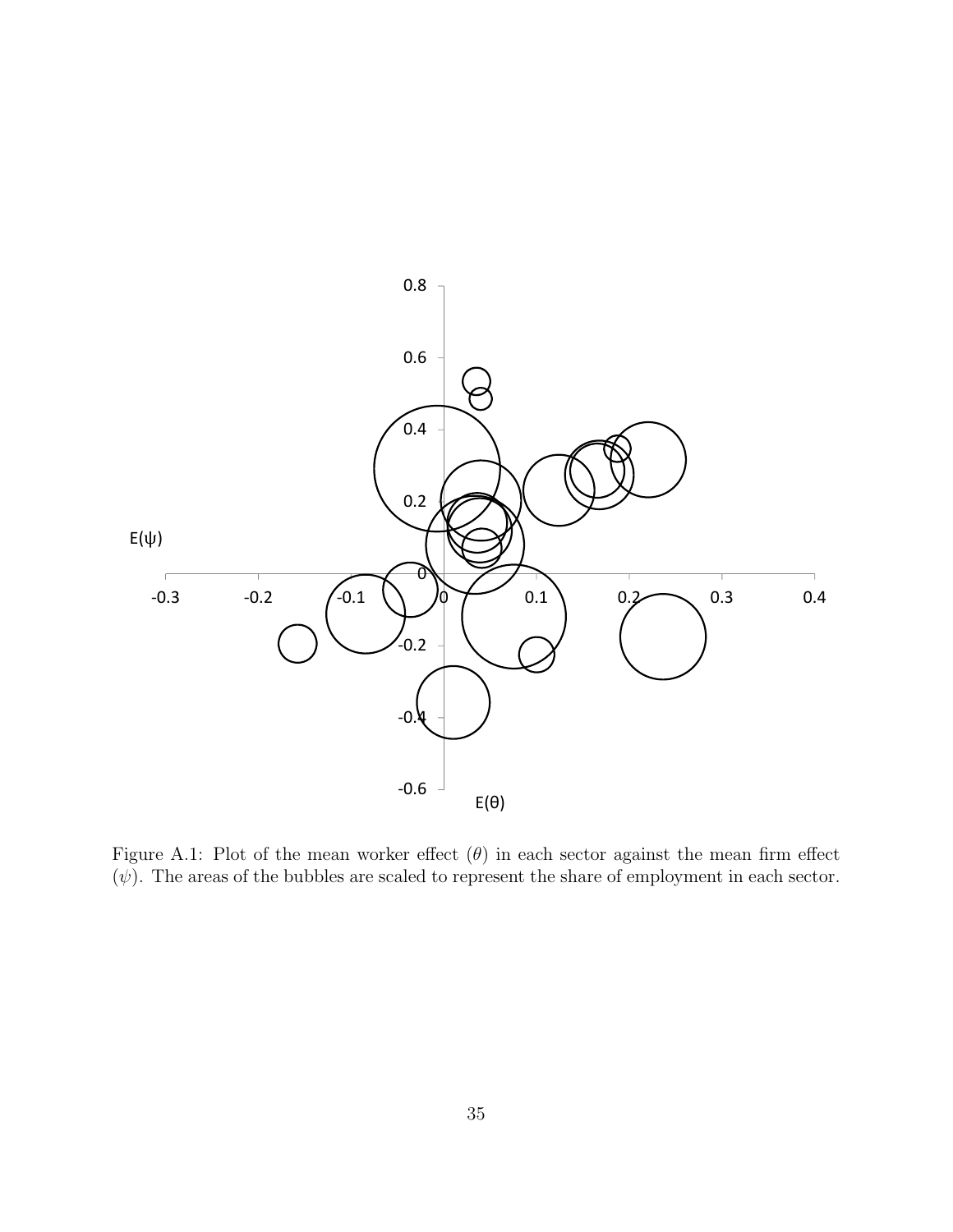<span id="page-38-0"></span>![](_page_38_Figure_0.jpeg)

Figure A.2: Plot of the average worker effect  $(\theta)$  against the correlation between worker and firm effects ( $Corr(\theta, psi)$ ) in each sector. The areas of the bubbles are scaled to represent the share of employment in each sector.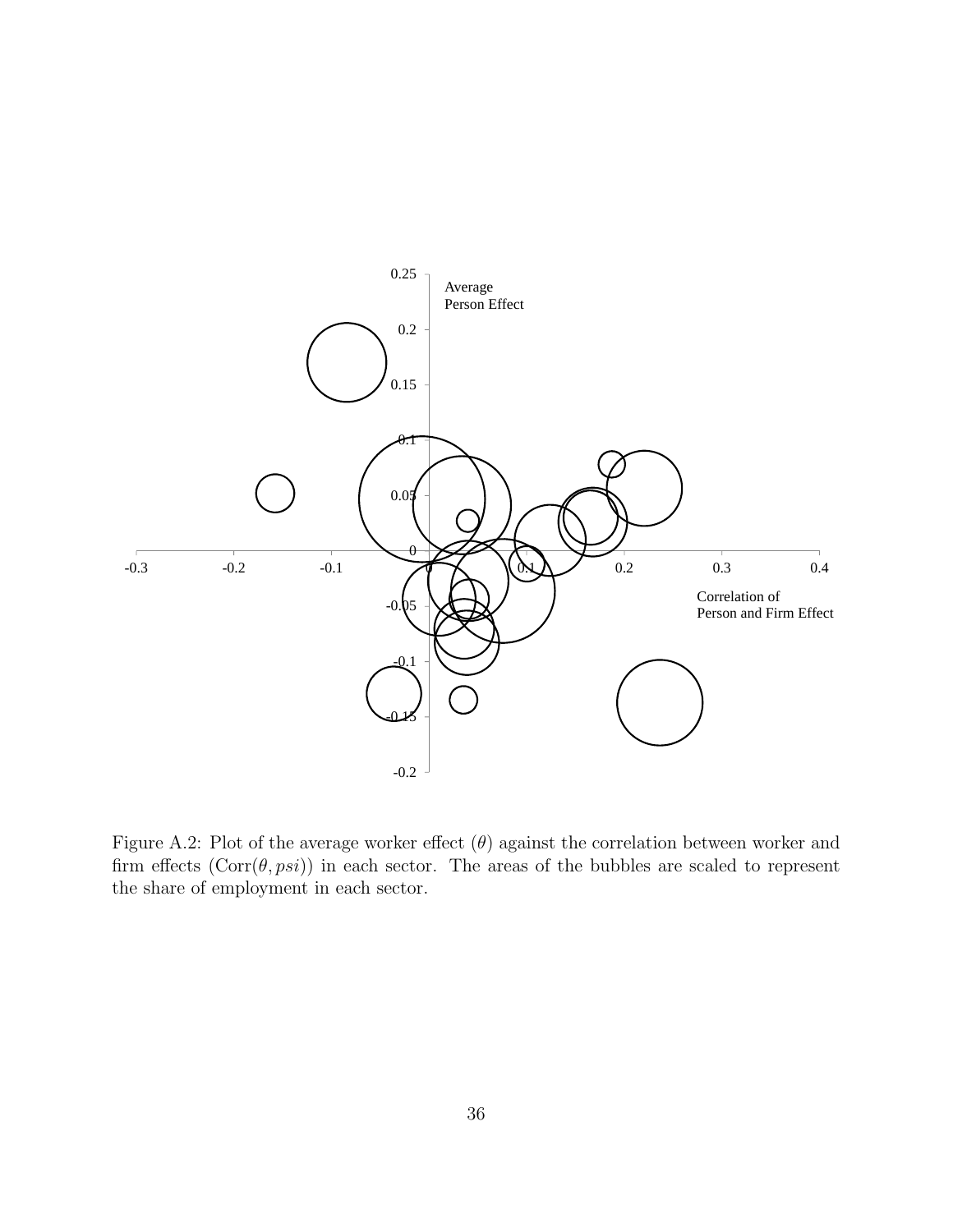<span id="page-39-0"></span>![](_page_39_Figure_0.jpeg)

Figure A.3: Plot of the mean firm effect  $(\psi)$  against the variance of the worker effect  $(\psi)$ within each sector. The areas of the bubbles are scaled to represent the share of employment in each sector.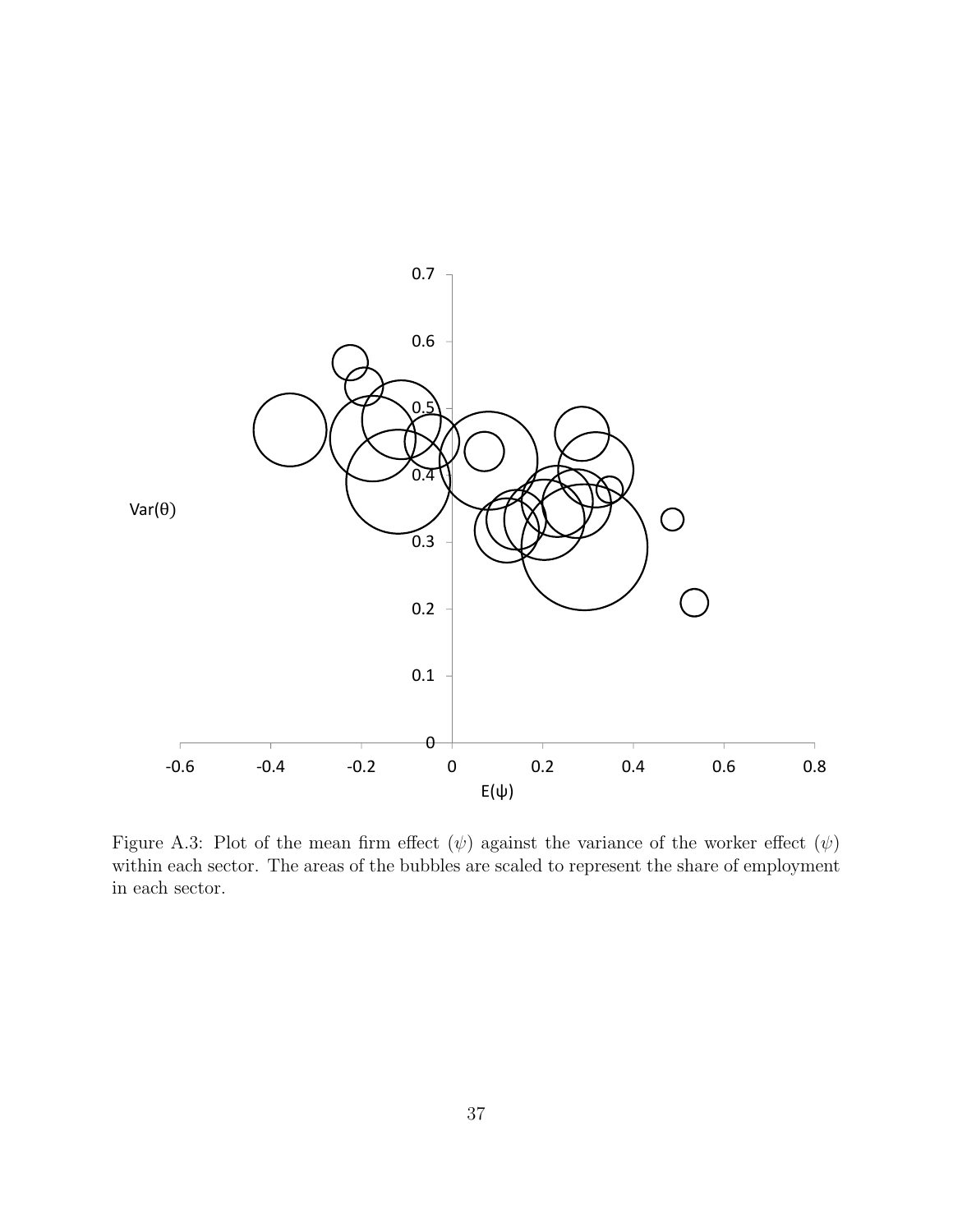![](_page_40_Figure_0.jpeg)

Figure A.4: Scatterplot of the theoretically predicted components of log wages across sectors – the variance of the worker effect against the expected firm effect. The bubbles are scaled by predicted employment in each sector. Compare to Figure [A.2](#page-38-0) which presents the empirical counterpart.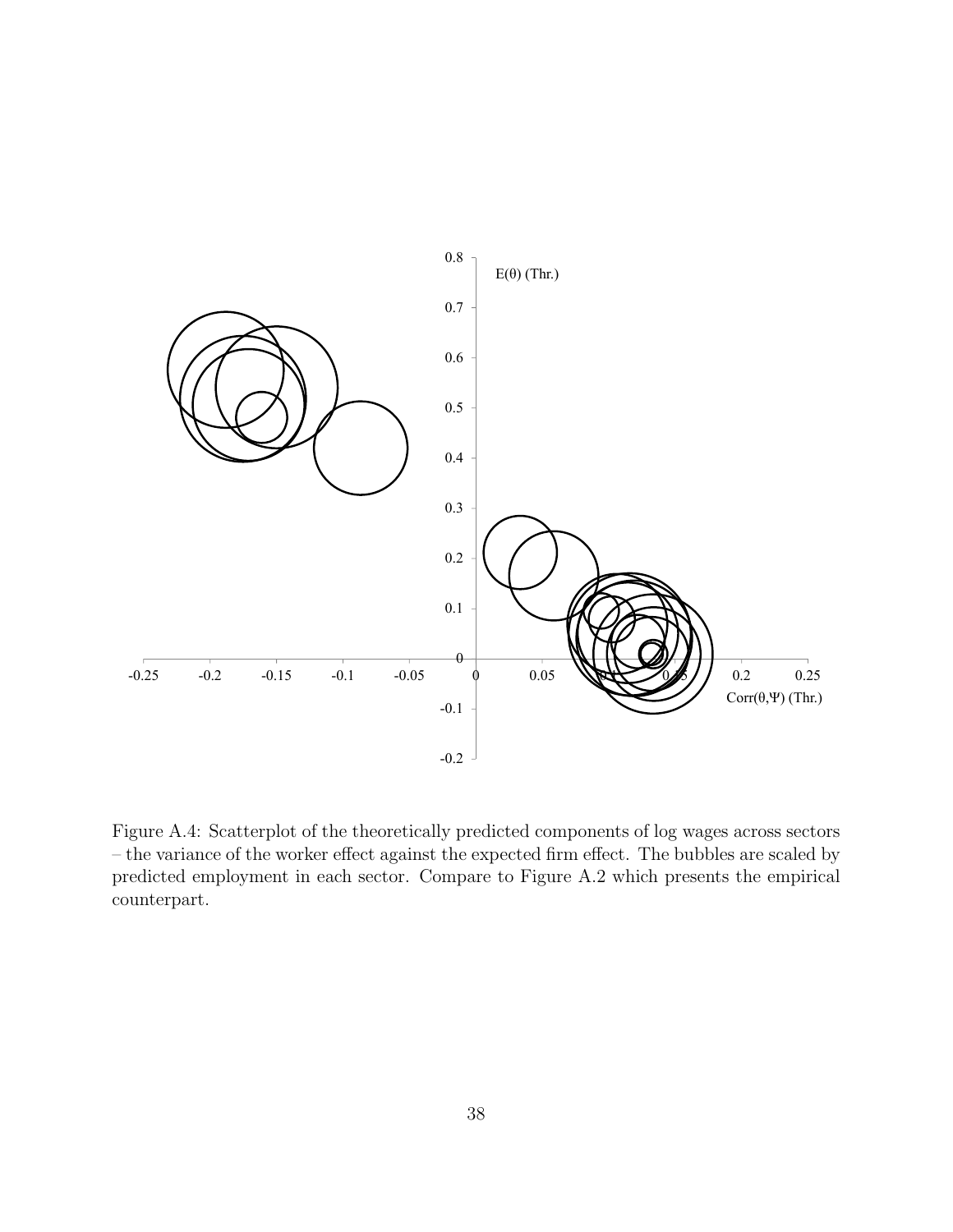![](_page_41_Figure_0.jpeg)

Figure A.5: Scatterplot of the theoretically predicted components of log wages across sectors – the variance of the worker effect against the expected firm effect. The bubbles are scaled by predicted employment in each sector. Compare to Figure [A.3](#page-39-0) which presents the empirical counterpart.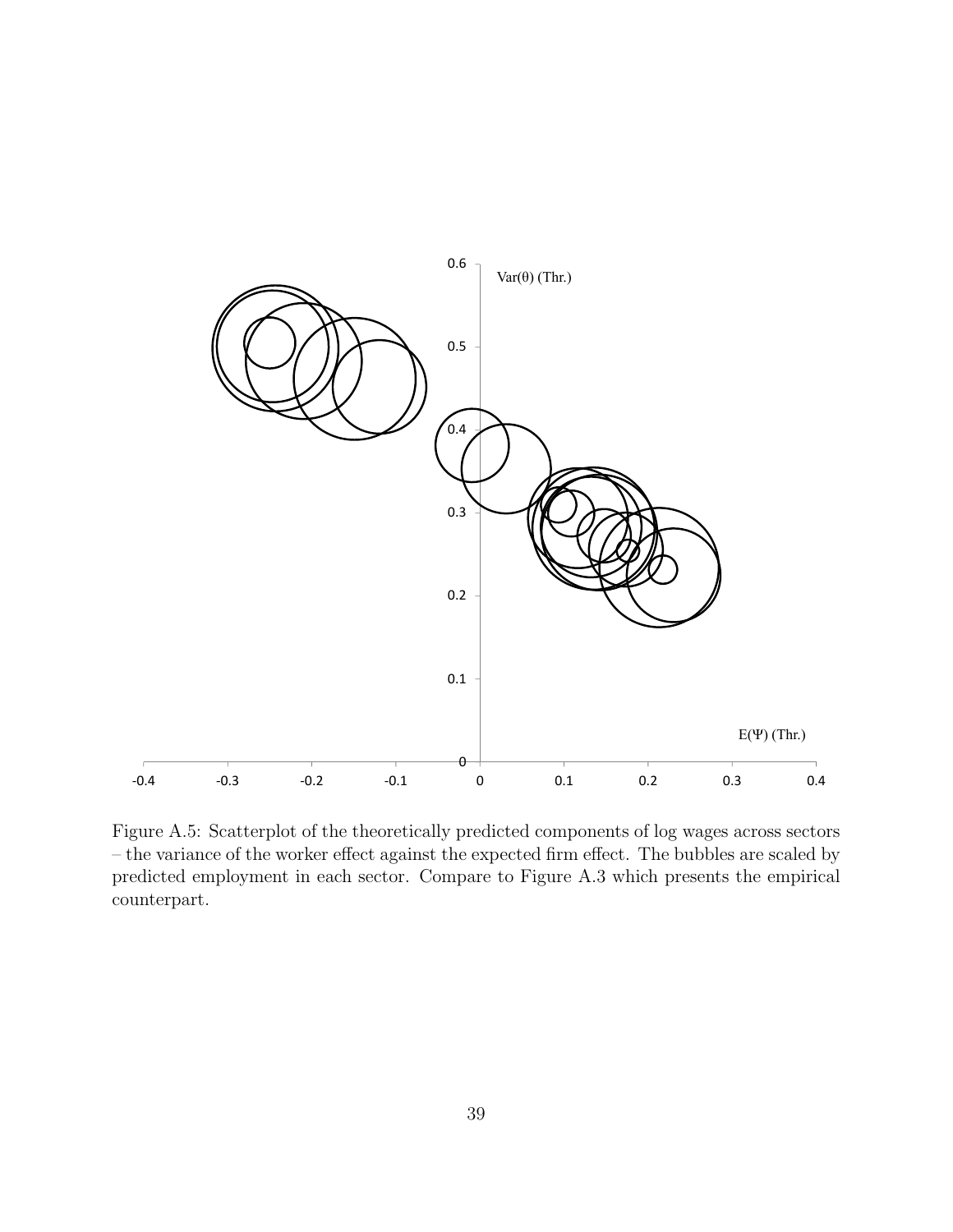![](_page_42_Figure_0.jpeg)

Figure A.6: Plotted points are employment-weighted average output per worker against employment-weighted average productivity (capital) for each sector. Each line corresponds to a different worker type.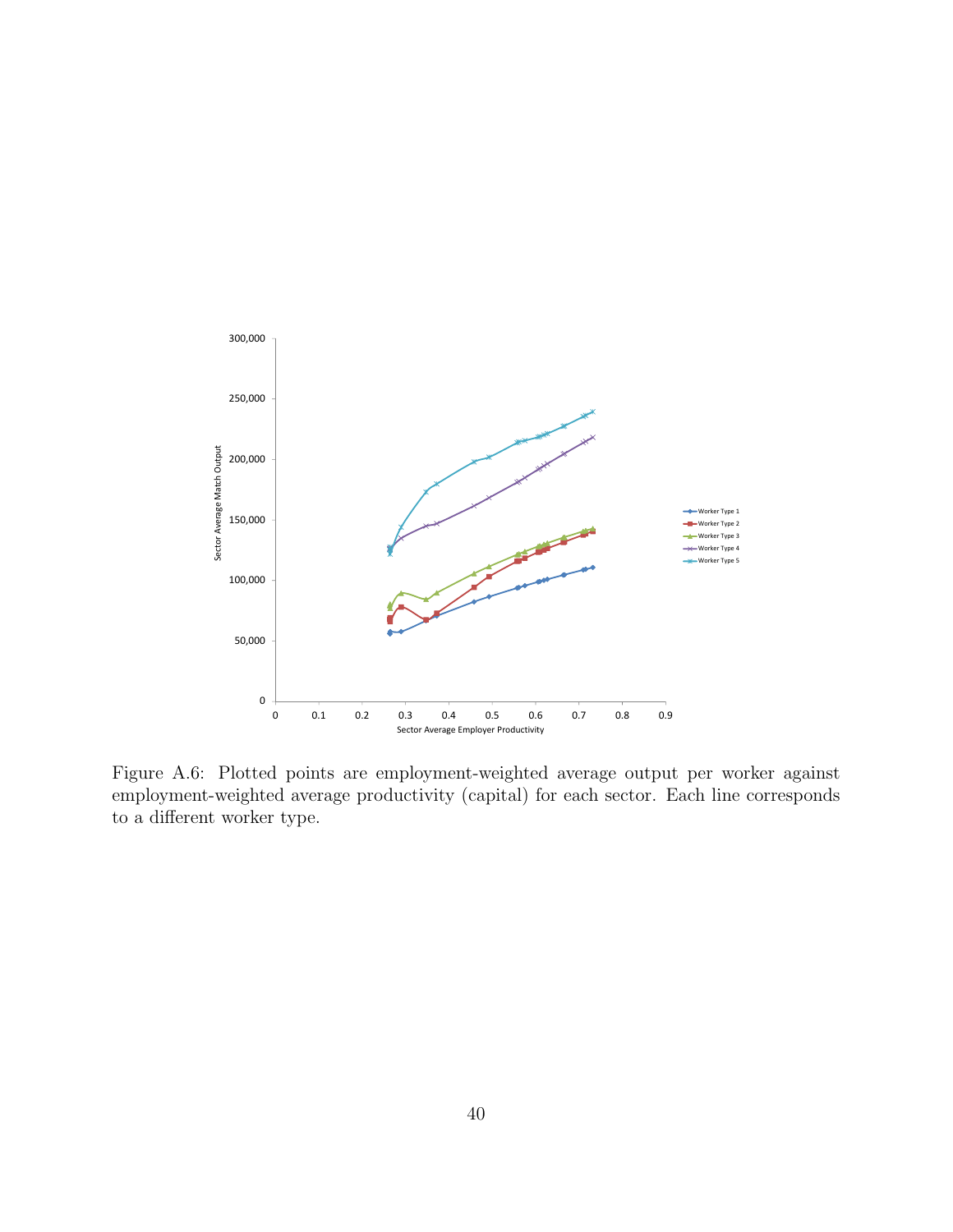![](_page_43_Figure_0.jpeg)

Figure A.7: Plotted points are the employment-weighted average wage offer against employment-weighted average productivity (capital) for each sector. Each line corresponds to a different worker type.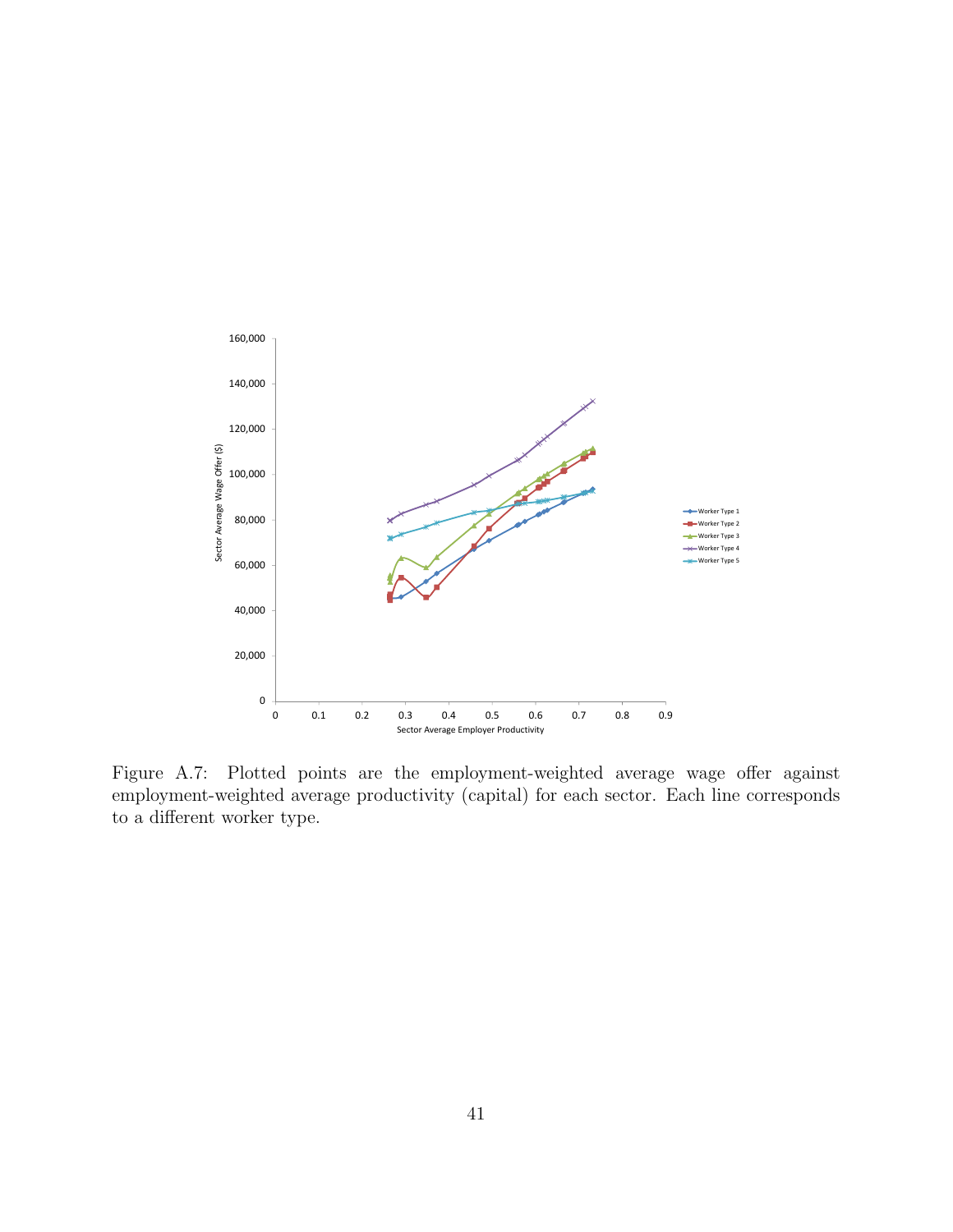![](_page_44_Figure_0.jpeg)

Figure A.8: Plotted points are share of workers of each type employed in each sector against employment-weighted average productivity (capital) for the sector. Each line corresponds to a different worker type.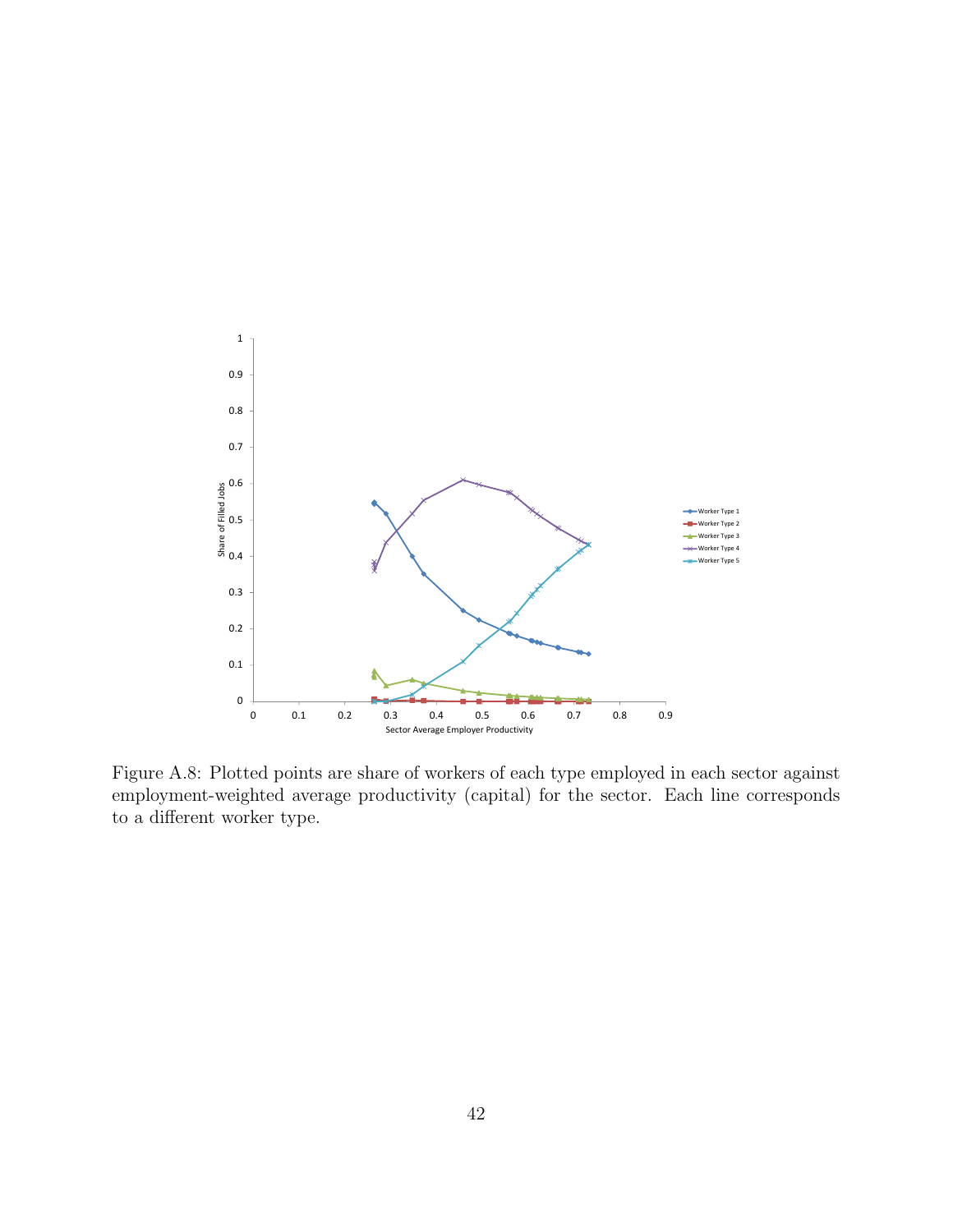![](_page_45_Figure_0.jpeg)

Figure A.9: Plotted points are the employment-weighted average human capital matched to a sector against the sectors employment-weighted average productivity (capital).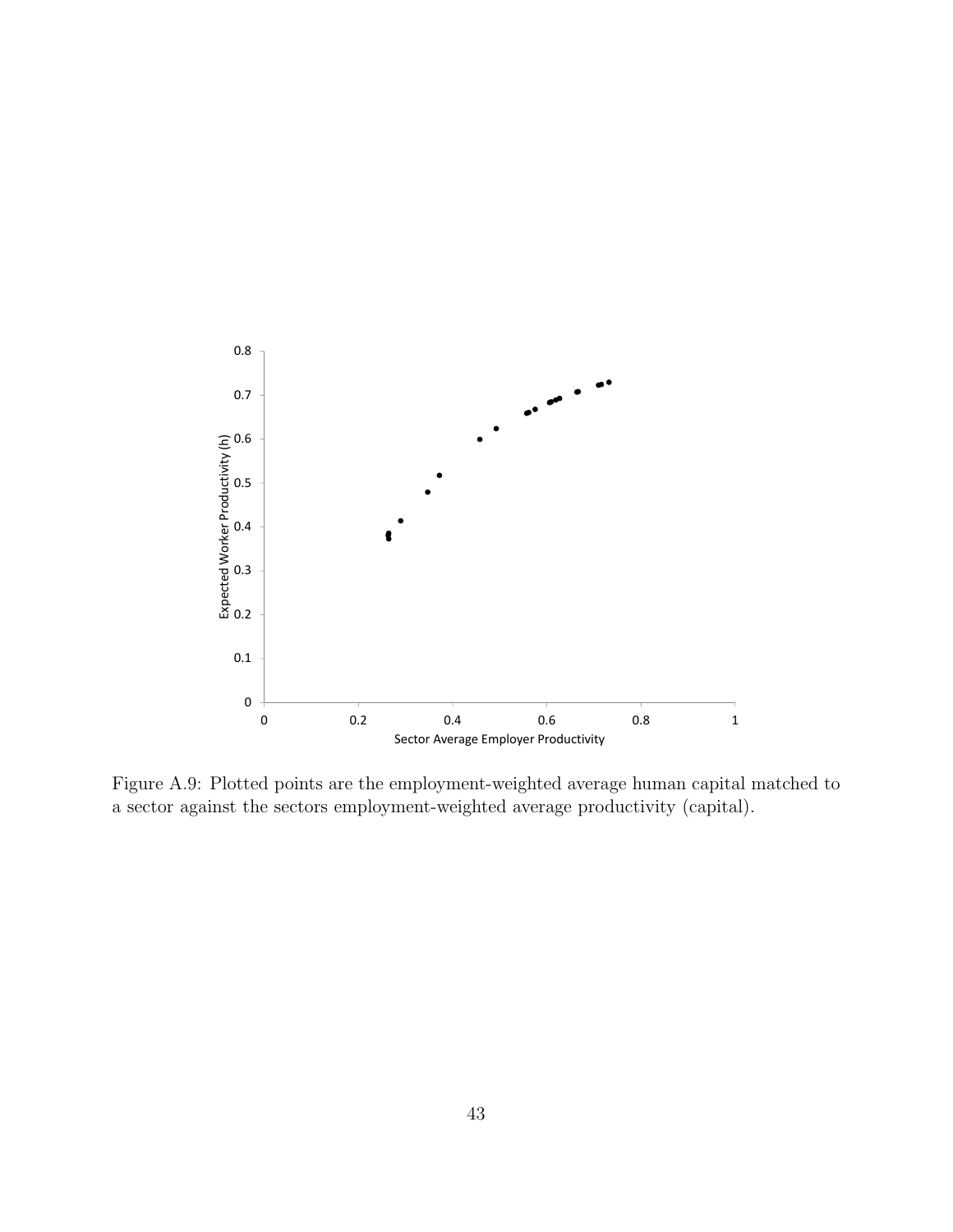### <span id="page-46-0"></span>B For Online Publication Only – Data Appendix

We use data from the Longitudinal Employer-Household Dynamics Program (LEHD), universe data for twenty-eight large American states with information from 1990-2004. Our analysis sample is restricted to individuals aged 18-70, employed full-time at their dominant employer. The following sections describe the underlying microdata sources and how we construct the analysis variables and impose sample restrictions.

### B.1 Unemployment Insurance

The individual data were derived from the universe of unemployment insurance (UI) quar-terly wage records from twenty-eight states.<sup>[23](#page-46-1)</sup> The BLS Handbook of Methods (1997) describes UI coverage as "broad and basically comparable from state to state," and claims over 96 percent of total wage and salary civilian nonfarm jobs were covered in 1994. The Federal Unemployment Tax Act (FUTA), first enacted in 1938, lays the ground rules for the kinds of employment which must be covered in state unemployment insurance laws. While technically mandating coverage of all employers with one or more employees in a calendar year, FUTA allows for numerous exceptions to covered employment. These include workers at small agricultural co-operatives, employees of the federal government, and certain employees of state governments, most notably elected officials, members of the judiciary, and emergency workers. According to the Handbook, UI wage records measure "gross wages and salaries, bonuses, stock options, tips, and other gratuities, and the value of meals and lodging, where supplied." They do not include OASDI, health insurance, workers compensation, unemployment insurance, and private pension and welfare funds. Individuals are uniquely identified and followed for all quarters in which their employers had reporting requirements in the UI system. Thus, cross-state mobility can be observed for individuals moving between any of states for which we have data. Although coverage dates vary, all states provide between seven and thirteen years of data. In our analysis, by combining them into a single "pooled" file, we have information on approximately 190 million workers, 10 million employers, and 660 million annual earnings records.

<span id="page-46-1"></span><sup>&</sup>lt;sup>23</sup>We cannot disclose which states are included in the analysis as a condition imposed by the Census Bureau on the public use data. We can, however, release the moment matrices used in the structural estimation, upon request, as they have been designated as public-use data.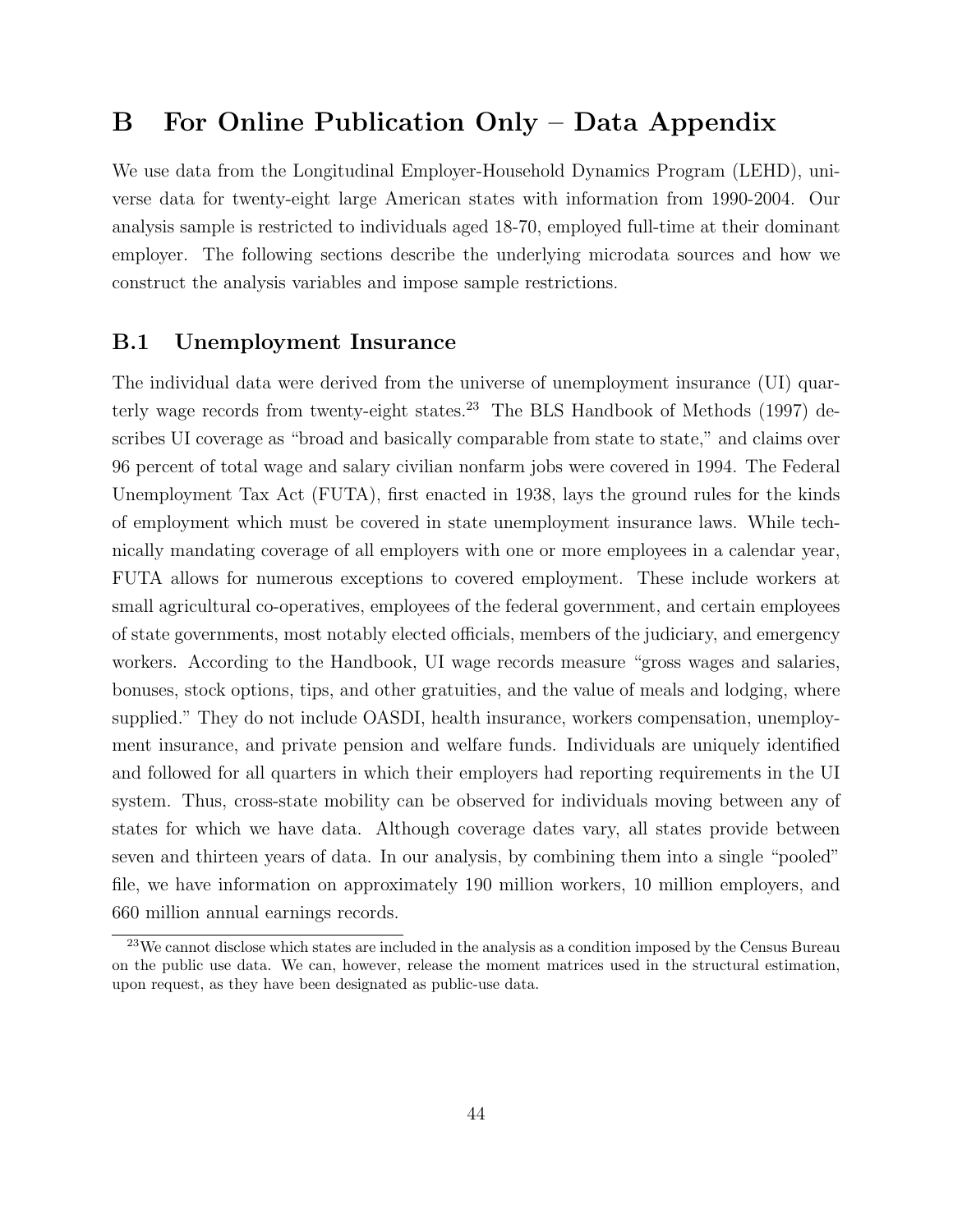#### B.2 Creation of Variables

Using Census Bureau and other LEHD data bases, sex, race, and date of birth are combined with the individual earnings data using an exact match to administrative Upon each individual's first appearance in the data, labor force experience as potential labor force experience (age - education - 6) is calculated. In subsequent periods, experience is measured as the sum of observed experience and initial (potential) experience. The UI wage records connect individuals to every employer from which they received wages in any quarter of a given calendar year. Therefore, individual employment histories are constructed using the same personal identifier used in the individual data. Employers are identified by their state unemployment insurance account number (SEIN). While large employers undoubtedly operate in multiple states, their SEINs are unfortunately state specific, meaning they cannot be connected. In addition, while we match workers to their employers, it is not possible to connect those employed in firms with multiple establishments to specific places of work. This problem is not overly pervasive, as over 70% of employment occurs in firms with only a single establishment.

### B.3 Earnings

For every year an individual appears in a state, a "dominant" employer — the employer for whom the sum of quarterly earnings is the highest—is identified in order to better approximate the individual's full-time, full-year annual wage rate using the following steps. First, define full quarter employment in quarter  $t$  as having an employment history with positive earnings for quarters  $t - 1, t$ , and  $t + 1$ . Continuous employment during quarter t means having an employment history with positive earnings for either  $t-1$  and  $t$  or  $t$  and  $t+1$ . Employment spells that are neither full quarter nor continuous are designated discontinuous. If the individual was full quarter employed for at least one quarter at the dominant employer, the annualized wage is computed as 4 times average full quarter earnings at that employer (total full quarter earnings divided by the number of full quarters worked). This accounts for 84% of the person-year-state observations in our eventual analysis sample. Otherwise, if the individual was continuously employed for at least one quarter at the dominant employer, the annualized wage is average earnings in all continuous quarters of employment at the dominant employer multiplied by 8 (i.e., 4 quarters divided by an expected employment duration during the continuous quarters of 0.5). This accounts for 11% of all observations. For the remaining 5%, annualized wages are average earnings in each quarter multiplied by 12 (i.e.,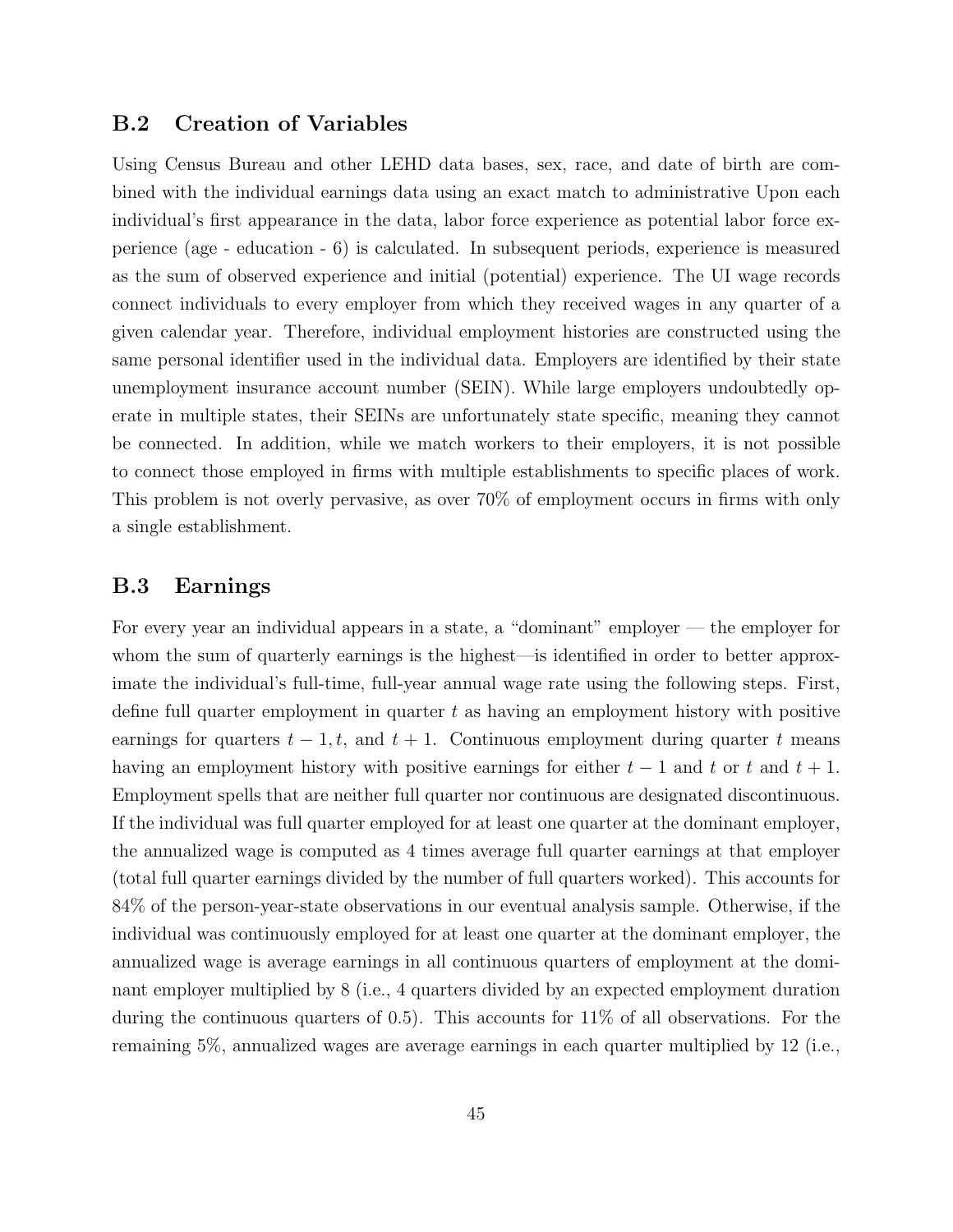4 quarters divided by an expected employment duration during discontinuous quarters of 0.33).

### B.4 Annual Hours of Work and Full-time Status

We restrict our sample to individuals who worked full-time for their dominant employer. Full-time status is taken to mean that the individual worked at least 35 hours per week. The average number of hours per week for a worker is given by dividing the number of hours worked over the year with the dominant employer by the number of weeks worked. The number of weeks worked is approximated based on the observed number of full, continuous, and discontinuous quarters with one's dominant employer. Specifically, we compute weeks worked as 13 times the number of full quarters  $+ 6.5$  times the number of continuous quarters + 4.33 times the number of discontinuous quarters. Annual hours of work are observed for a subset of individuals in the sample via a database link to other LEHD and Census sources. For those missing annual hours of work, a value is statistically assigned using a Bayesian multiple imputation procedure.

### B.5 Human Capital Estimates

To the dominant job frame, we attach the variance components of earnings estimated from the [Abowd, Kramarz and Margolis](#page-32-1) [\(1999\)](#page-32-1) human capital decomposition. The estimation of those variance components in the LEHD data is the subject of another paper, [Abowd,](#page-32-6) [Creecy and Kramarz](#page-32-6) [\(2002\)](#page-32-6), to which we refer the interested reader.

# <span id="page-48-0"></span>C For Online Publication Only – An Economy with Heterogeneous Workers and Firms

In this Appendix we derive worker and firm effects in an economy with only two types of workers and a continuum of firms differing by size and production technology. Notation in this appendix differs slightly from the notation in the main paper in order to accommodate the more general specification.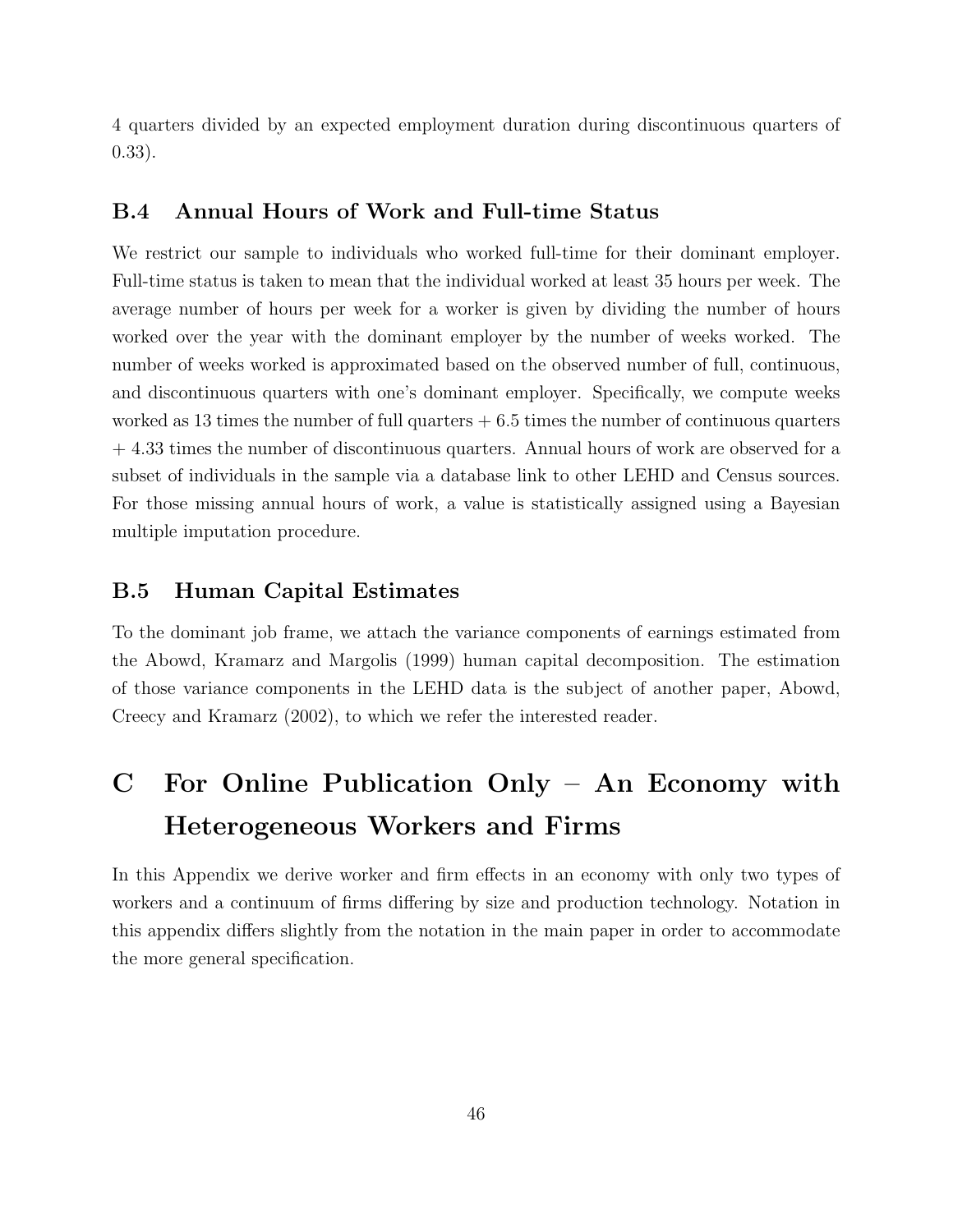#### C.1 The Economy

Let the economy consist of two types of workers. This is not as limiting as it sounds, for it may only represent heterogeneity inside a particular class of workers since we consider the effects net of observables. The economy is divided in a finite number  $\overline{k}$  of industries. The workers are hired by a continuum of firms, indexed by the share  $x$  of type 1 workers each firm hires, the size t of the firm, and the industry k. The share x is unobserved by the econometrician. In industry k, there is a mass (density)  $\mu_k(x,t)$  of firms of type  $(k, x, t)$ . We omit from what follows the k index except when it is necessary.

The economy as a whole is represented by the space  $\Omega = \{\Omega_1, \ldots, \Omega_k\}$  with  $\Omega_k = [0, 1] \times$  $\mathbb{R}^+$ , the space defining each industry. There is a quantity (or number)  $J = \int_{\Omega} d\mu$  of firms,  $J_k = \int_{\Omega_k} d\mu_k$  in each industry. Firm  $(x, t)$  hires xt of type 1 workers, and  $(1-x)t$  of type 2. We write  $\int_{\Omega} xt \, d\mu(x, t) = M$  and  $\int_{\Omega} (1 - x)t \, d\mu(x, t) = N$  so that there are  $M + N$  workers in the economy. Type 1 workers earn  $w(x, t, k)$  in firm  $(x, t)$  in industry k while type 2 earn  $u(x, t, k)$ ; the wage only depends on the industry, the share of type 1 workers, and the size of the firm.

#### C.2 The Economy as Estimated by Person and Firm Effects

As in [Abowd, Kramarz and Margolis](#page-32-1) [\(1999\)](#page-32-1) (hereafter, AKM99), decompose the individual wage,  $\ln w_{i,j(i,t),t}$ , after conditioning for observables, in each period as the sum of an individual effect,  $\theta_i$ , a firm effect,  $\psi_{j(i,t)}$ , and a residual,  $\varepsilon_{i,j(i),t}$ 

$$
\ln w_{i,j(i,t),t} = \theta_i + \psi_{j(i,t)} + \varepsilon_{i,j(i),t}
$$

We consider here only the limiting (and purely theoretical) case where the number of time periods goes to infinity and the workers visit ergodically all firms and all industries. This frees us from the identification problem discussed in detail in the above paper. Moreover, the effects estimated in AKM99 would converge in probability to the theoretical values we show below.

In this case, even though the type of the worker is not directly known by the econometrician, observing the workers jump from job to job provides enough information to be able to reduce the above ordinary least squares (OLS) problem to the following minimization problem. Find W, U (worker effects) and  $\psi(k, x, t)$  (firm effect in industry k for a firm of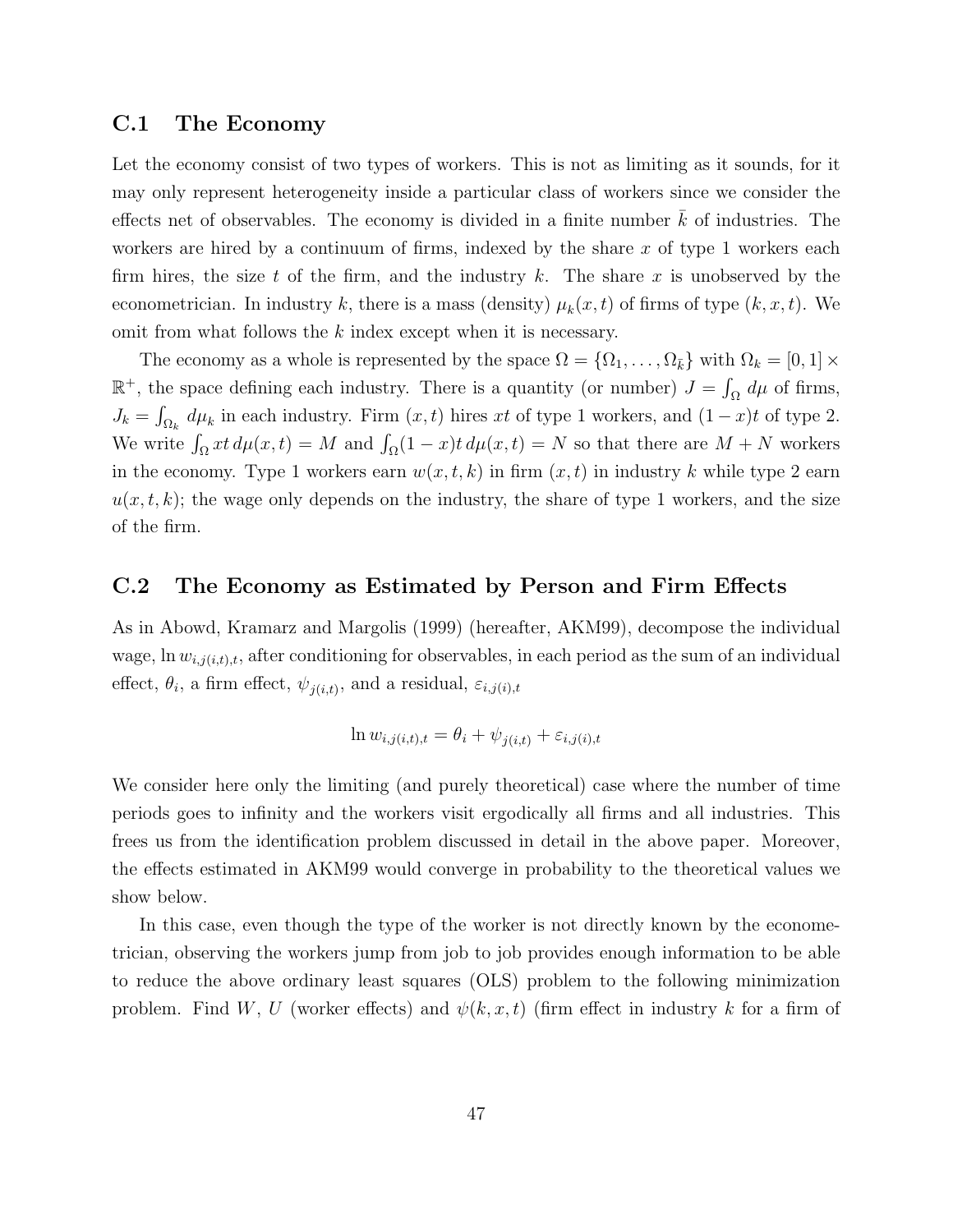size t hiring a proportion  $x$  of type 1 workers) that solve

<span id="page-50-0"></span>
$$
\min_{W,U,\psi} \int_{\Omega} \left[ xt \left( w(x,t) - W - \psi(x,t) \right)^2 + (1-x)t \left( u(x,t) - U - \psi(x,t) \right)^2 \right] d\mu(x,t).
$$
 (16)

This problem is exactly equivalent to minimizing the sum of squared residuals in ordinary least squares. The solutions to this problem are unique up to a constant. We show that:

*Theorem 2* Under integrability assumptions on  $w$  and  $u$ , the solutions to the OLS program [\(16\)](#page-50-0) are of the type

$$
W = \frac{\int x(1-x)tw(x,t)}{\int x(1-x)t} + \Lambda,\tag{17}
$$

$$
U = \frac{\int x(1-x)tu(x,t)}{\int x(1-x)t} + \Lambda,\tag{18}
$$

$$
\psi(x,t) = x(w(x,t) - W) + (1 - x)(u(x,t) - U) - \Lambda
$$
\n(19)

where the integrals are all taken on  $\Omega$  with respect to the measure  $\mu$ , and  $\Lambda$  is an arbitrary constant (we will set  $\Lambda = 0$  in the rest of the paper).

**Proof.** Set  $U = 0$  for the time being, as the solutions are only identified up to a constant. Let us write  $J(W, \psi) = \int_{\Omega} \rho(W, \psi)(x, t) d\mu(x, t)$ . *J* is defined on  $\mathbb{R} \times L^2(\Omega, \mu)$ , and may take the value  $+\infty$ . It is clear that  $\rho$  is convex in its two arguments (as sum of two squares); hence J is also convex, and can be show to be strictly convex if  $w(x,t) - u(x,t)$  is not a constant. Hence it has a unique minimum under this assumption, characterized by the first order constraints

<span id="page-50-1"></span>
$$
\int_{\Omega} xt(w(x,t) - W - \psi(x,t)) d\mu(x,t) = 0
$$
\n(20)

$$
\int_{\Omega} xt(w(x,t) - W - \psi(x,t)) + (1-x)t(u(x,t) - \psi(x,t)) = 0
$$
\n(21)

Hence  $W = \int xt(w - \psi) d\mu / \int xt dB$  and  $\psi = x(w - W) + (1 - x)u$ . Replacing  $\psi$  by this last value in equation [20](#page-50-1) and simplifying with the fact that  $\int x^2 t = M - \int x(1-x)t$  and  $\int x^2 t w = \int x t w - \int x (1 - x) w$  proves the theorem.

Remark 3 (Some special cases) If all firms hire the same number of both types of workers, the distribution  $\mu_k$  for all k is  $\delta_{1/2,2}$ , a Dirac distribution of firms of equal size and same number of type 1 workers. This leads to  $W = \sum_k w_k / \bar{k}$ ,  $U = \sum_k u_k / \bar{k}$ ,  $\psi_k = \frac{1}{2}$  $\frac{1}{2}(w_k - \bar{w} +$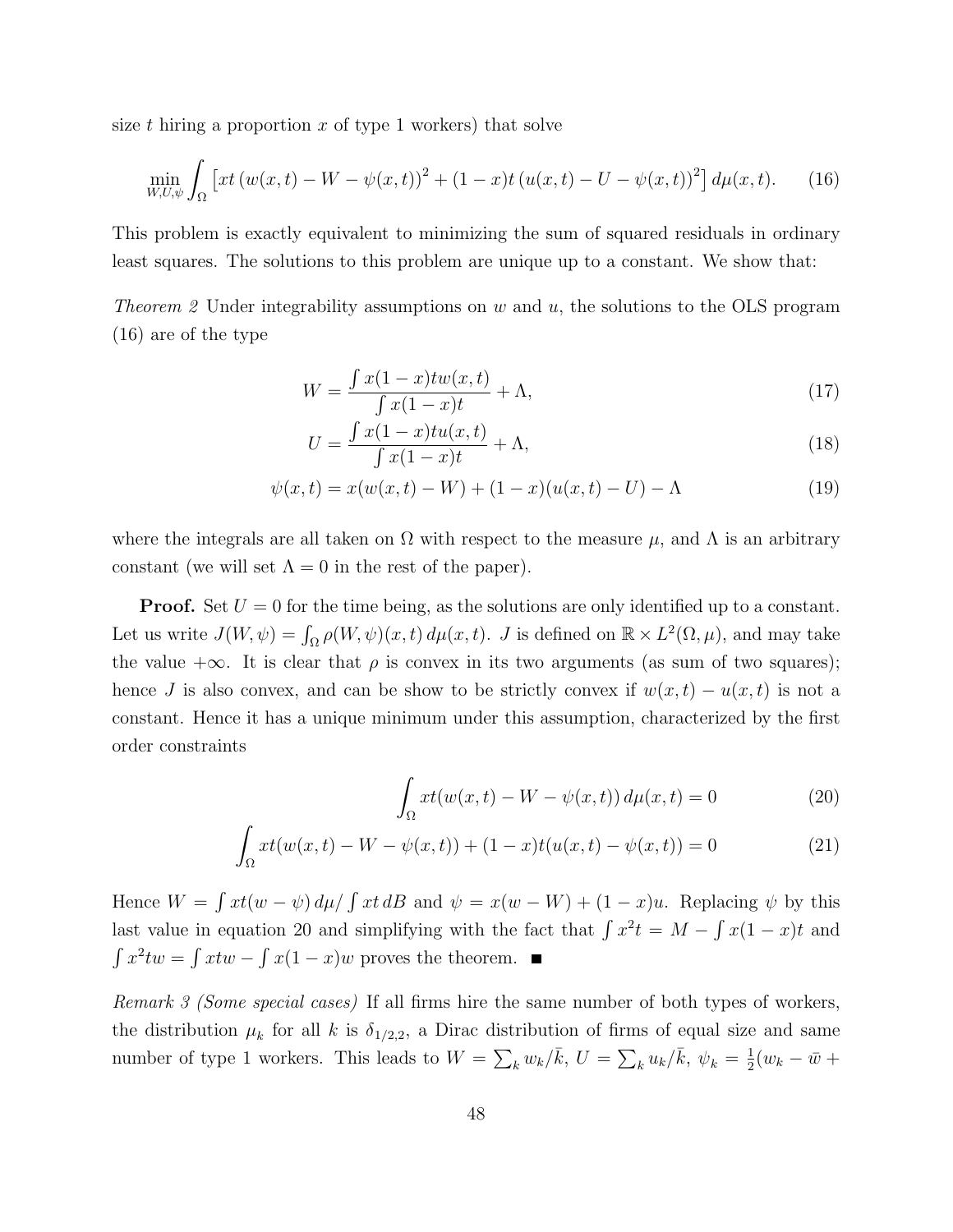$u_k - \bar{u}$ , where  $w_k$  is the wage in industry k.

The case where the distribution  $\mu$  has all mass in t at  $t = 2$  and  $w(x, t) = u(x, t) + \delta$  leads to  $W = U + \overline{\delta}$  and  $\psi(x, t) = u(x) - U$ .

We define the firm-employee effects covariances  $cov(\hat{\theta}, \hat{\psi})$  as

$$
\frac{\int (xtW + (1-x)tU)\psi(x,t) d\mu}{\int t d\mu} - \frac{\int (xtW + (1-x)tU) d\mu}{\int t d\mu} \frac{\int \psi(x,t) d\mu}{\int t d\mu}
$$
(22)

For total covariance the integrals are taken over  $\Omega$ , for within-sector covariance over  $\Omega_k$  for all  $k$ , and the between-sector covariance is the discrete covariance between the means (i.e. integrals) on the  $\Omega_k$ . Total covariance is as usual the sum of between-sector and within-sector covariances.

# D For Online Publication Only – Computing the Theoretical Vacancy Rate

To derive the theoretical analogue to the empirical vacancy rates, recall that the empirical moment measured in JOLTS is

$$
\bar{g}_{7}^{(s)} = R^{(s)} = E\left(\frac{Vac_j}{Emp_j + Vac_j} | s_j = s\right),\,
$$

where the expectation is taken over all firms in sector s. This expression is interpreted as the probability that a job opening in sector  $s$  is left vacant. Under the assignment model, this expectation is

<span id="page-51-0"></span>
$$
\bar{g}_7^{(s)} = E_{j|s_j = s} \left( e^{-Q_{1j}} \right),\tag{23}
$$

which is the theoretical probability that an open position does not attract any applications in equilibrium. Since this probability is the same for all employers of the same type,  $n$ , we can rewrite [\(23\)](#page-51-0) as

$$
E_{j|s_j=s}\left(e^{-Q_{1,(n,j)}}\right)=\frac{\sum_{n=1}^N\nu_n^{(s)}e^{-Q_{1,n}^{(s)}}}{\sum_{n=1}^N\nu_n^{(s)}}.
$$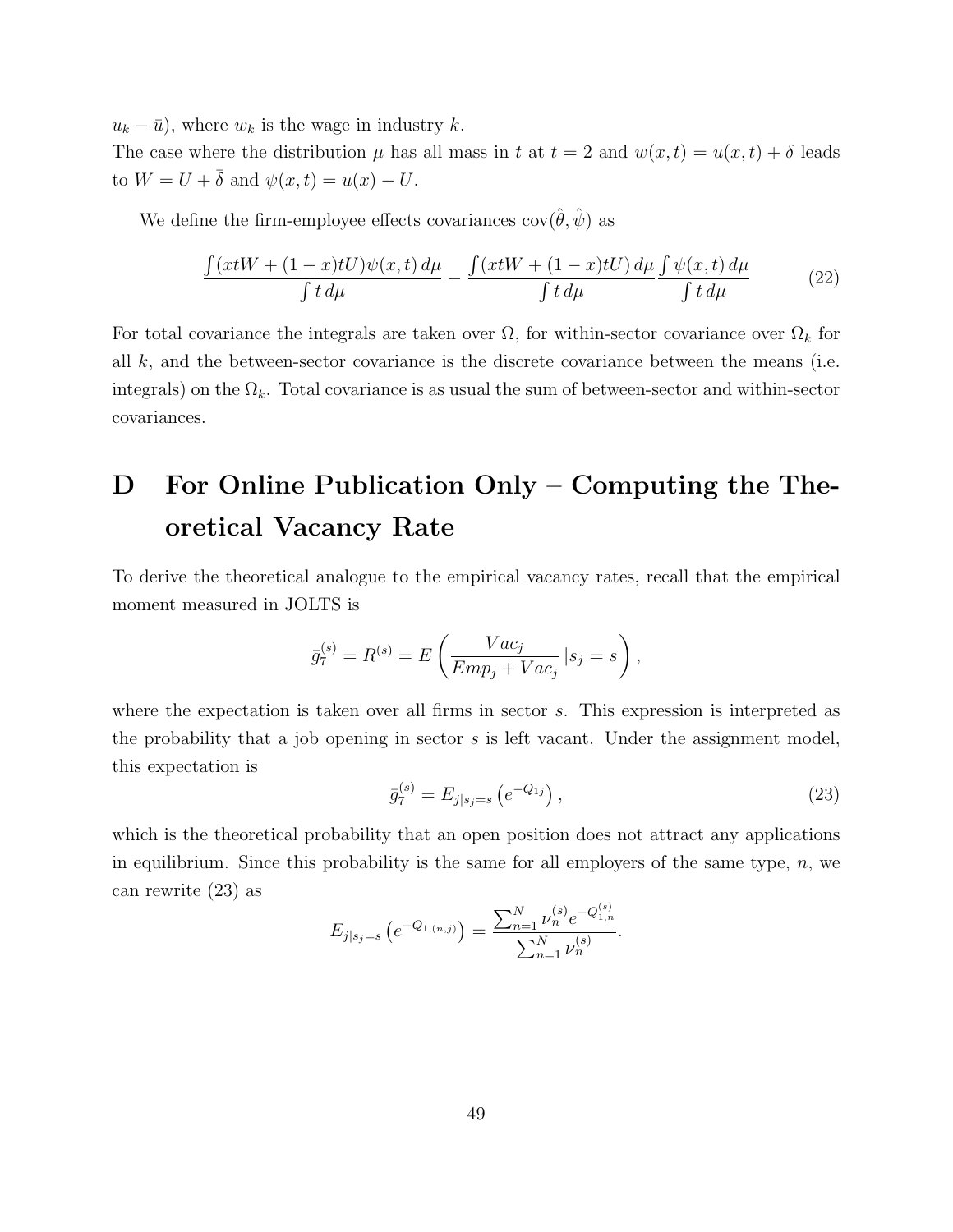We can express the numerator as the difference between openings and filled openings:

<span id="page-52-1"></span>
$$
E_{j|s_j=s}\left(e^{-Q_{1,(n,j)}}\right)=\frac{\sum_{n=1}^N\nu_n^{(s)}-\left(1-e^{-Q_{1,n}^{(s)}}\right)\nu_n^{(s)}}{\sum_{n=1}^N\nu_n^{(s)}}.
$$
\n(24)

Because  $(1 - e^{-Q_{1,n}^{(s)}}) = \sum_{m=1}^{M} e^{-Q_{m+1,n}^{(s)}} (1 - e^{-q_{m,n}})$ , equation [\(24\)](#page-52-1) simplifies to

$$
\gamma_7^{(s)}(\mu,\nu,x) = E(\bar{g}_7^{(s)}) = \frac{\sum_{n=1}^N \nu_n^{(s)} - \sum_{m=1}^M \sum_{n=1}^N \lambda_{m,n}^{(s)}}{\sum_{n=1}^N \nu_n^{(s)}}.
$$
\n(25)

The structural vacancy rate is equal to the difference between total openings and employment in sector s as a share of total openings.

### <span id="page-52-0"></span>E For Online Publication Only – Estimating Equations

Let  $H^{(s)}$  be an  $MN \times 1$  vector that selects jobs indexed by  $n \in \{1, ..., N\}$  that are in sector s, and let  $u_{MN}$  be the  $MN \times 1$  unit vector. The expected value of  $\hat{\theta}^*$  across matches in sector  $k$ , given the model primitives, is

<span id="page-52-2"></span>
$$
E\left(\bar{g}_{1}^{(s)}\right) \equiv \gamma_{1}^{(s)}(\hat{\theta}^*, \hat{\psi}^*, \lambda^*) = \frac{\sum_{m=1}^{M} \sum_{n:s(n)=s} \lambda_{m,n}^* \hat{\theta}_m^*}{\sum_{m=1}^{M} \sum_{n:s(n)=s} \lambda_{m,n}^*}.
$$
 (26)

Equation [\(26\)](#page-52-2) is the match-weighted sum of  $\hat{\theta}^*$  on matches in sector s normalized by the total measure of such matches. This is more compactly expressed using matrix notation as

$$
\gamma_1^{(s)}\left(\hat{\theta}^*, \hat{\psi}^*, \lambda^*, x^*\right) = \frac{H^{(s)T}\Lambda^* D\hat{\theta}^*}{H^{(s)T}\Lambda^* u_{MN}}.\tag{27}
$$

Analogously, the expected value of  $\hat{\psi}^*$  is

$$
E\left(\bar{g}_2^{(s)}\right) \equiv \gamma_2^{(s)}\left(\hat{\theta}^*, \hat{\psi}^*, \lambda^*, x^*\right) = \frac{H^{(s)T}\Lambda^* F \hat{\psi}^*}{H^{(s)T}\Lambda u_{MN}}.\tag{28}
$$